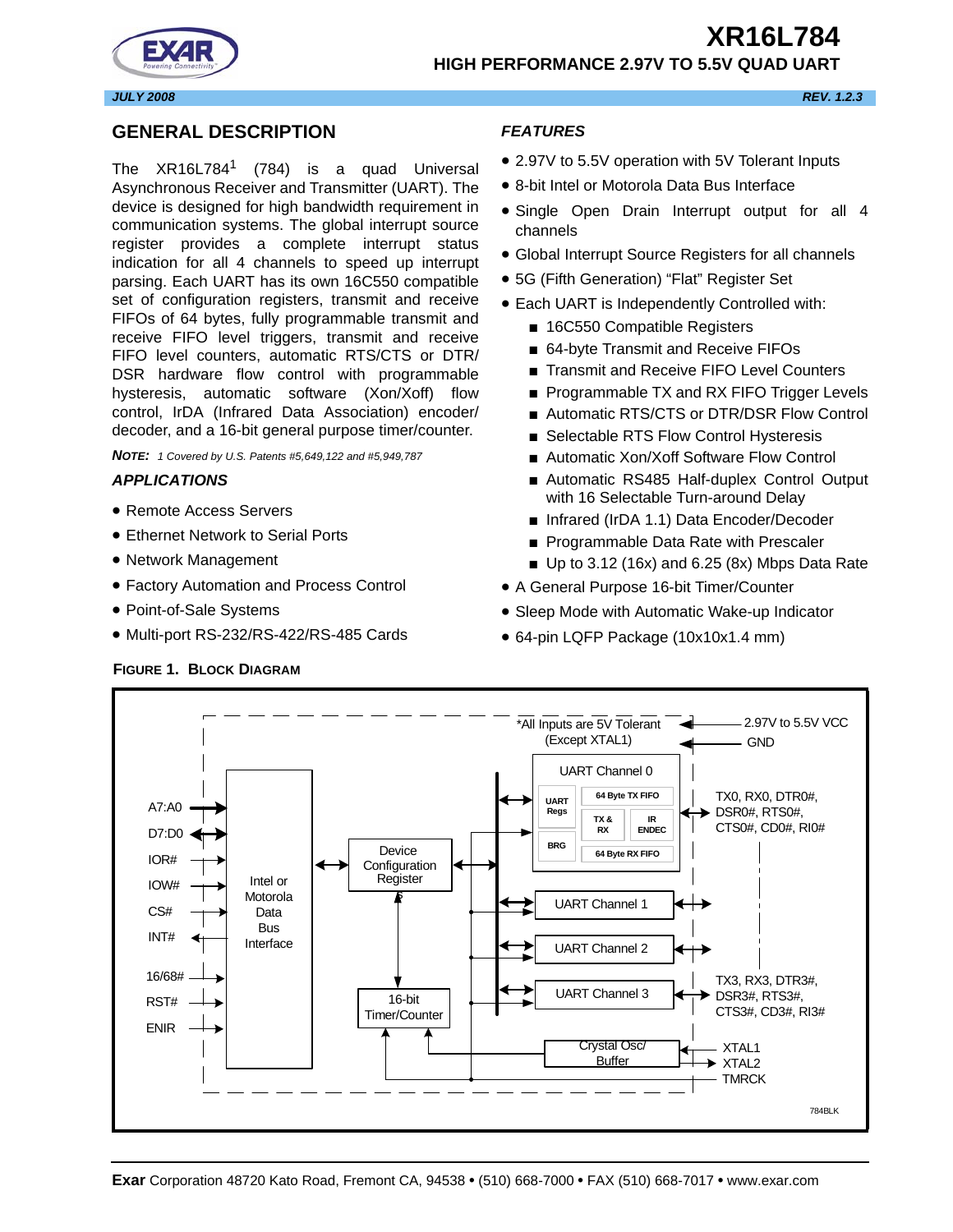# **XR16L784 HIGH PERFORMANCE 2.97V TO 5.5V QUAD UART** *REV. 1.2.3*



#### <span id="page-1-0"></span>**FIGURE 2. PIN OUT ASSIGNMENT**



# <span id="page-1-1"></span>*ORDERING INFORMATION*

| <b>PART NUMBER</b> | <b>PACKAGE</b> | <b>OPERATING TEMPERATURE RANGE</b> | <b>DEVICE STATUS</b> |
|--------------------|----------------|------------------------------------|----------------------|
| XR16L784CV         | 64-Lead LQFP   | $0^{\circ}$ C to +70 $^{\circ}$ C  | Active               |
| XR16L784IV         | 64-Lead LQFP   | -40°C to +85°C                     | Active               |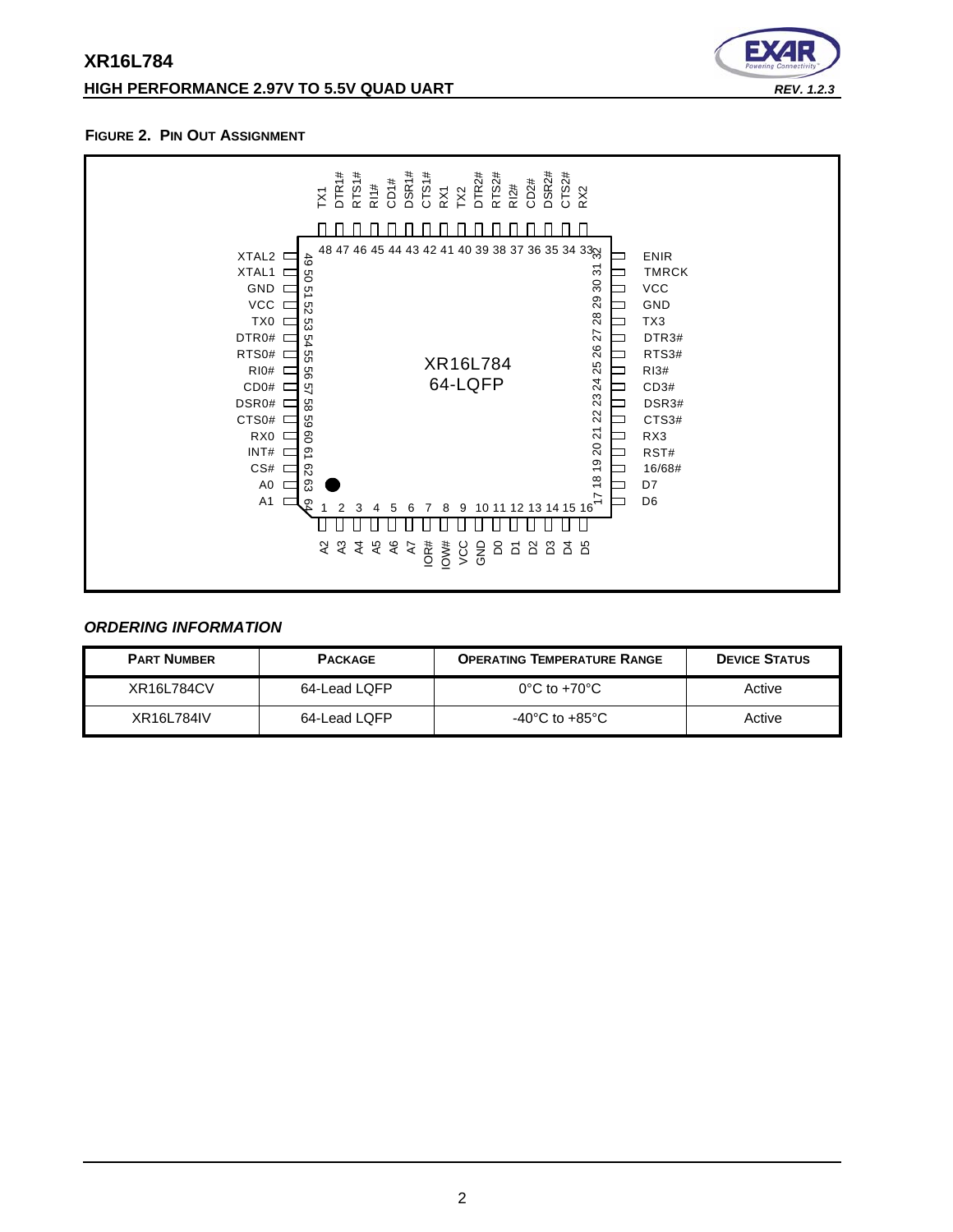

# <span id="page-2-0"></span>**PIN DESCRIPTIONS**

# **Pin Descriptions**

| <b>NAME</b>               | PIN#                                 | <b>TYPE</b>    | <b>DESCRIPTION</b>                                                                                                                                                                                                                                                                                                                                                                                                                                            |
|---------------------------|--------------------------------------|----------------|---------------------------------------------------------------------------------------------------------------------------------------------------------------------------------------------------------------------------------------------------------------------------------------------------------------------------------------------------------------------------------------------------------------------------------------------------------------|
| <b>DATA BUS INTERFACE</b> |                                      |                |                                                                                                                                                                                                                                                                                                                                                                                                                                                               |
| A7-A0                     | 6-1,64,63                            | T              | Address data lines [7:0]. A0:A3 selects individual UART's 16 configuration<br>registers, A4:A6 selects UART channel 0 to 3, and A7 selects the global<br>device configuration registers                                                                                                                                                                                                                                                                       |
| D7:D0                     | $18 - 11$                            | IO             | Data bus lines (7:0] (bidirectional).                                                                                                                                                                                                                                                                                                                                                                                                                         |
| IOR#                      | $\overline{7}$                       | L              | When 16/68# pin is HIGH, it selects Intel bus interface and this input is read<br>strobe (active low). The falling edge instigates an internal read cycle and<br>retrieves the data byte from an internal register pointed by the address lines<br>[A7:A0], puts it on the data bus to allow the host processor to read it on the<br>leading edge.<br>When 16/68# pin is LOW, it selects Motorola bus interface and this input<br>should be connected to VCC. |
| IOW#<br>(R/W#)            | 8                                    | L              | When 16/68# pin is HIGH, it selects Intel bus interface and this input<br>becomes write strobe (active low). The falling edge instigates the internal<br>write cycle and the leading edge transfers the data byte on the data bus to an<br>internal register pointed by the address lines.<br>When 16/68# pin is LOW, it selects Motorola bus interface and this input<br>becomes read (logic 1) and write (logic 0) signal.                                  |
| CS#                       | 62                                   | L              | When 16/68# pin is HIGH, this input is chip select (active low) to enable the<br>XR16L784 device.<br>When 16/68# pin is LOW, this input becomes the read and write strobe<br>(active low) for the Motorola bus interface.                                                                                                                                                                                                                                     |
| INT#                      | 61                                   | OD             | Global interrupt output from XR16L784 (open drain, active low). This output<br>requires an external pull-up resistor (47K-100K ohms) to operate properly. It<br>may be shared with other devices in the system to form a single interrupt line<br>to the host processor and have the software driver polls each device for the<br>interrupt status.                                                                                                           |
|                           | <b>MODEM OR SERIAL I/O INTERFACE</b> |                |                                                                                                                                                                                                                                                                                                                                                                                                                                                               |
| TX <sub>0</sub>           | 53                                   | O              | UART channel 0 Transmit Data or infrared transmit data. Normal TXD output<br>idles HIGH while infrared TXD output idles LOW.                                                                                                                                                                                                                                                                                                                                  |
| RX <sub>0</sub>           | 60                                   | $\overline{1}$ | UART channel 0 Receive Data or infrared receive data. Normal RXD input<br>idles HIGH while infrared RXD input idles LOW. In the infrared mode, the<br>polarity of the incoming RXD signal can be selected via FCTR bit-4. If this bit<br>is a logic 0, a LOW on the RXD input is considered a mark and if this bit is a<br>logic 1, a HIGH on the RXD input is considered a space.                                                                            |
| RTS <sub>0#</sub>         | 55                                   | $\circ$        | UART channel 0 Request to Send or general purpose output (active low).<br>This port must be asserted prior using for one of two functions:<br>1) auto RTS flow control, see EFR bit-6, MCR bits-1 & 2, FCTR bits 0-3 and<br>IER bit-6<br>2) Auto RS485 half-duplex direction control, see FCTR bit-5, MCR bit-2 and<br>MSR bits 4-7.                                                                                                                          |
| CTS <sub>0</sub> #        | 59                                   |                | UART channel 0 Clear to Send or general purpose input (active low). It can be<br>used for auto CTS flow control, see EFR bit-7, MCR bit-2 and IER bit-7.                                                                                                                                                                                                                                                                                                      |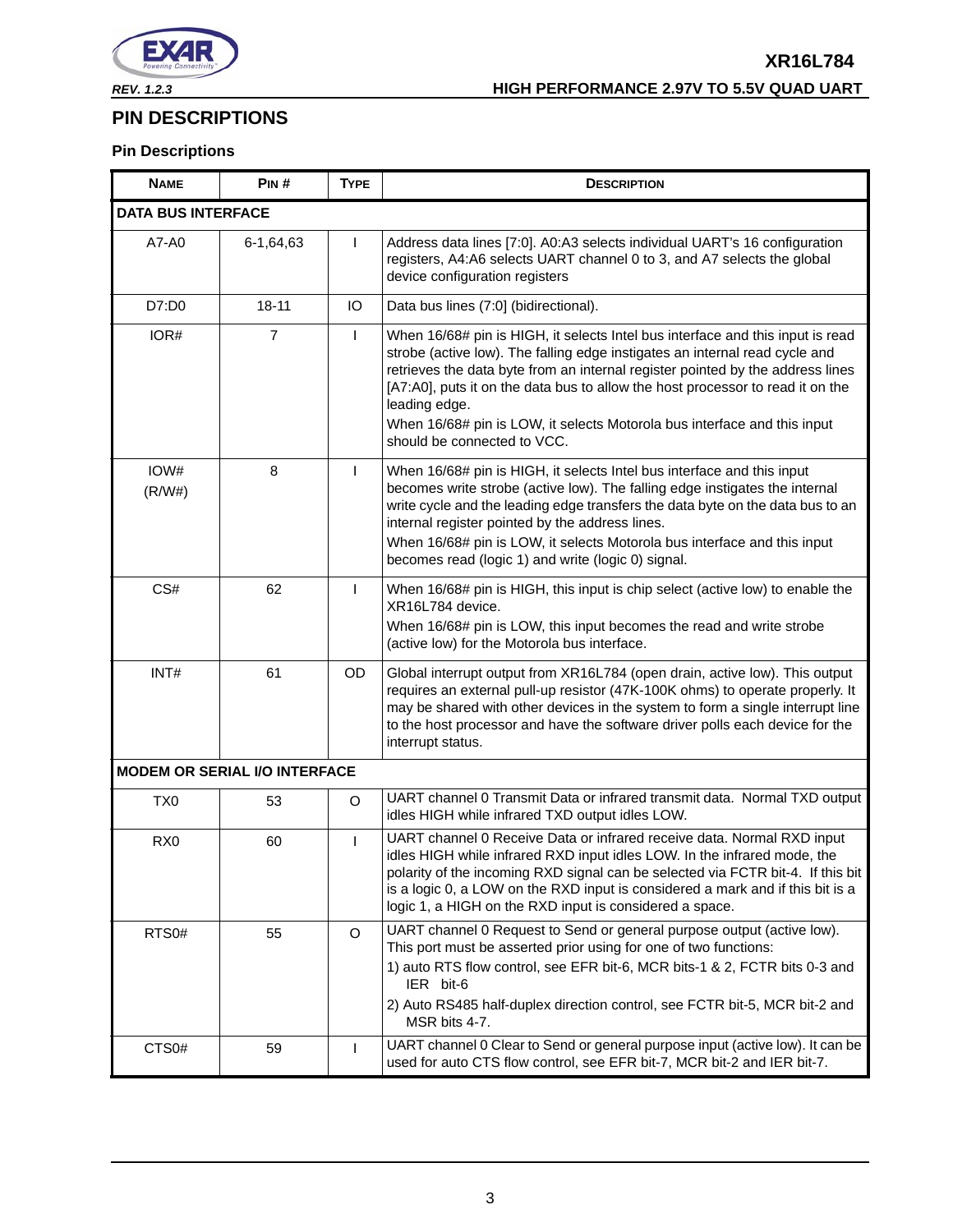# **HIGH PERFORMANCE 2.97V TO 5.5V QUAD UART** *REV. 1.2.3*



# **Pin Descriptions**

| <b>NAME</b>       | PIN# | <b>TYPE</b>  | <b>DESCRIPTION</b>                                                                                                                                                                                                                                                                                                                                                                 |
|-------------------|------|--------------|------------------------------------------------------------------------------------------------------------------------------------------------------------------------------------------------------------------------------------------------------------------------------------------------------------------------------------------------------------------------------------|
| DTR0#             | 54   | $\circ$      | UART channel 0 Data Terminal Ready or general purpose output (active low).<br>This port must be asserted prior using for one of two functions:<br>1) auto DTR flow control, see EFR bit-6, FCTR bits-0 to 3, MCR bits-0 & 2,                                                                                                                                                       |
|                   |      |              | and IER bit-6<br>2) Auto RS485 half-duplex direction control, see FCTR bit-5, MCR bit-2 and<br>MSR bit 4-7.                                                                                                                                                                                                                                                                        |
| DSR0#             | 58   | $\mathbf{I}$ | UART channel 0 Data Set Ready or general purpose input (active low). It can<br>be used for auto DSR flow control, see EFR bit-7, MCR bit-2 and IER bit-7.                                                                                                                                                                                                                          |
| CD0#              | 57   | $\mathbf{I}$ | UART channel 0 Carrier Detect or general purpose input (active low).                                                                                                                                                                                                                                                                                                               |
| R10#              | 56   | T            | UART channel 0 Ring Indicator or general purpose input (active low).                                                                                                                                                                                                                                                                                                               |
| TX1               | 48   | O            | UART channel 1 Transmit Data or infrared transmit data. Normal TXD output<br>idles HIGH while infrared TXD output idles LOW.                                                                                                                                                                                                                                                       |
| RX1               | 41   | $\mathbf{L}$ | UART channel 1 Receive Data or infrared receive data. Normal RXD input<br>idles HIGH while infrared RXD input idles LOW. In the infrared mode, the<br>polarity of the incoming RXD signal can be selected via FCTR bit-4. If this bit<br>is a logic 0, a LOW on the RXD input is considered a mark and if this bit is a<br>logic 1, a HIGH on the RXD input is considered a space. |
| RTS1#             | 46   | O            | UART channel 1 Request to Send or general purpose output (active low).<br>See description of RTS0# pin.                                                                                                                                                                                                                                                                            |
| CTS1#             | 42   | T            | UART channel 1 Clear to Send or general purpose input (active low). See<br>description of CTS0# pin.                                                                                                                                                                                                                                                                               |
| DTR <sub>1#</sub> | 47   | O            | UART channel 1 Data Terminal Ready or general purpose output (active low).<br>See description of DTS0# pin.                                                                                                                                                                                                                                                                        |
| DSR1#             | 43   | $\mathbf{I}$ | UART channel 1 Data Set Ready or general purpose input (active low). See<br>description of DSR0# pin.                                                                                                                                                                                                                                                                              |
| CD1#              | 44   | T            | UART channel 1 Carrier Detect or general purpose input (active low).                                                                                                                                                                                                                                                                                                               |
| <b>RI1#</b>       | 45   | $\mathsf{I}$ | UART channel 1 Ring Indicator or general purpose input (active low).                                                                                                                                                                                                                                                                                                               |
| TX <sub>2</sub>   | 40   | O            | UART channel 2 Transmit Data or infrared transmit data. Normal TXD output<br>idles HIGH while infrared TXD output idles LOW.                                                                                                                                                                                                                                                       |
| RX <sub>2</sub>   | 33   | T            | UART channel 2 Receive Data or infrared receive data. Normal RXD input<br>idles HIGH while infrared RXD input idles LOW. In the infrared mode, the<br>polarity of the incoming RXD signal can be selected via FCTR bit-4. If this bit<br>is a logic 0, a LOW on the RXD input is considered a mark and if this bit is a<br>logic 1, a HIGH on the RXD input is considered a space. |
| RTS <sub>2#</sub> | 38   | O            | UART channel 2 Request to Send or general purpose output (active low).<br>See description of RTS0# pin.                                                                                                                                                                                                                                                                            |
| CTS <sub>2#</sub> | 34   | $\mathbf{I}$ | UART channel 2 Clear to Send or general purpose input (active low). See<br>description of CTS0# pin.                                                                                                                                                                                                                                                                               |
| DTR <sub>2#</sub> | 39   | O            | UART channel 2 Data Terminal Ready or general purpose output (active low).<br>See description of DTS0# pin.                                                                                                                                                                                                                                                                        |
| DSR <sub>2#</sub> | 35   | $\mathbf{I}$ | UART channel 2 Data Set Ready or general purpose input (active low). See<br>description of DSR0# pin.                                                                                                                                                                                                                                                                              |
| CD2#              | 36   | $\mathbf{I}$ | UART channel 2 Carrier Detect or general purpose input (active low).                                                                                                                                                                                                                                                                                                               |
| R12#              | 37   | $\mathbf{I}$ | UART channel 2 Ring Indicator or general purpose intput (active low).                                                                                                                                                                                                                                                                                                              |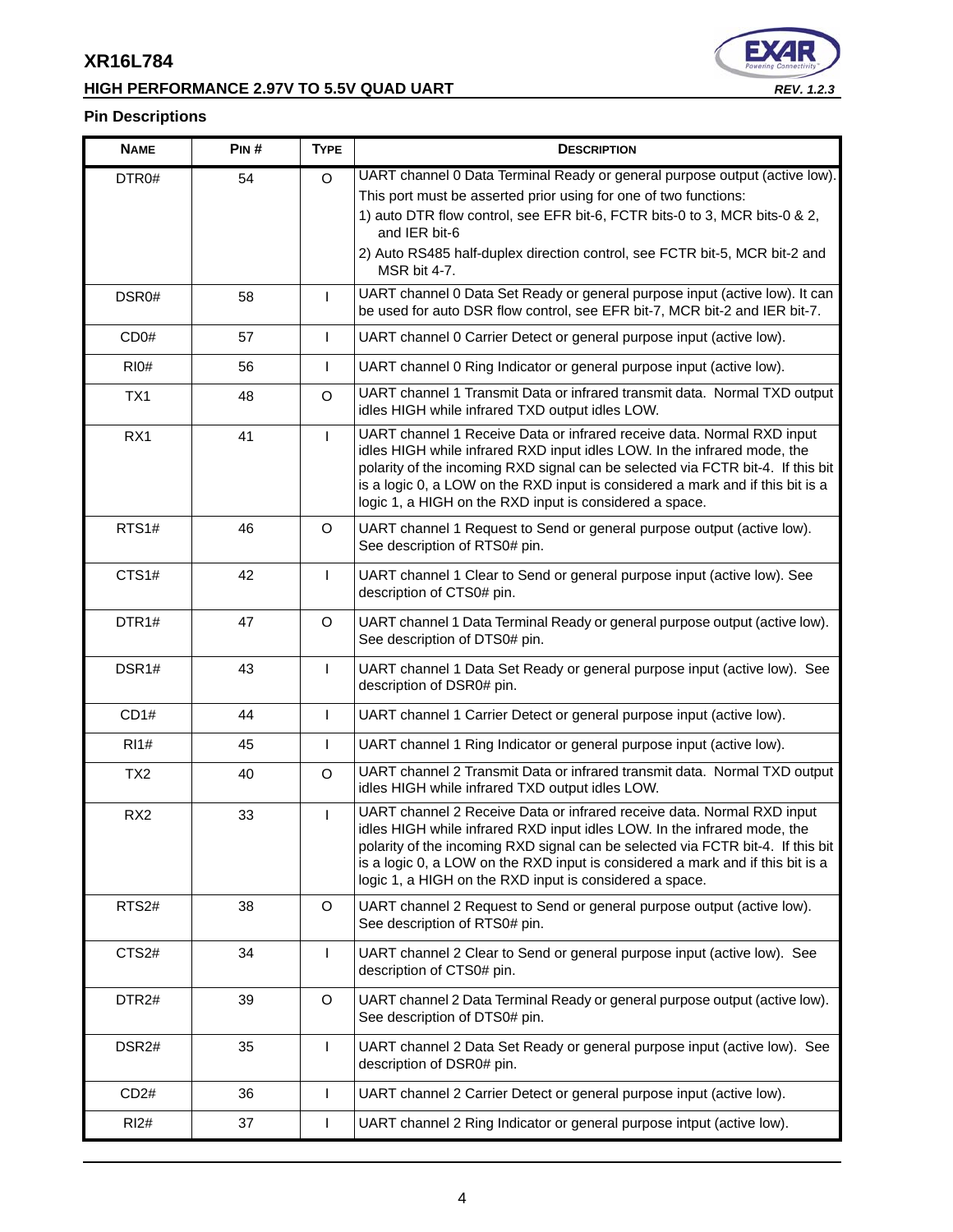

# **Pin Descriptions**

| <b>NAME</b>              | PIN#     | <b>TYPE</b>  | <b>DESCRIPTION</b>                                                                                                                                                                                                                                                                                                                                                                 |
|--------------------------|----------|--------------|------------------------------------------------------------------------------------------------------------------------------------------------------------------------------------------------------------------------------------------------------------------------------------------------------------------------------------------------------------------------------------|
| TX3                      | 28       | $\circ$      | UART channel 3 Transmit Data or infrared transmit data. Normal TXD output<br>idles HIGH while infrared TXD output idles LOW.                                                                                                                                                                                                                                                       |
| RX3                      | 21       | $\mathbf{I}$ | UART channel 3 Receive Data or infrared receive data. Normal RXD input<br>idles HIGH while infrared RXD input idles LOW. In the infrared mode, the<br>polarity of the incoming RXD signal can be selected via FCTR bit-4. If this bit<br>is a logic 0, a LOW on the RXD input is considered a mark and if this bit is a<br>logic 1, a HIGH on the RXD input is considered a space. |
| RTS3#                    | 26       | $\circ$      | UART channel 3 Request to Send or general purpose output (active low).<br>See description of RTS0# pin.                                                                                                                                                                                                                                                                            |
| CTS3#                    | 22       | L            | UART channel 3 Clear to Send or general purpose input (active low).d. See<br>description of CTS0# pin.                                                                                                                                                                                                                                                                             |
| DTR <sub>3#</sub>        | 27       | $\Omega$     | UART channel 3 Data Terminal Ready or general purpose output (active low).<br>See description of DTS0# pin.                                                                                                                                                                                                                                                                        |
| DSR3#                    | 23       | T            | UART channel 3 Data Set Ready or general purpose input (active low). See<br>description of DSR0# pin.                                                                                                                                                                                                                                                                              |
| CD3#                     | 24       | $\mathbf{I}$ | UART channel 3 Carrier Detect or general purpose input (active low).                                                                                                                                                                                                                                                                                                               |
| R13#                     | 25       | $\mathbf{I}$ | UART channel 3 Ring Indicator or general purpose input (active low).                                                                                                                                                                                                                                                                                                               |
| <b>ANCILLARY SIGNALS</b> |          |              |                                                                                                                                                                                                                                                                                                                                                                                    |
| XTAL <sub>1</sub>        | 50       | T            | Crystal or external clock input. Caution: this input is not 5V tolerant.                                                                                                                                                                                                                                                                                                           |
| XTAL <sub>2</sub>        | 49       | O            | Crystal or buffered clock output.                                                                                                                                                                                                                                                                                                                                                  |
| <b>TMRCK</b>             | 31       | L            | 16-bit timer/counter external clock input.                                                                                                                                                                                                                                                                                                                                         |
| <b>ENIR</b>              | 32       | $\mathbf{I}$ | Infrared mode enable (active high). This pin is sampled during power up, fol-<br>lowing a hardware reset (RST#) or soft-reset (register RESET). It can be<br>used to start up all 8 UARTs in the infrared mode. The sampled logic state is<br>transferred to MCR bit-6 in the UART.                                                                                                |
| RST#                     | 20       | T            | Reset (active low). The configuration and UART registers are reset to default<br>values, see Table-15.                                                                                                                                                                                                                                                                             |
| 16/68#                   | 19       | T            | Intel or Motorola data bus interface select. HIGH selects Intel bus interface<br>and LOW selects Motorola interface. This input affects the functionality of<br>IOR#, IOW# and CS# pins.                                                                                                                                                                                           |
| <b>VCC</b>               | 9,30,52  |              | +5V or +3.3V supply, all inputs are 5V tolerant except for XTAL1.                                                                                                                                                                                                                                                                                                                  |
| <b>GND</b>               | 10,29,51 |              | Power supply common, ground.                                                                                                                                                                                                                                                                                                                                                       |

*NOTE: Pin type: I=Input, O=Output, IO= Input/output, OD=Output Open Drain.*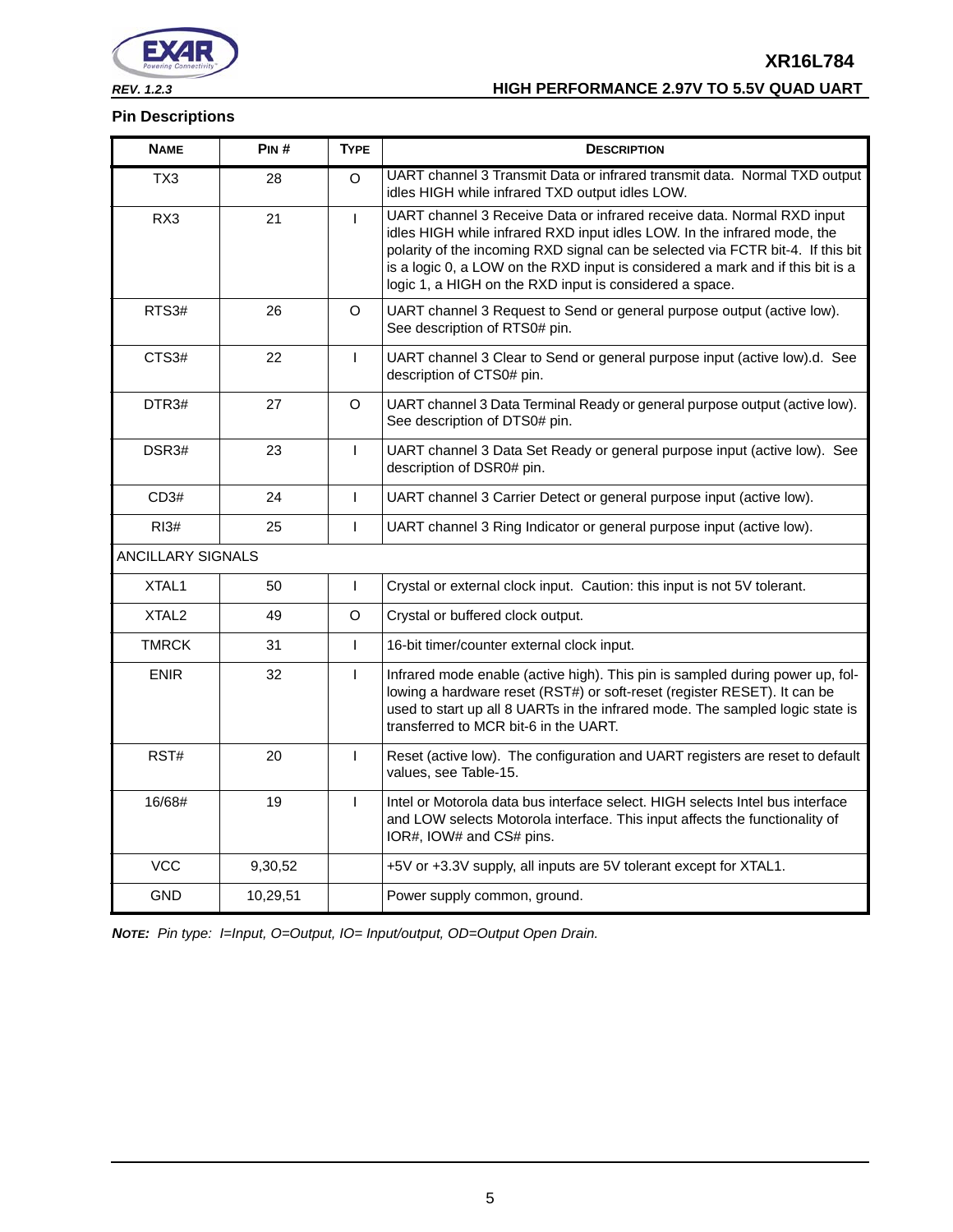# **HIGH PERFORMANCE 2.97V TO 5.5V QUAD UART** *REV. 1.2.3*



# <span id="page-5-1"></span>**1.0 DESCRIPTION**

The XR16L784 (784) integrates the functions of 4 enhanced 16550 UARTs, a general purpose 16-bit timer/ counter and an on-chip oscillator. The device configuration registers include a set of four consecutive interrupt source registers that provides interrupt-status for all 4 UARTs, timer/counter and a sleep wake up indicator. Each UART channel has its own 16550 UART compatible configuration register set for individual channel control, status, and data transfer. Additionally, each UART channel has 64-byte of transmit and receive FIFOs, automatic RTS/CTS or DTR/DSR hardware flow control with hysteresis control, automatic Xon/Xoff and special character software flow control, programmable transmit and receive FIFO trigger levels, FIFO level counters, infrared encoder and decoder (IrDA ver 1.0), programmable baud rate generator with a prescaler of divide by 1 or 4, and data rate up to 6.25 Mbps with 8X sampling clock rate or 3.125Mbps in the 16X rate. The XR16L784 is a 5V and 3.3V device with 5 volt tolerant inputs (except XTAL1).

# <span id="page-5-2"></span>**2.0 FUNCTIONAL DESCRIPTIONS**

# <span id="page-5-3"></span>*2.1 Device Reset*

# **2.1.1 Hardware Reset**

The RST# input resets the internal registers and the serial interface outputs in all 4 channels to their default state (see [Table](#page-39-0) 19). A LOW pulse of longer than 40 ns duration will be required to activate the reset function in the device.

# <span id="page-5-4"></span>**2.1.2 Software Reset**

The internal registers of each UART can be reset by writing to the RESET register in the Device Configuration Registers. For more details, see the RESET register description on [page](#page-22-0) 23.

# <span id="page-5-5"></span>*2.2 UART Channel Selection*

<span id="page-5-0"></span>The UART provides the user with the capability to bi-directionally transfer information between an external CPU and an external serial communication device. A logic 0 on the chip select pins, CS#, allows the user to select one of the UART channels to configure, send transmit data and/or unload receive data to/from the UART. When address line  $A7 = 0$ , address lines  $A5:A4$  are used to select one of the eight channels. See **[Table](#page-5-0) 1** below for UART channel selection.

| <b>A7</b> | A6 | A5 | A4 | <b>FUNCTION</b>    |
|-----------|----|----|----|--------------------|
|           |    |    |    | Channel 0 Selected |
|           |    |    |    | Channel 1 Selected |
|           |    |    |    | Channel 2 Selected |
|           |    |    |    | Channel 3 Selected |
|           |    |    |    | Reserved           |

**TABLE 1: UART CHANNEL SELECTION**

# <span id="page-5-6"></span>*2.3 Simultaneous Write to All Channels*

During a write cycle, the setting of REGB bit-0 to a logic 1 will override the channel selection of address A5:A4 and allow a simultaneous write to all 4 UART channels when any channel is written to. This functional capability allow the registers in all 8 UART channels to be modified concurrently, saving individual channel initialization time. Caution should be considered, however, when using this capability. Any in-process serial data transfer may be disrupted by changing an active channel's mode. Also, REGB bit-0 should be reset to a logic 0 before attempting to read from the UART.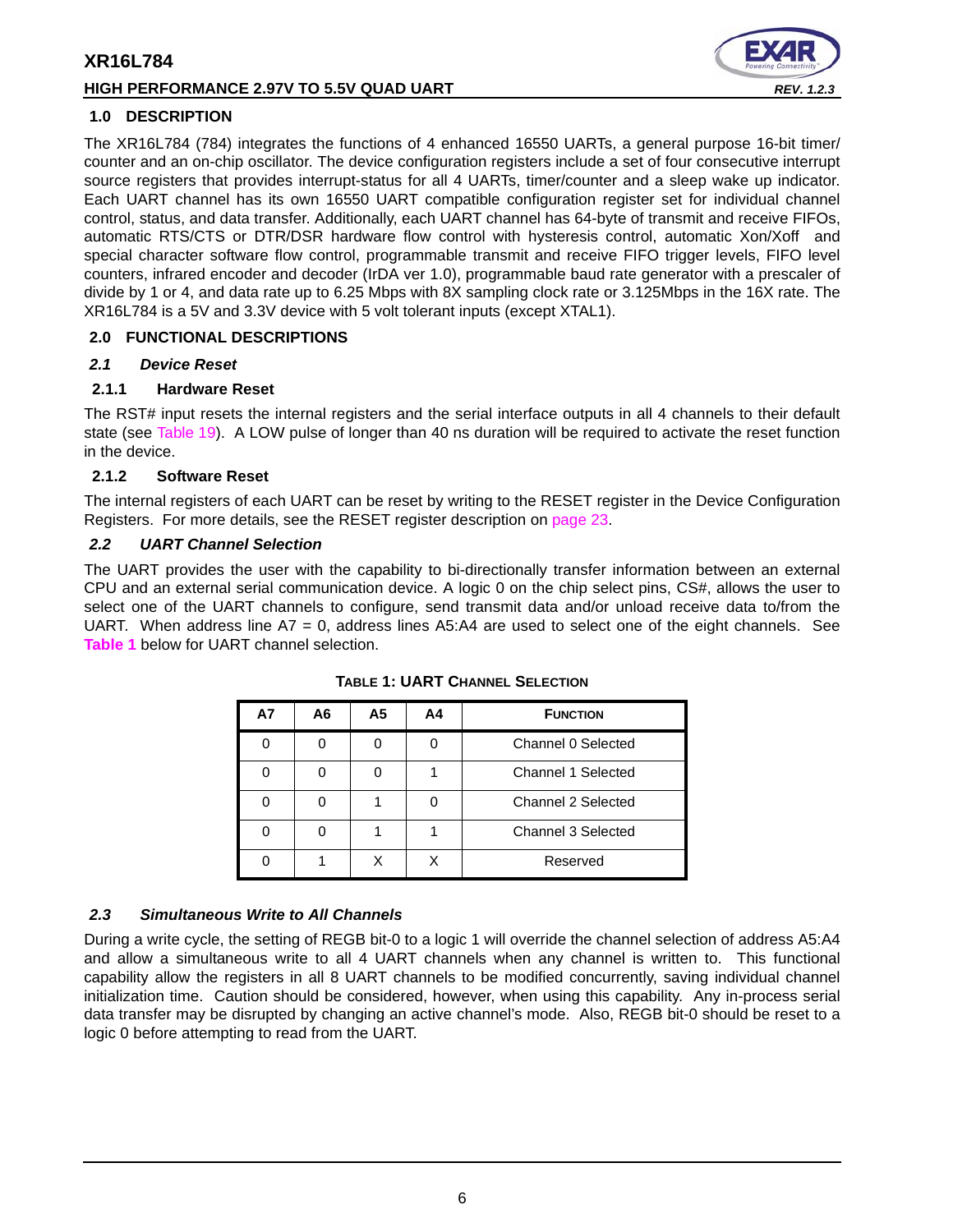

# <span id="page-6-3"></span>*2.4 INT# Ouput*

The INT# interrupt output changes according to the operating mode and enhanced features setup. **[Table](#page-6-1) 2** [and](#page-6-2) 3 summarize the operating behavior for the transmitter and receiver.

<span id="page-6-1"></span>

|          | Auto RS485<br>Mode | FCR BIT- $0 = 0$<br>(FIFO DISABLED)                 | FCR BIT-0 = 1<br>(FIFO ENABLED)                                                          |
|----------|--------------------|-----------------------------------------------------|------------------------------------------------------------------------------------------|
| INT# Pin | NO.                | $HIGH = a byte in THR$<br>$LOW = THR$ empty         | HIGH = FIFO above trigger level<br>LOW = FIFO below trigger level or FIFO empty          |
| INT# Pin | <b>YES</b>         | $HIGH = a byte in THR$<br>$LOW =$ transmitter empty | $HIGH = FIFO above trigger level$<br>LOW = FIFO below trigger level or transmitter empty |

#### **TABLE 2: INT# PIN OPERATION FOR TRANSMITTER**

# **TABLE 3: INT# PIN OPERATION FOR RECEIVER**

<span id="page-6-2"></span>

|          | FCR BIT- $0 = 0$<br>(FIFO DISABLED) | FCR BIT-0 = 1<br>(FIFO ENABLED)                                       |
|----------|-------------------------------------|-----------------------------------------------------------------------|
| INT# Pin | $HIGH = no data$<br>$LOW = 1 byte$  | $HIGH = FIFO below trigger level$<br>$LOW = FIFO$ above trigger level |

# <span id="page-6-4"></span>*2.5 CRYSTAL OSCILLATOR / BUFFER*

The 784 includes an on-chip oscillator (XTAL1 and XTAL2). The crystal oscillator provides the system clock to the Baud Rate Generators (BRG) in each of the 8 UARTs, the 16-bit general purpose timer/counter and internal logics. XTAL1 is the input to the oscillator or external clock buffer input with XTAL2 pin being the output. For programming details, see **["Section 2.6, Programmable Baud Rate Generator" on page](#page-7-0) 8**.

The on-chip oscillator is designed to use an industry standard microprocessor crystal (parallel resonant, fundamental frequency with 10-22 pF capacitance load, ESR of 20-120 ohms and 100ppm frequency tolerance) connected externally between the XTAL1 and XTAL2 pins (see **[Figure](#page-6-0) 3**). Alternatively, an external clock can be connected to the XTAL1 pin to clock the internal 8 baud rate generators for standard or custom rates. Typically, the oscillator connections are shown in **[Figure](#page-6-0) 3**. For further reading on oscillator circuit please see application note DAN108 on EXAR's web site.

<span id="page-6-0"></span>

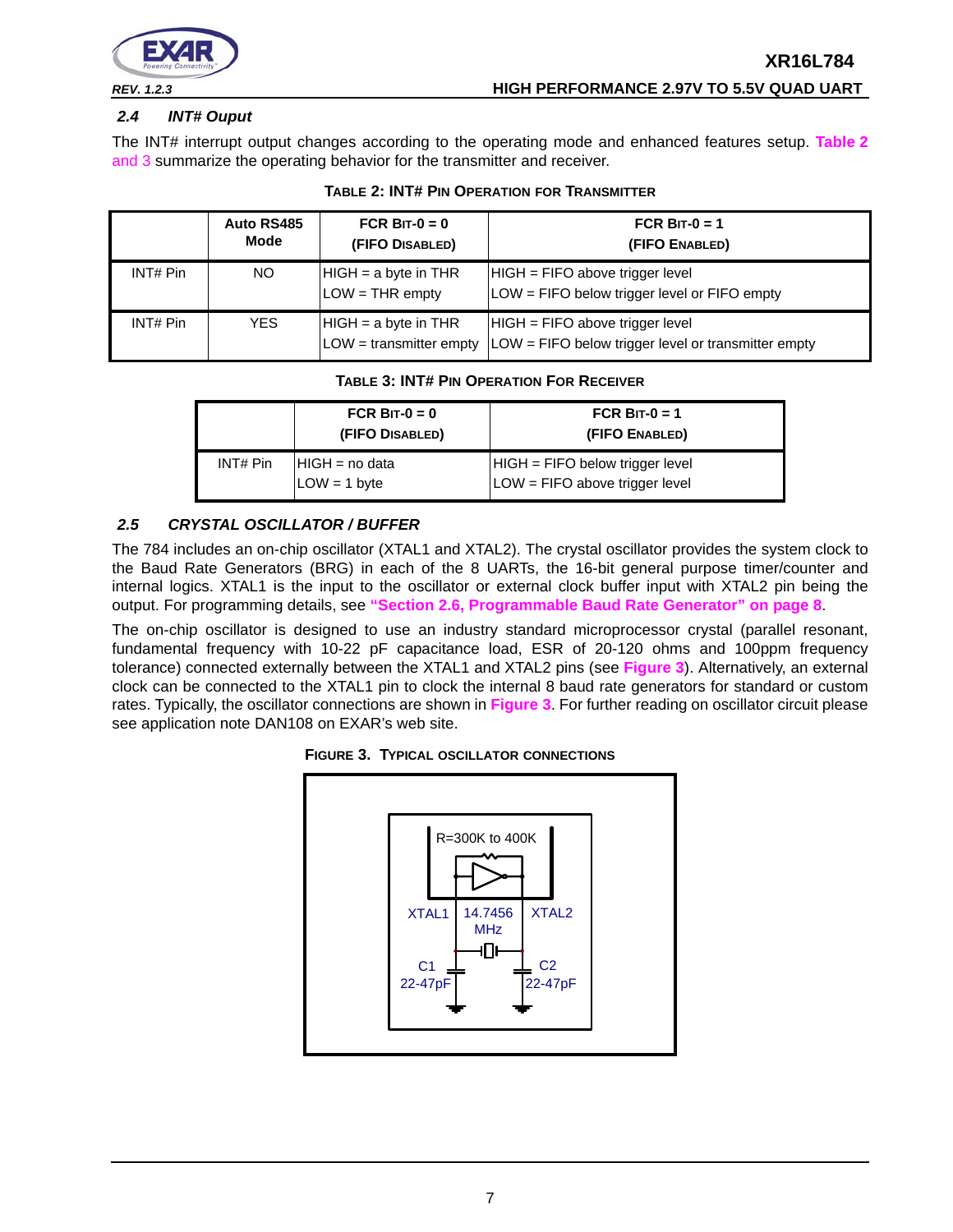# **HIGH PERFORMANCE 2.97V TO 5.5V QUAD UART** *REV. 1.2.3*



# <span id="page-7-0"></span>*2.6 Programmable Baud Rate Generator*

A single Baud Rate Generator (BRG) is provided for the transmitter and receiver, allowing independent TX/RX channel control. The programmable Baud Rate Generator is capable of operating with a crystal frequency of up to 24 MHz. However, with an external clock input on XTAL1 pin and a 2K ohms pull-up resistor on XTAL2 pin (as shown in **[Figure](#page-7-1) 4**) it can extend its operation up to 50 MHz (3.125 Mbps serial data rate) at room temperature and 5.0V.

<span id="page-7-1"></span>**FIGURE 4. EXTERNAL CLOCK CONNECTION FOR EXTENDED DATA RATE**



Each UART has its own Baud Rate Generator (BRG) with a prescaler for the transmitter and receiver. The prescaler is controlled by a software bit in the MCR register. The MCR register bit-7 sets the prescaler to divide the input crystal or external clock by 1 or 4. The output of the prescaler clocks to the BRG. The BRG further divides this clock by a programmable divisor between 1 and  $(2^{16} - 1)$  to obtain a 16X or 8X sampling clock of the serial data rate. The sampling clock is used by the transmitter for data bit shifting and receiver for data sampling. The BRG divisor (DLL and DLM registers) defaults to a random value upon power up. Therefore, the BRG must be programmed during initialization to the operating data rate.

<span id="page-7-2"></span>

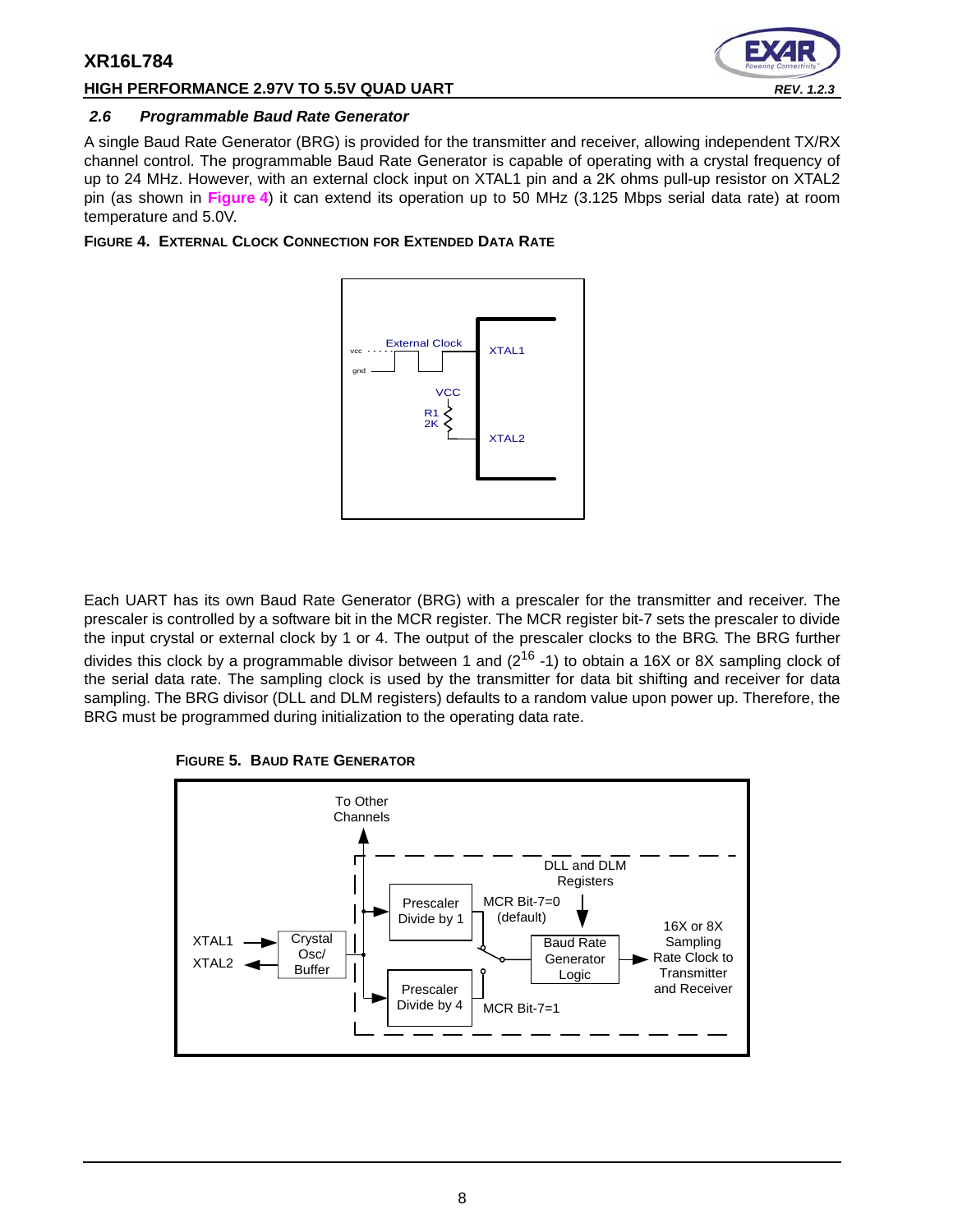

*REV. 1.2.3* **HIGH PERFORMANCE 2.97V TO 5.5V QUAD UART**

Programming the Baud Rate Generator Registers DLM and DLL provides the capability of selecting the operating data rate. **[Table](#page-8-0) 4** shows the standard data rates available with a 14.7456 MHz crystal or external clock at 16X clock rate. At 8X sampling rate, these data rates would double. When using a non-standard data rate crystal or external clock, the divisor value can be calculated for channel 'N' with the following equation(s).

divisor (decimal) = (XTAL1 clock frequency / prescaler) / (serial data rate x 16), **WHEN 8XMODE-BIT N IS 0**  divisor (decimal) = (XTAL1 clock frequency / prescaler) / (serial data rate x 8), **WHEN 8XMODE-BIT N IS 1**

<span id="page-8-0"></span>

| <b>OUTPUT Data Rate</b><br>$MCR$ Bit-7=1 | <b>OUTPUT Data Rate</b><br>$MCR$ Bit-7=0 | Clock (Decimal) | DIVISOR FOR 16x DIVISOR FOR 16X<br>Clock (HEX) | <b>DLM</b><br><b>PROGRAM</b><br><b>VALUE (HEX)</b> | <b>DLL</b><br><b>PROGRAM</b><br><b>VALUE (HEX)</b> | <b>DATA RATE</b><br>ERROR (%) |
|------------------------------------------|------------------------------------------|-----------------|------------------------------------------------|----------------------------------------------------|----------------------------------------------------|-------------------------------|
| 100                                      | 400                                      | 2304            | 900                                            | 09                                                 | 00                                                 | 0                             |
| 600                                      | 2400                                     | 384             | 180                                            | 01                                                 | 80                                                 | $\Omega$                      |
| 1200                                     | 4800                                     | 192             | C <sub>0</sub>                                 | 00                                                 | CO                                                 | $\Omega$                      |
| 2400                                     | 9600                                     | 96              | 60                                             | 00                                                 | 60                                                 | $\Omega$                      |
| 4800                                     | 19.2k                                    | 48              | 30                                             | 00                                                 | 30                                                 | $\mathbf 0$                   |
| 9600                                     | 38.4k                                    | 24              | 18                                             | 00                                                 | 18                                                 | $\Omega$                      |
| 19.2k                                    | 76.8k                                    | 12              | 0C                                             | 00                                                 | OC                                                 | $\Omega$                      |
| 38.4k                                    | 153.6k                                   | 6               | 06                                             | 00                                                 | 06                                                 | $\Omega$                      |
| 57.6k                                    | 230.4k                                   | $\overline{4}$  | 04                                             | 00                                                 | 04                                                 | $\Omega$                      |
| 115.2k                                   | 460.8k                                   | $\overline{2}$  | 02                                             | 00                                                 | 02                                                 | $\Omega$                      |
| 230.4k                                   | 921.6k                                   | 1               | 01                                             | 00                                                 | 01                                                 | $\Omega$                      |

#### **TABLE 4: TYPICAL DATA RATES WITH A 14.7456 MHZ CRYSTAL OR EXTERNAL CLOCK AT 16X SAMPLING**

# <span id="page-8-1"></span>*2.7 Transmitter*

The transmitter section comprises of an 8-bit Transmit Shift Register (TSR) and 64 bytes of FIFO which includes a byte-wide Transmit Holding Register (THR). TSR shifts out every data bit with the 16X internal clock. A bit time is 16 clock periods (see EMSR bit-7). The transmitter sends the start-bit followed by the number of data bits, inserts the proper parity-bit if enabled, and adds the stop-bit(s). The status of the FIFO and TSR are reported in the Line Status Register (LSR bit-5 and bit-6).

# **2.7.1 Transmit Holding Register (THR) - Write Only**

The transmit holding register is an 8-bit register providing a data interface to the host processor. The host writes transmit data byte to the THR to be converted into a serial data stream including start-bit, data bits, parity-bit and stop-bit(s). The least-significant-bit (Bit-0) becomes first data bit to go out. The THR is the input register to the transmit FIFO of 64 bytes when FIFO operation is enabled by FCR bit-0. Every time a write operation is made to the THR, the FIFO data pointer is automatically bumped to the next sequential data location.

# <span id="page-8-2"></span>**2.7.2 Transmitter Operation in non-FIFO Mode**

The host loads transmit data to THR one character at a time. The THR empty flag (LSR bit-5) is set when the data byte is transferred to TSR. THR flag can generate a transmit empty interrupt (ISR bit-1) when it is enabled by IER bit-1. The TSR flag (LSR bit-6) is set when TSR becomes completely empty.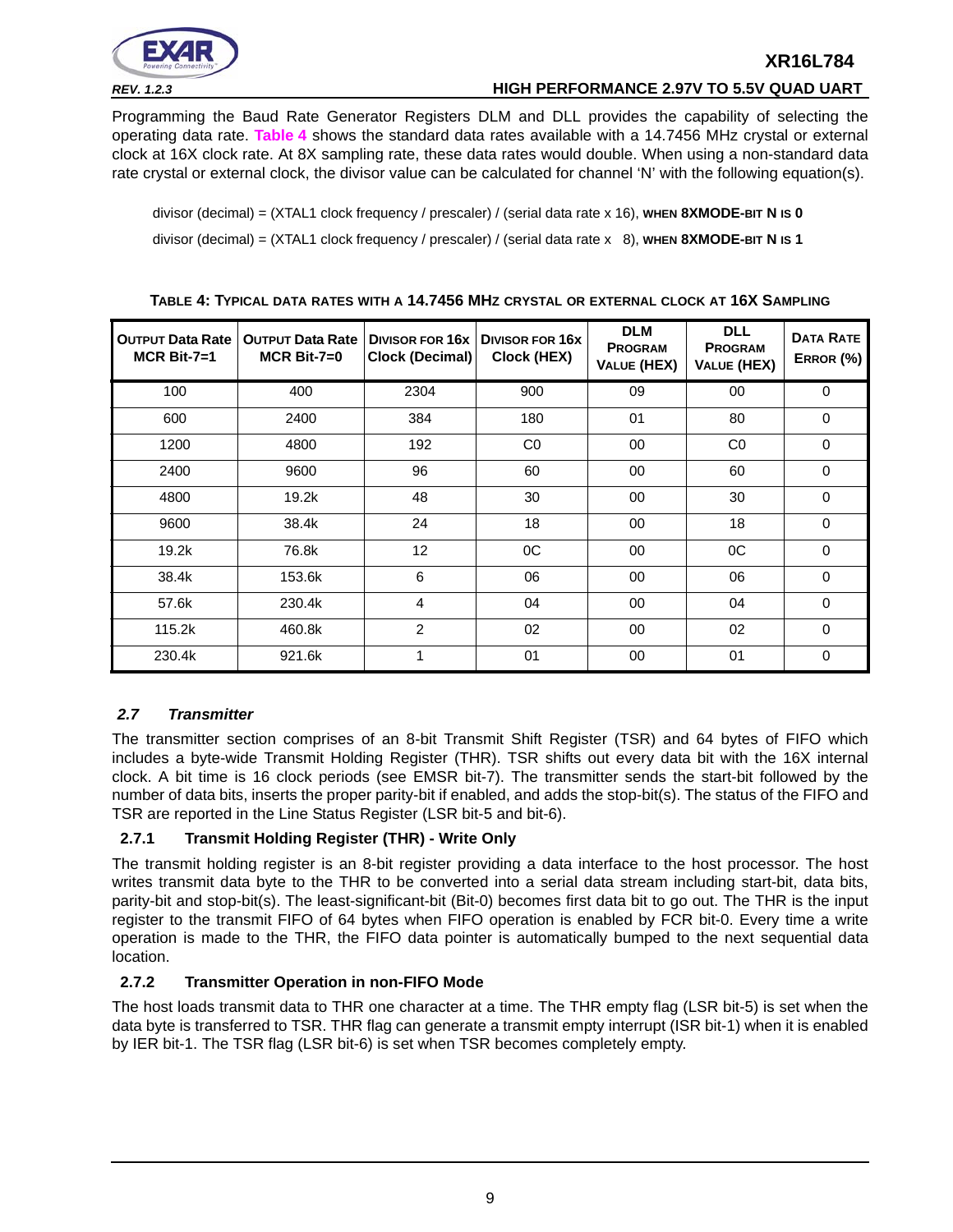

#### <span id="page-9-1"></span>**FIGURE 6. TRANSMITTER OPERATION IN NON-FIFO MODE**



# <span id="page-9-2"></span>**2.7.3 Transmitter Operation in FIFO Mode**

The host may fill the transmit FIFO with up to 64 bytes of transmit data. The THR empty flag (LSR bit-5) is set whenever the FIFO is empty. The THR empty flag can generate a transmit empty interrupt (ISR bit-1) when the amount of data in the FIFO falls below its programmed trigger level. The transmit empty interrupt is enabled by IER bit-1. The TSR flag (LSR bit-6) is set when TSR/FIFO becomes empty.

<span id="page-9-3"></span>



# <span id="page-9-0"></span>*2.8 Receiver*

The receiver section contains an 8-bit Receive Shift Register (RSR) and 64 bytes of FIFO which includes a byte-wide Receive Holding Register (RHR). The RSR uses the 16X for timing. It verifies and validates every bit on the incoming character in the middle of each data bit. On the falling edge of a start or false start bit, an internal receiver counter starts counting at the 16X. After 8 clocks the start bit period should be at the center of the start bit. At this time the start bit is sampled and if it is still a logic 0 it is validated. Evaluating the start bit in this manner prevents the receiver from assembling a false character. The rest of the data bits and stop bits are sampled and validated in this same manner to prevent false framing. If there were any error(s), they are reported in the LSR register bits 2-4. Upon unloading the receive data byte from RHR, the receive FIFO pointer is bumped and the error tags are immediately updated to reflect the status of the data byte in RHR register. RHR can generate a receive data ready interrupt upon receiving a character or delay until it reaches the FIFO trigger level. Furthermore, data delivery to the host is guaranteed by a receive data ready time-out interrupt when data is not received for 4 word lengths as defined by LCR[1:0] plus 12 bits time. This is equivalent to 3.7-4.6 character times. The RHR interrupt is enabled by IER bit-0.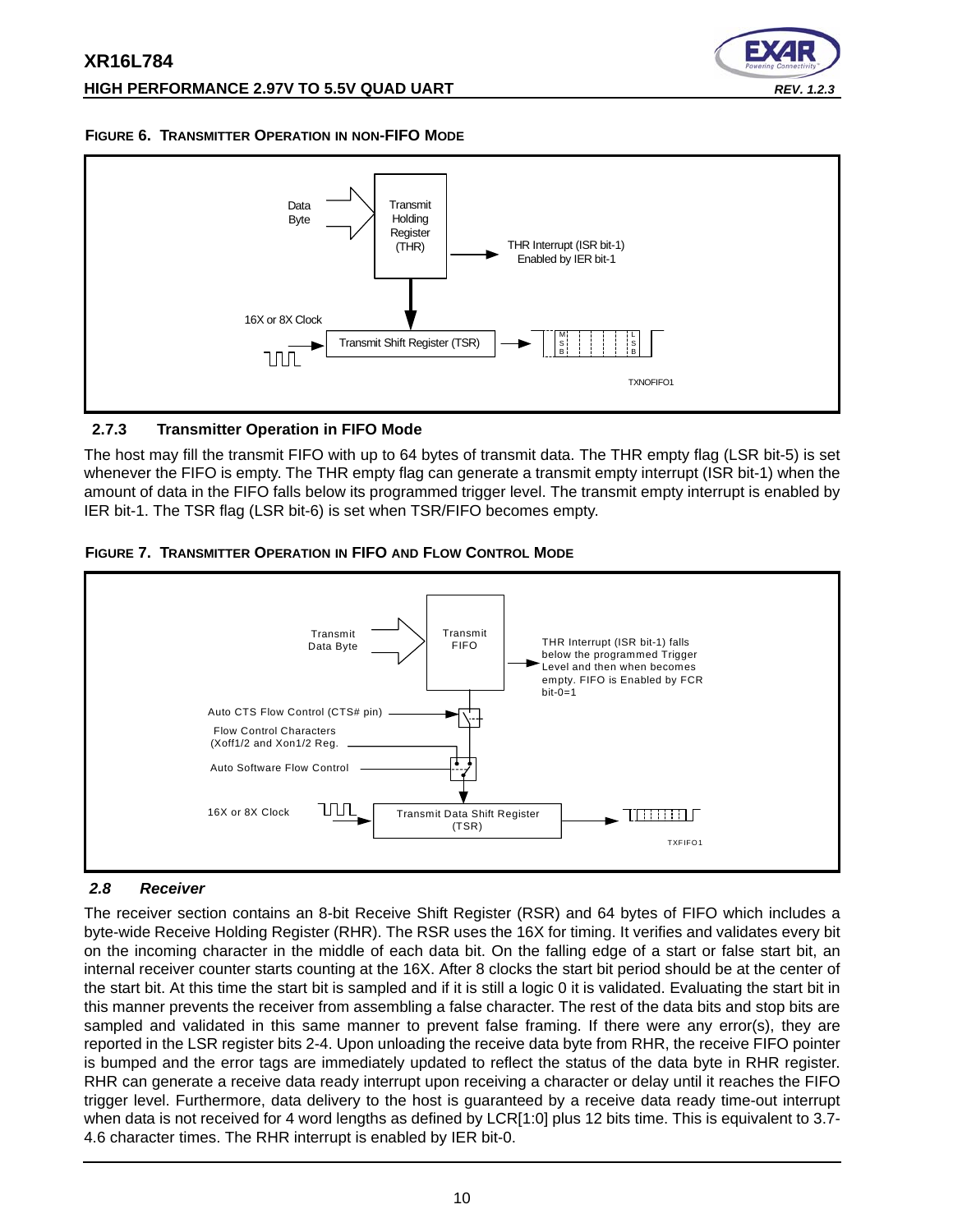

# **2.8.1 Receive Holding Register (RHR) - Read-Only**

The Receive Holding Register is an 8-bit register that holds a receive data byte from the Receive Shift Register. It provides the receive data interface to the host processor. The RHR register is part of the receive FIFO of 64 bytes by 11-bits wide, the 3 extra bits are for the 3 error tags to be reported in LSR register. When the FIFO is enabled by FCR bit-0, the RHR contains the first data character received by the FIFO. After the RHR is read, the next character byte is loaded into the RHR and the errors associated with the current data byte are immediately updated in the LSR bits 2-4.

<span id="page-10-1"></span>



<span id="page-10-0"></span>



*NOTE: Table-B selected as Trigger Table for* **[Figure](#page-10-0) 9** *([Table](#page-30-0) <sup>14</sup>).*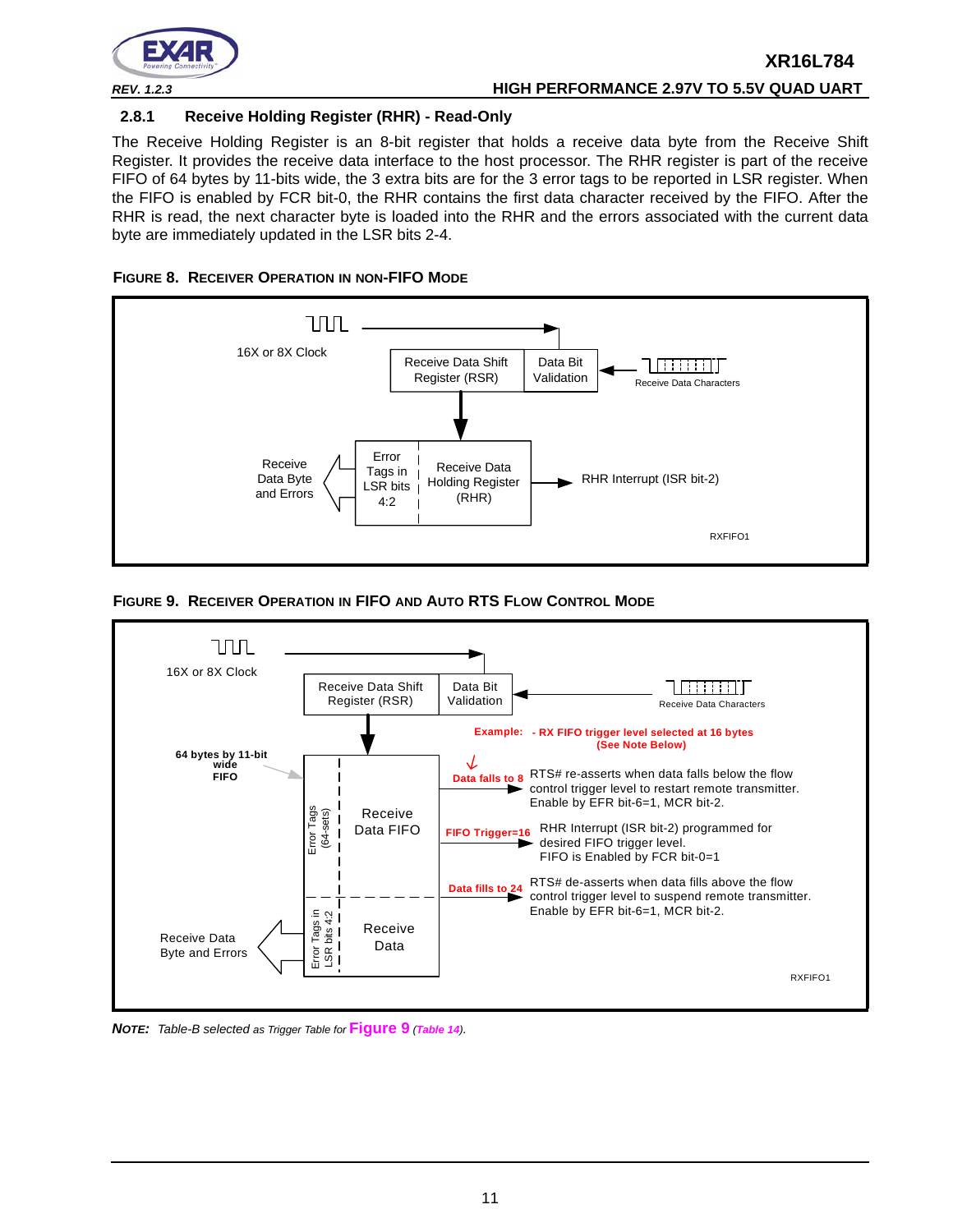# **HIGH PERFORMANCE 2.97V TO 5.5V QUAD UART** *REV. 1.2.3*



#### <span id="page-11-1"></span>*2.9 THR and RHR Register Locations*

The THR and RHR register addresses for channel 0 to channel 7 is shown in **[Table](#page-11-0) 5** below. The THR and RHR for channels 0 to 3 are located at address 0x00, 0x10, 0x20 and 0x30 respectively. Transmit data byte is loaded to the THR when writing to that address and receive data is unloaded from the RHR register when reading that address. Both THR and RHR registers are 16C550 compatible in 8-bit format, so each bus operation can only write or read in bytes.

<span id="page-11-0"></span>

| CH0. | 0x00 Write THR                 | Bit-7 | Bit-6 | Bit-5 | Bit-4 | Bit-3 | Bit-2 | Bit-1 | Bit-0 |
|------|--------------------------------|-------|-------|-------|-------|-------|-------|-------|-------|
| CH0  | 0x00 Read RHR                  | Bit-7 | Bit-6 | Bit-5 | Bit-4 | Bit-3 | Bit-2 | Bit-1 | Bit-0 |
|      |                                |       |       |       |       |       |       |       |       |
| CH1  | 0x10 Write THR                 | Bit-7 | Bit-6 | Bit-5 | Bit-4 | Bit-3 | Bit-2 | Bit-1 | Bit-0 |
| CH1  | 0x10 Read RHR                  | Bit-7 | Bit-6 | Bit-5 | Bit-4 | Bit-3 | Bit-2 | Bit-1 | Bit-0 |
|      | CH <sub>2</sub> 0x20 Write THR | Bit-7 | Bit-6 | Bit-5 | Bit-4 | Bit-3 | Bit-2 | Bit-1 | Bit-0 |
|      | CH <sub>2</sub> 0x20 Read RHR  | Bit-7 | Bit-6 | Bit-5 | Bit-4 | Bit-3 | Bit-2 | Bit-1 | Bit-0 |
|      | CH3 0x30 Write THR             | Bit-7 | Bit-6 | Bit-5 | Bit-4 | Bit-3 | Bit-2 | Bit-1 | Bit-0 |
|      | CH3 0x30 Read RHR              | Bit-7 | Bit-6 | Bit-5 | Bit-4 | Bit-3 | Bit-2 | Bit-1 | Bit-0 |

#### **TABLE 5: TRANSMIT AND RECEIVE DATA REGISTER, 16C550 COMPATIBLE**

#### <span id="page-11-2"></span>*2.10 Automatic RTS/DTR Hardware Flow Control Operation*

Automatic RTS/DTR flow control is used to prevent data overrun to the local receiver FIFO. The RTS#/DTR# output pin is used to request remote unit to suspend/resume data transmission. The flow control features are individually selected to fit specific application requirement (see **[Figure](#page-12-0) 10**):

- Select RTS (and CTS) or DTR (and DSR) through MCR bit-2.
- Enable auto RTS/DTR flow control using EFR bit-6.
- The auto RTS or auto DTR function must be started by asserting the RTS# or DTR# output pin (MCR bit-1 or bit-0 to a logic 1, respectively) after it is enabled.
- If using programmable RX FIFO trigger levels, hysteresis levels can be selected via FCTR bits 3-0.

With the Auto RTS function enabled, the RTS# output pin will not be de-asserted (HIGH) when the receive FIFO reaches the programmed trigger level, but will be de-asserted when the FIFO reaches the next trigger level for Trigger Tables A-C (**[See Table](#page-30-0) 14**). The RTS# output pin will be asserted (LOW) again after the FIFO is unloaded to the next trigger level below the programmed trigger level.

For Trigger Table D (or programmable trigger levels), the RTS# output pin is de-asserted when the the RX FIFO level reaches the RX trigger level plus the hysteresis level and is asserted when the RX FIFO level falls below the RX trigger level minus the hysteresis level.

However, even under these conditions, the 788 will continue to accept data until the receive FIFO is full if the remote UART transmitter continues to send data.

• If used, enable RTS/DTR interrupt through IER bit-6 (after setting EFR bit-4). The UART issues an interrupt when the RTS#/DTR# pin makes a transition: ISR bit-5 will be set to 1.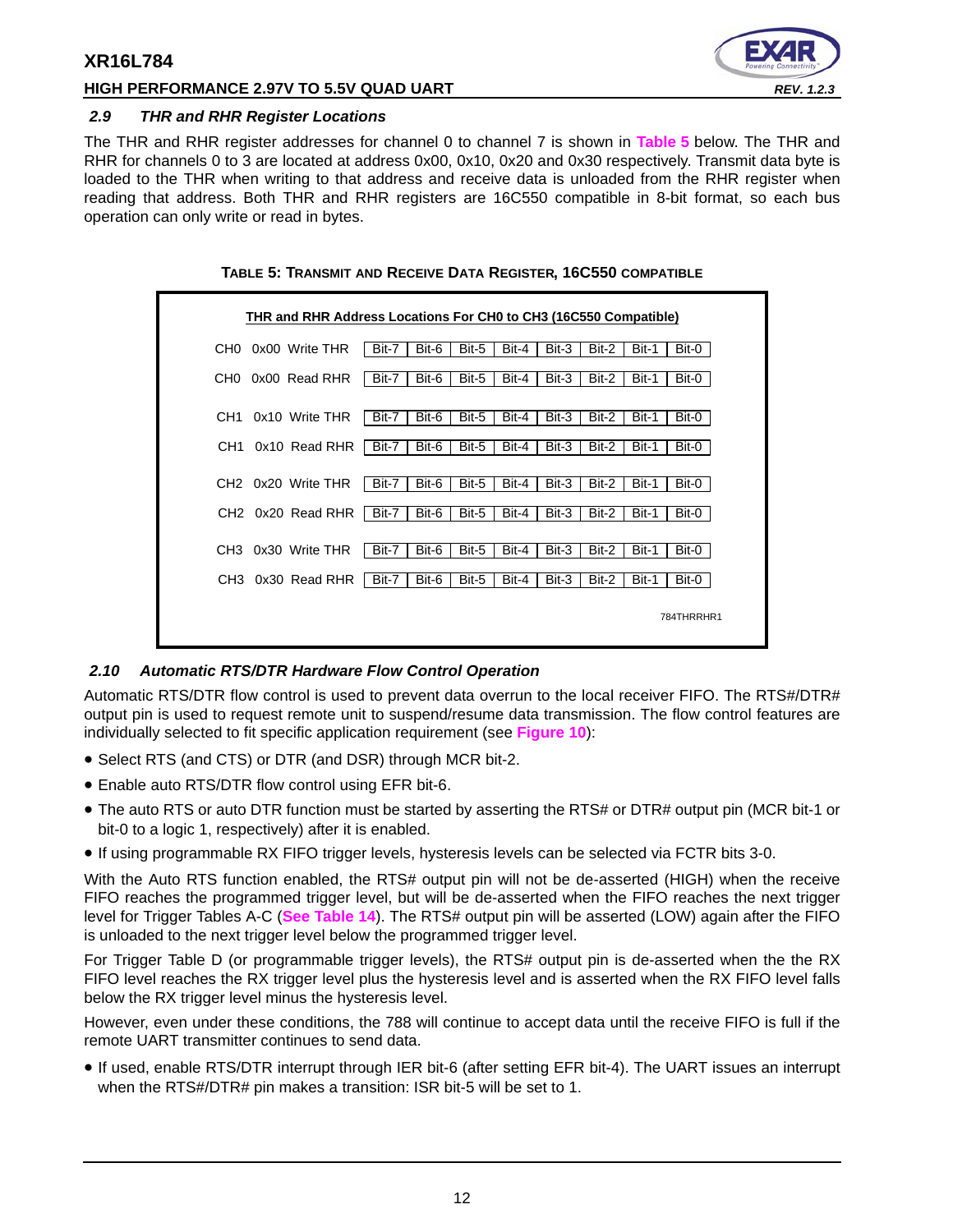

# **2.10.1 Auto CTS/DSR Flow Control**

Automatic CTS/DSR flow control is used to prevent data overrun to the remote receiver FIFO. The CTS/DSR pin is monitored to suspend/restart local transmitter. The flow control features are individually selected to fit specific application requirement (see **[Figure](#page-12-0) 10**):

- Select CTS (and RTS) or DSR (and DTR) through MCR bit-2.
- Enable auto CTS/DSR flow control using EFR bit-7.

With the Auto CTS or Auto DTR function enabled, the UART will suspend transmission as soon as the stop bit of the character in the Transmit Shift Register has been shifted out. Transmission is resumed after the CTS#/ DTR# input is re-asserted (logic 0), indicating more data may be sent.

• If used, enable CTS/DSR interrupt through IER bit-7 (after setting EFR bit-4). The UART issues an interrupt when the CTS#/DSR# pin makes a transition: ISR bit-5 will be set to a logic 1, and UART will suspend TX transmissions as soon as the stop bit of the character in process is shifted out. Transmission is resumed after the CTS#/DSR# input returns LOW, indicating more data may be sent.



# <span id="page-12-0"></span>**FIGURE 10. AUTO RTS/DTR AND CTS/DSR FLOW CONTROL OPERATION**

*(7) and request UARTB transmitter to suspend data transfer. UARTB stops or finishes sending the data bits in its transmit shift register (8). When receive FIFO data in UARTA is unloaded to match the lower threshold of RTS delay (9), UARTA re-asserts RTSA# (10), CTSB# recognizes the change (11) and restarts its transmitter and data flow again until next receive FIFO trigger (12). This same event applies to the reverse direction when UARTA sends data to UARTB with RTSB# and CTSA# controlling the data flow.*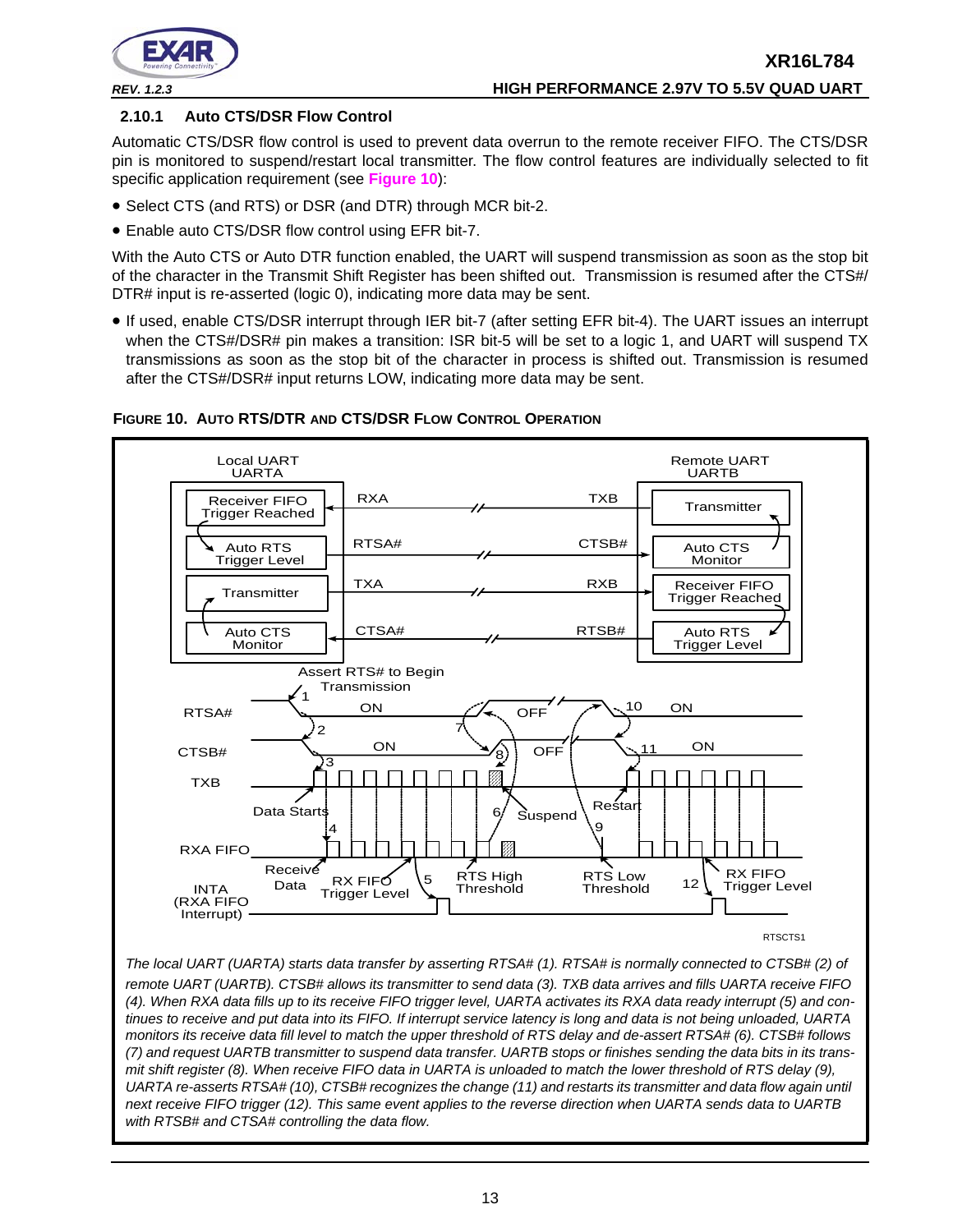# **HIGH PERFORMANCE 2.97V TO 5.5V QUAD UART** *REV. 1.2.3*



#### <span id="page-13-1"></span>*2.11 Auto Xon/Xoff (Software) Flow Control*

When software flow control is enabled ([See Table](#page-37-0) 18), the 784 compares one or two sequential receive data characters with the programmed Xon or Xoff-1,2 character value(s). If receive character(s) (RX) match the programmed values, the 784 will halt transmission (TX) as soon as the current character has completed transmission. When a match occurs, the Xoff (if enabled via IER bit-5) flag will be set and the interrupt output pin will be activated. Following a suspension due to a match of the Xoff character, the 784 will monitor the receive data stream for a match to the Xon-1,2 character. If a match is found, the 784 will resume operation and clear the flags (ISR bit-4).

Reset initially sets the contents of the Xon/Xoff 8-bit flow control registers to a logic 0. Following reset, any desired Xon/Xoff value can be used for software flow control. Different conditions can be set to detect Xon/Xoff characters [\(See Table](#page-37-0) 18) and suspend/resume transmissions. When double 8-bit Xon/Xoff characters are selected, the 784 compares two consecutive receive characters with two software flow control 8-bit values (Xon1, Xon2, Xoff1, Xoff2) and controls TX transmissions accordingly. Under the above described flow control mechanisms, flow control characters are not placed (stacked) in the user accessible RX data buffer or FIFO.

In the event that the receive buffer is overfilling and flow control needs to be executed, the 784 automatically sends an Xoff message (when enabled) via the serial TX output to the remote modem. The 784 sends the Xoff-1,2 characters two character times (= time taken to send two characters at the programmed baud rate) after the receive FIFO crosses the programmed trigger level (for all trigger tables A-D). To clear this condition, the 784 will transmit the programmed Xon-1,2 characters as soon as receive FIFO is less than one trigger level below the programmed trigger level (for Trigger Tables A, B, and C) or when receive FIFO is less than the trigger level minus the hysteresis value (for Trigger Table D). This hysteresis value is the same as the Auto RTS/DTR Hysteresis value in **[Table](#page-36-0) 17**. **[Table](#page-13-0) 6** below explains this when Trigger Table-B (See **[Table](#page-30-0) 14**) is selected.

<span id="page-13-0"></span>

| <b>RX TRIGGER LEVEL</b> | <b>INT PIN ACTIVATION</b> | <b>XOFF CHARACTER(S) SENT</b><br>(CHARACTERS IN RX FIFO) | <b>XON CHARACTER(S) SENT</b><br>(CHARACTERS IN RX FIFO) |
|-------------------------|---------------------------|----------------------------------------------------------|---------------------------------------------------------|
|                         |                           | R*                                                       |                                                         |
| 16                      |                           | 16*                                                      |                                                         |
| 24                      |                           | $24*$                                                    |                                                         |
| 28                      | റാ                        | $28*$                                                    |                                                         |

#### **TABLE 6: AUTO XON/XOFF (SOFTWARE) FLOW CONTROL**

\* *After the trigger level is reached, an xoff character is sent after a short span of time (= time required to send 2 characters); for example, after 2.083ms has elapsed for 9600 baud and 10-bit word length setting.*

#### <span id="page-13-2"></span>*2.12 Special Character Detect*

A special character detect feature is provided to detect an 8-bit character when bit-5 is set in the Enhanced Feature Register (EFR). When this character (Xoff2) is detected, it will be placed in the FIFO along with normal incoming RX data.

The 784 compares each incoming receive character with Xoff-2 data. If a match exists, the received data will be transferred to FIFO and ISR bit-4 will be set to indicate detection of special character. Although the Internal Register Table shows Xon, Xoff Registers with eight bits of character information, the actual number of bits is dependent on the programmed word length. Line Control Register (LCR) bits 0-1 defines the number of character bits, i.e., either 5 bits, 6 bits, 7 bits, or 8 bits. The word length selected by LCR bits 0-1 also determines the number of bits that will be used for the special character comparison. Bit-0 in the Xon, Xoff Registers corresponds with the LSB bit for the receive character.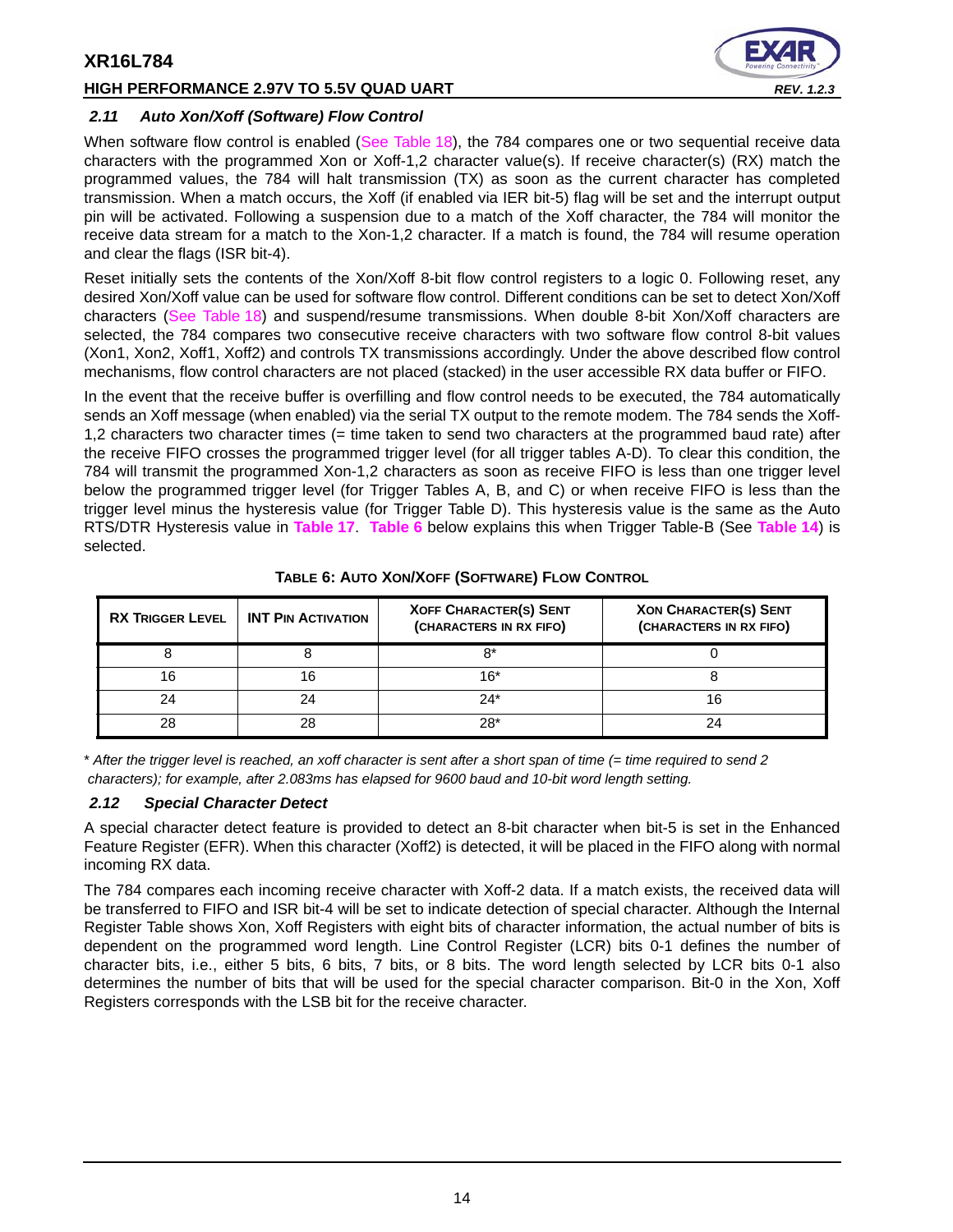

# **XR16L784** *REV. 1.2.3* **HIGH PERFORMANCE 2.97V TO 5.5V QUAD UART**

# <span id="page-14-0"></span>*2.13 Auto RS485 Half-duplex Control*

The auto RS485 half-duplex direction control changes the behavior of the transmitter when enabled by FCTR bit-5. It asserts RTS# or DTR# (LOW) after a specified delay indicated in MSR[7:4] following the last stop bit of the last character that has been transmitted. This helps in turning around the transceiver to receive the remote station's response. The delay optimizes the time needed for the last transmission to reach the farthest station on a long cable network before switching off the line driver. This delay prevents undesirable line signal disturbance that causes signal degradation. When the host is ready to transmit next polling data packet again, it only has to load data bytes to the transmit FIFO. The transmitter automatically de-asserts RTS# or DTR# output (HIGH) prior to sending the data. The auto RS485 half-duplex direction control also changes the transmitter empty interrupt to TSR empty instead of THR empty.

# <span id="page-14-1"></span>*2.14 Infrared Mode*

Each UART in the 784 includes the infrared encoder and decoder compatible to the IrDA (Infrared Data Association) version 1.0. The input pin ENIR conveniently activates all 8 UART channels to start up in the infrared mode. Note that the ENIR pin is sampled when the RST# input is de-asserted. This global control pin enables the MCR bit-6 function in every UART channel register. After power up or a reset, the software can overwrite MCR bit-6 if so desired. ENIR and MCR bit-6 also disable the receiver while the transmitter is sending data. This prevents echoed data from reaching the receiver. The global activation ENIR pin prevents the infrared emitter from turning on and drawing large amount of current while the system is starting up. When the infrared feature is enabled, the transmit data outputs, TX[3:0], would idle at logic zero level. Likewise, the RX [3:0] inputs assume an idle level of logic zero.

The infrared encoder sends out a 3/16 of a bit wide HIGH-pulse for each "0" bit in the transmit data stream. This signal encoding reduces the on-time of the infrared LED, hence reduces the power consumption. See **[Figure](#page-15-0) 11**.

The infrared decoder receives the input pulse from the infrared sensing diode on RX pin. Each time it senses a light pulse, it returns a logic zero to the data bit stream. The decoder also accepts (when FCTR bit-4 = 1) an inverted IR-encoded input signal. This option supports active low instead of normal active high pulse from some infrared modules on the market.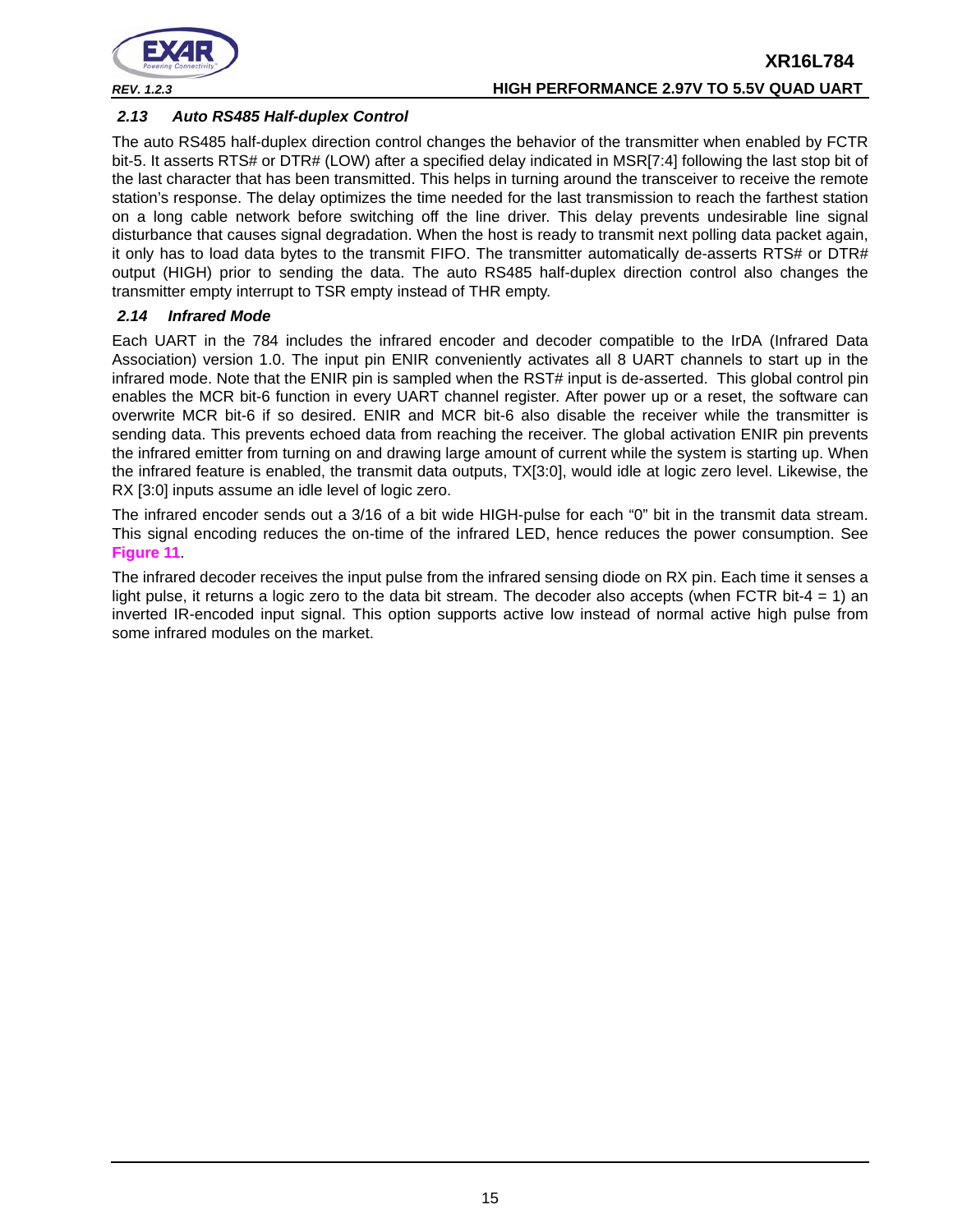



#### <span id="page-15-0"></span>**FIGURE 11. INFRARED TRANSMIT DATA ENCODING AND RECEIVE DATA DECODING**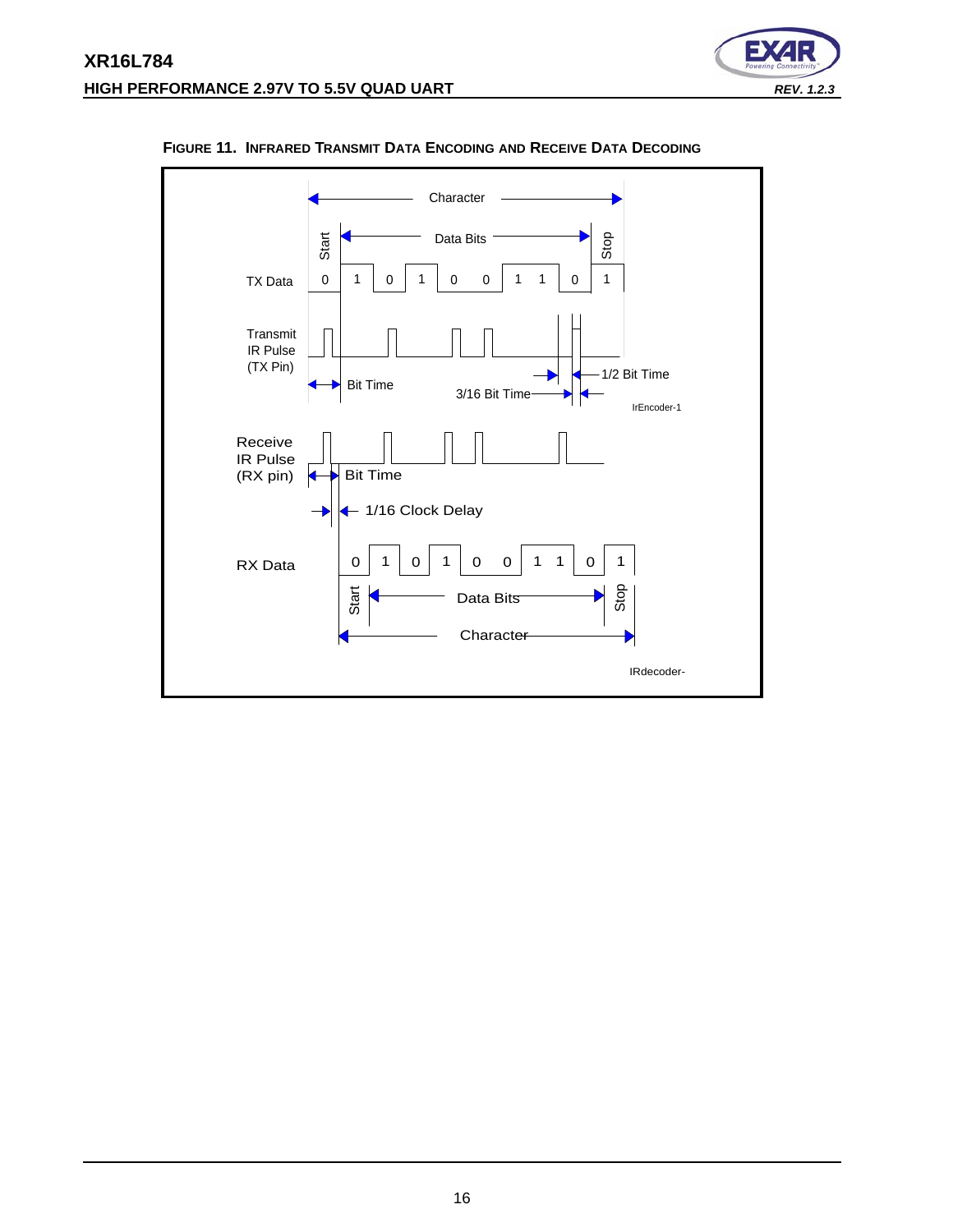



# *REV. 1.2.3* **HIGH PERFORMANCE 2.97V TO 5.5V QUAD UART**

# <span id="page-16-0"></span>*2.15 Sleep Mode with Wake-Up Indicator*

The 784 supports low voltage system designs, hence, a sleep mode is included to reduce its power consumption when the chip is not actively used.

All of these conditions must be satisfied for the 784 to enter sleep mode:

- $\blacksquare$  no interrupts pending for all 8 channels of the 784 (ISR bit-0 = 1)
- $\blacksquare$  SLEEP register = 0x0F
- $\blacksquare$  modem inputs are not toggling (MSR bits 0-3 = 0)
- RX input pin of all 4 channels are idling HIGH

The 784 stops its crystal oscillator to conserve power in the sleep mode. User can check the XTAL2 pin for no clock output as an indication that the device has entered the sleep mode.

The 784 resumes normal operation by any of the following:

- a receive data start bit transition (HIGH to LOW)
- a data byte is loaded to the transmitter, THR or FIFO
- a change of logic state on any of the modem or general purpose serial inputs: CTS#, DSR#, CD#, RI#

If the 784 is awakened by any one of the above conditions, it will return to the sleep mode automatically after all interrupting conditions have been serviced and cleared. If the 784 is awakened by the modem inputs, a read to the MSR is required to reset the modem inputs. In any case, the sleep mode will not be entered while an interrupt is pending in any channel. Also, a special interrupt is generated with an indication of no pending interrupt. Reading INT0 will clear this special interrupt. The 784 will stay in the sleep mode of operation until it is disabled by setting  $SLEEP = 0x00$ .

A word of caution: owing to the starting up delay of the crystal oscillator after waking up from sleep mode, the first few receive characters may be lost. The number of characters lost during the restart also depends on your operating data rate. More characters are lost when operating at higher data rate.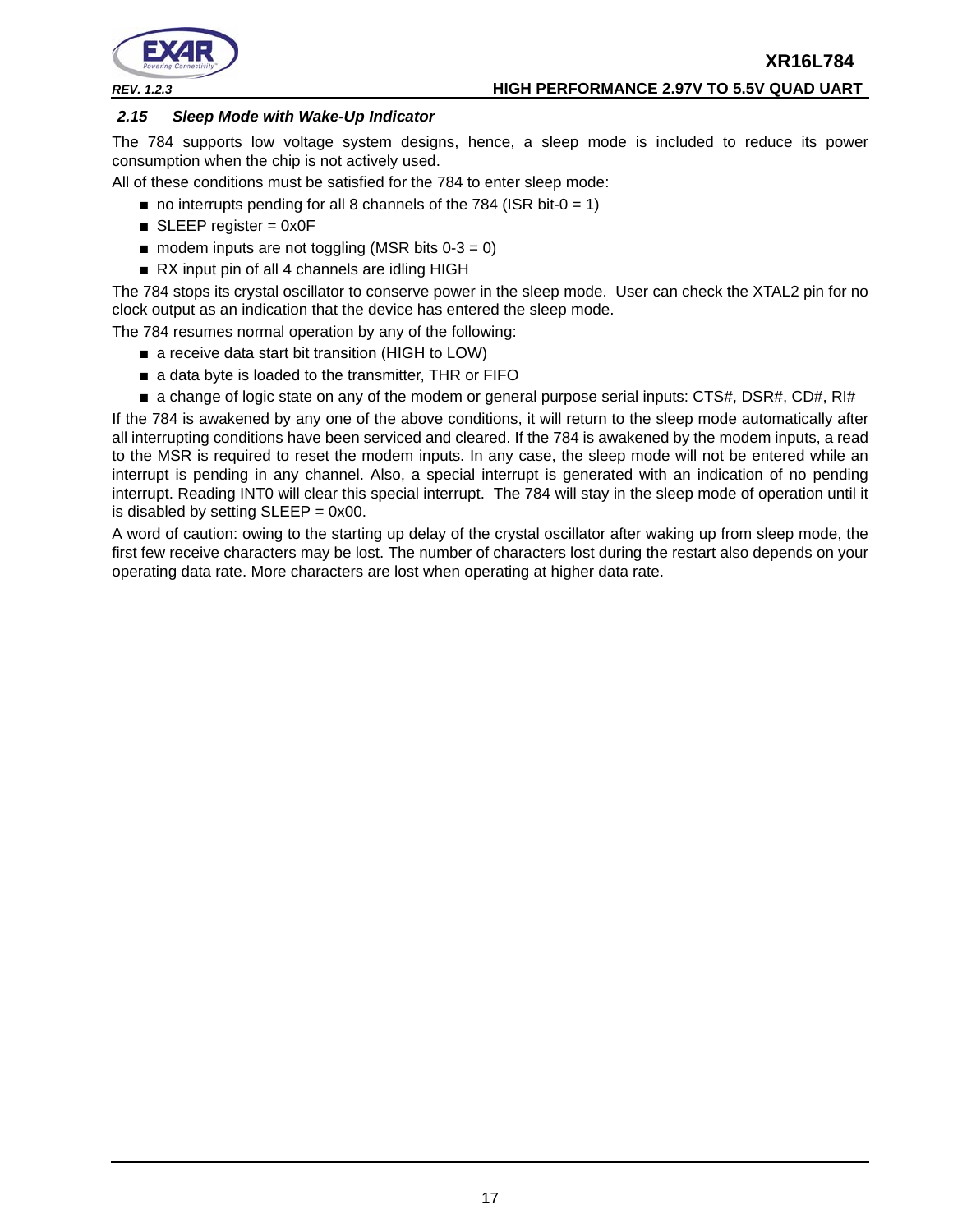# **HIGH PERFORMANCE 2.97V TO 5.5V QUAD UART** *REV. 1.2.3*



#### <span id="page-17-1"></span>*2.16 Internal Loopback*

Each UART channel provides an internal loopback capability for system diagnostic purposes. The internal loopback mode is enabled by setting MCR register bit-4 to logic 1. All regular UART functions operate normally. **[Figure](#page-17-0) 12** shows how the modem port signals are re-configured. Transmit data from the transmit shift register output is internally routed to the receive shift register input allowing the system to receive the same data that it was sending. The TX, RTS# and DTR# pins are held HIGH (idle or de-asserted state), and the CTS#, DSR# CD# and RI# inputs are ignored.

<span id="page-17-0"></span>

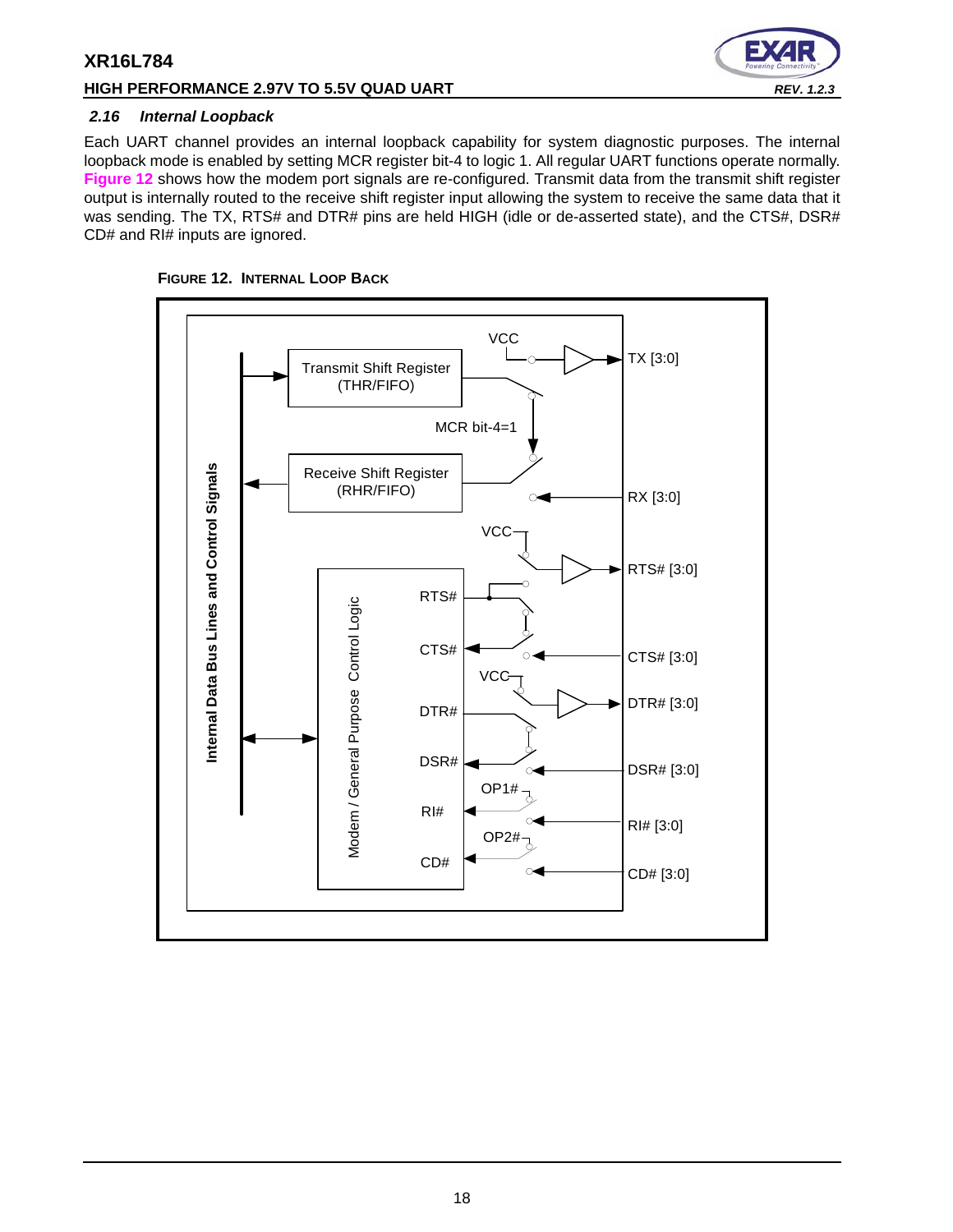

<span id="page-18-3"></span>.

#### <span id="page-18-1"></span>**3.0 XR16L784 REGISTERS**

The XR16L784 quad UART register set consists of the Device Configuration Registers that are accessible directly from the data bus for programming general operating conditions of the UARTs and monitoring the status of various functions. These functions include all 4 channel UART's interrupt control and status, 16-bit general purpose timer control and status, sleep mode, soft-reset, and device identification and revision. Also, each UART channel has its own set of internal UART Configuration Registers for its own operation control, status reporting and data transfer. These registers are mapped into a 256-byte of the data memory address space. The following paragraphs describe all the registers in detail.

<span id="page-18-0"></span>



# <span id="page-18-2"></span>*3.1* **DEVICE CONFIGURATION REGISTER SET**

The device configuration registers are directly accessible from the bus. This provides easy programming of general operating parameters to the 784 UART and for monitoring the status of various functions. The device configuration registers are mapped onto address 0x80-8F as shown on the register map in **[Table](#page-19-0) 8** and **[Figure](#page-18-0) 13**. These registers provide global controls and status of all 4 channel UARTs that include interrupt status, 16-bit general purpose timer control and status, 8X or 16X sampling clock, sleep mode control, softreset control, simultaneous UART initialization, and device identification and revision.

| ADDRESS [A7:A0] | <b>UART CHANNEL SPACE</b>                  | <b>REFERENCE</b> | <b>COMMENT</b>                          |
|-----------------|--------------------------------------------|------------------|-----------------------------------------|
| $0x00 - 0x0F$   | <b>UART</b> channel 0 Registers            | (Table 11 & 12)  | First 8 registers are 16550 compatible  |
| $0x10 - 0x1F$   | <b>UART</b> channel 1 Registers            | (Table 11 & 12)  |                                         |
| $0x20 - 0x2F$   | <b>UART</b> channel 2 Registers            | (Table 11 8 12)  |                                         |
| $0x30 - 0x3F$   | UART channel 3 Registers                   | (Table 11 8 12)  |                                         |
| $0x40 - 0x7F$   | None                                       |                  | Reserved                                |
| $0x80 - 0x8F$   | <b>Device Configuration Regis-</b><br>ters | (Table 8)        | Interrupt registers and global controls |

| TABLE 7: XR16L784 REGISTER SETS |  |
|---------------------------------|--|
|---------------------------------|--|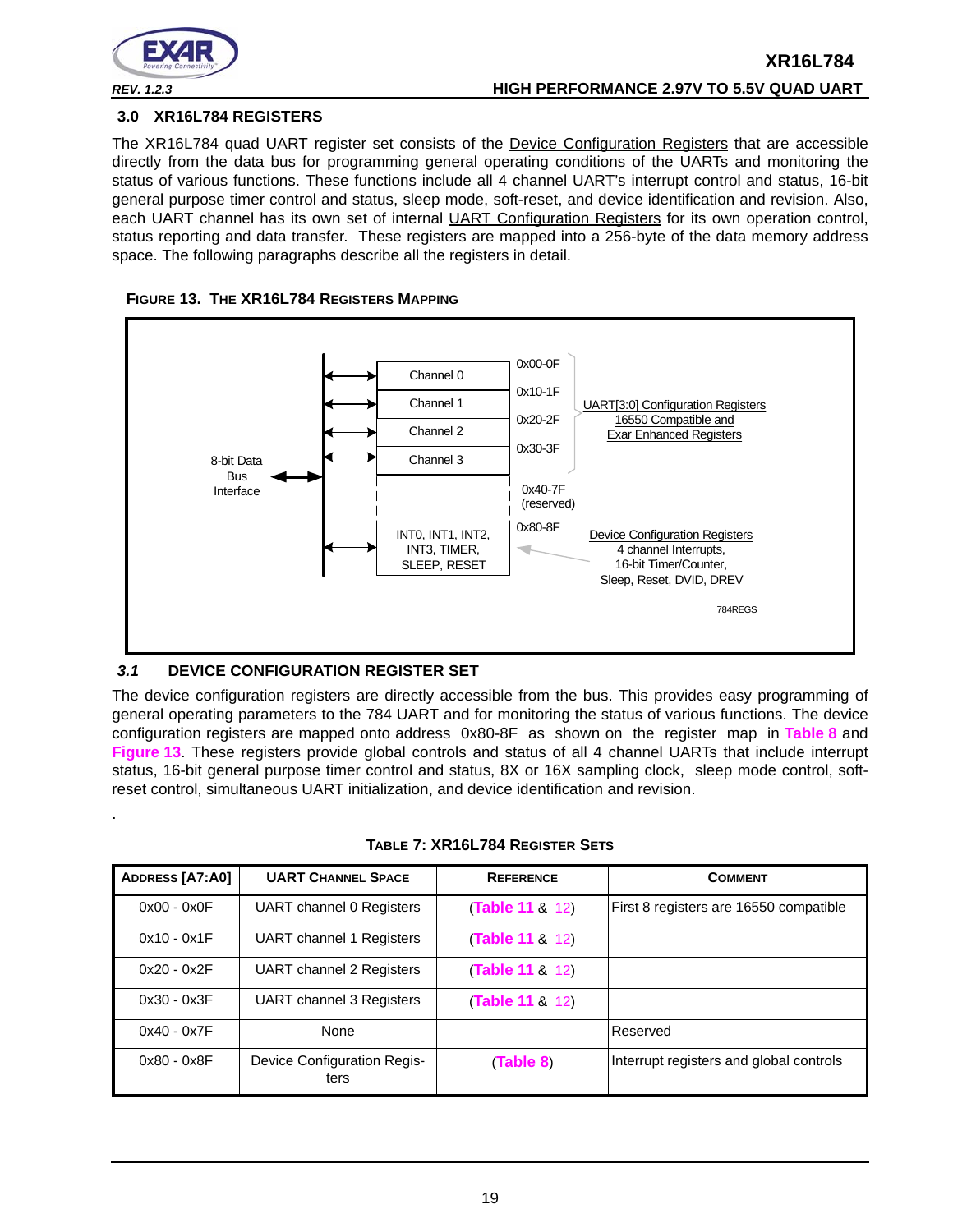# **XR16L784 HIGH PERFORMANCE 2.97V TO 5.5V QUAD UART** *REV. 1.2.3*



<span id="page-19-0"></span>

| ADDRESSREAD<br>[A7:A0] WRITE |              | <b>REGISTER</b>             | BIT 7                  | BIT <sub>6</sub> | BIT <sub>5</sub>      | BIT <sub>4</sub>   | BIT <sub>3</sub>                     | BIT <sub>2</sub>                     | BIT <sub>1</sub>                     | BIT <sub>0</sub>             |
|------------------------------|--------------|-----------------------------|------------------------|------------------|-----------------------|--------------------|--------------------------------------|--------------------------------------|--------------------------------------|------------------------------|
| 0x80                         | R            | <b>INTO</b><br>Source       | <b>Rsvd</b>            | Rsvd             | <b>Rsvd</b>           | Rsvd               | UART <sub>3</sub>                    | UART <sub>2</sub>                    | UART <sub>1</sub>                    | UART0                        |
| 0x81                         | R            | INT <sub>1</sub>            | UART 2 source<br>bit 1 | bit 0            | <b>UART1</b><br>bit 2 | interrupt<br>bit 1 | source<br>bit 0                      | UART0<br>bit 2                       | interrupt<br>bit 1                   | source<br>bit 0              |
| 0x82                         | R.           | INT <sub>2</sub>            | Rsvd                   | Rsvd             | Rsvd                  | Rsvd               | UART <sub>3</sub><br>bit 2           | interrupt<br>bit 1                   | source<br>bit 0                      | UART <sub>2</sub><br>bit 2   |
| 0x83                         | $\mathsf{R}$ | INT <sub>3</sub>            | <b>Rsvd</b>            | Rsvd             | <b>Rsvd</b>           | Rsvd               | <b>Rsvd</b>                          | Rsvd                                 | Rsvd                                 | Rsvd                         |
| 0x84                         | R/W          | <b>TIMER</b><br><b>CTRL</b> | $\Omega$               | $\Omega$         | $\mathbf 0$           | $\mathbf 0$        | clock<br>source                      | function<br>select                   | start timer                          | enable<br>timer INT          |
| 0x85                         | R.           | <b>TIMER</b>                | $\Omega$               | $\mathbf 0$      | $\mathbf 0$           | $\mathbf 0$        | $\mathbf 0$                          | $\mathbf 0$                          | $\mathbf 0$                          | $\mathbf 0$                  |
| 0x86                         | R/W          | <b>TIMER LSB</b>            | bit 7                  | bit 6            | bit 5                 | bit 4              | bit 3                                | bit 2                                | bit 1                                | bit 0                        |
| 0x87                         | R/W          | <b>TIMER MSB</b>            | bit 7                  | bit 6            | bit 5                 | bit 4              | bit 3                                | bit 2                                | bit 1                                | bit 0                        |
| 0x88                         | R/W          | 8X MODE                     | Rsvd                   | Rsvd             | Rsvd                  | <b>Rsvd</b>        | UART <sub>3</sub>                    | UART <sub>2</sub>                    | UART1                                | UART <sub>0</sub>            |
| 0x89                         | $\mathsf{R}$ | REG <sub>1</sub>            | $\mathbf 0$            | $\mathbf 0$      | $\mathbf 0$           | $\pmb{0}$          | 0                                    | $\mathbf 0$                          | $\pmb{0}$                            | $\mathbf 0$                  |
| 0x8A                         | W            | <b>RESET</b>                | Rsvd                   | Rsvd             | Rsvd                  | Rsvd               | Reset<br><b>UART3</b>                | Reset<br><b>UART2</b>                | Reset<br>UART <sub>1</sub>           | Reset<br>UART <sub>0</sub>   |
| 0x8B                         | R/W          | <b>SLEEP</b>                | <b>Rsvd</b>            | <b>Rsvd</b>      | <b>Rsvd</b>           | Rsvd               | Enable<br>sleep<br>UART <sub>3</sub> | Enable<br>sleep<br>UART <sub>2</sub> | Enable<br>sleep<br>UART <sub>1</sub> | Enable<br>sleep<br>UART 0    |
| 0x8C                         | R.           | <b>DREV</b>                 | bit 7                  | bit 6            | bit 5                 | bit 4              | bit 3                                | bit 2                                | bit 1                                | bit 0                        |
| 0x8D                         | $\mathsf{R}$ | <b>DVID</b>                 | bit 7                  | bit 6            | bit 5                 | bit 4              | bit 3                                | bit 2                                | bit 1                                | bit 0                        |
| 0x8E                         | R/W          | REG <sub>2</sub>            | $\mathbf 0$            | $\mathbf 0$      | $\mathbf 0$           | $\mathbf 0$        | $\mathbf 0$                          | $\mathbf 0$                          | $\mathbf 0$                          | Write to all<br><b>UARTs</b> |

# **TABLE 8: DEVICE CONFIGURATION REGISTERS**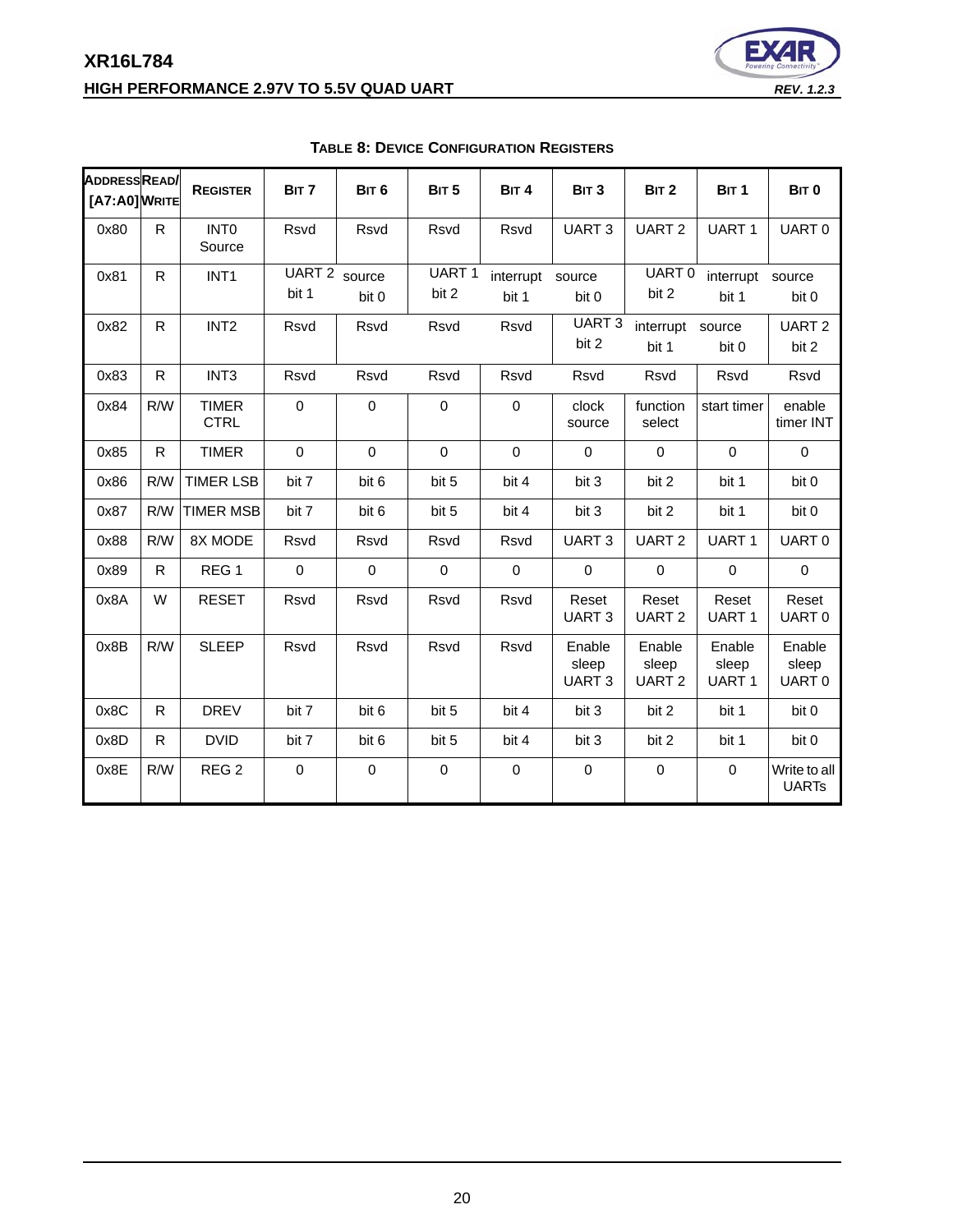

# **3.1.1 The Global Interrupt Source Registers**

The XR16L784 has a global interrupt source register set that consists of 4 consecutive registers [INT0, INT1, INT2 and INT3]. Register INT3 is not used in the 784 UART, only in the 8-channel XR16L788. The 3 registers are in the device configuration register address space.

| INT3 (Rsvd) | INT2   | INT <sub>1</sub> | INT <sub>0</sub> |
|-------------|--------|------------------|------------------|
| [0x00]      | [0x00] | [0x00]           | [0x00]           |

All 4 registers default to logic zero (as indicated in square braces) for no interrupt pending. All 4 channel interrupts are enabled or disabled in each channel's IER register. INT0 shows individual status for each channel while INT1 and INT2 show the details of the source of each channel's interrupt with its unique 3-bit encoding. **[Figure](#page-20-0) 14** shows the 4 interrupt registers in sequence for clarity. The 16-bit timer and sleep wakeup interrupts are masked in the device configuration registers, TIMERCNTL and SLEEP. An interrupt is generated by the 784 when awakened from sleep if all 4 channels were placed in the sleep mode previously. Reading INT0 will clear this wake-up interrupt.

Each bit in the INT0 register gives an indication of the channel that has requested service.

# *3.1.1.1 INT0 Channel Interrupt Indicator:*



For example, bit-0 represents channel 0 and bit-3 indicates channel 3. Bits 4 to 7 are reserved and remains at logic zero. Logic one indicates the channel N [3:0] has called for service. The interrupt bit clears after reading the appropiate register of the interrupting UART channel register (ISR, LSR and MSR). **[See Table](#page-28-0) 13** for interrupt clearing details.

# *3.1.1.2 INT1 and INT2 Interrupt Source Locator*

INT2 and INT1 provide a 12-bit (3 bits per channel) encoded interrupt indicator. **[Table](#page-21-0) 9** shows the 3 bit encoding and their priority order. The 16-bit Timer time-out interrupt will show up only as a channel 0 interrupt . For other channels, interrupt 7 is reserved.



#### <span id="page-20-0"></span>**FIGURE 14. THE GLOBAL INTERRUPT REGISTERS, INT0, INT1, INT2 AND INT3**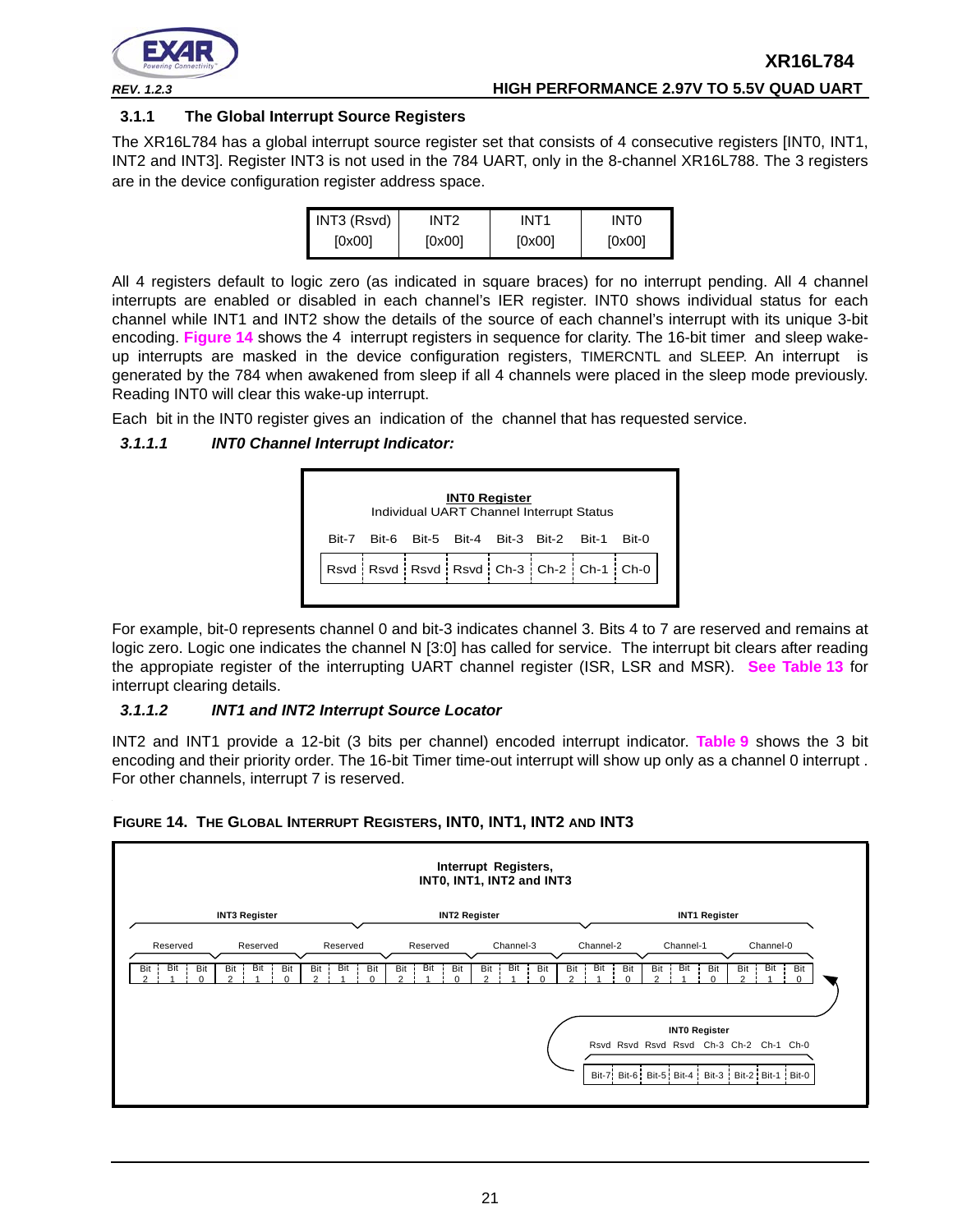

|  | TABLE 9: UART CHANNEL [3:0] INTERRUPT SOURCE ENCODING AND CLEARING |
|--|--------------------------------------------------------------------|
|--|--------------------------------------------------------------------|

<span id="page-21-0"></span>

| <b>PRIORITY</b> |          |          | BIT2 BIT1 BIT0 | <b>INTERRUPT SOURCE(S) AND CLEARING</b>                                                                                                                                                                |
|-----------------|----------|----------|----------------|--------------------------------------------------------------------------------------------------------------------------------------------------------------------------------------------------------|
| x               | $\Omega$ | U        | <sup>0</sup>   | None                                                                                                                                                                                                   |
| 1               | $\Omega$ | $\Omega$ | 1.             | RXRDY & RX Line Status (logic OR of LSR[4:1]). RXRDY INT clears by reading data in the<br>RX FIFO until it falls below the trigger level; RX Line Status INT cleared after reading LSR<br>register.    |
| $\mathcal{P}$   | $\Omega$ |          | $\Omega$       | RXRDY Time-out: Cleared when the FIFO becomes empty.                                                                                                                                                   |
| 3               | $\Omega$ |          | 1              | TXRDY, THR or TSR (auto RS485 mode) empty, clears after reading ISR register.                                                                                                                          |
| 4               | 1.       | $\Omega$ | $\Omega$       | MSR, RTS/CTS or DTR/DSR delta or Xoff/Xon or special character detected. The first two<br>clear after reading MSR register; Xoff/Xon or special char. detect INT clears after reading<br>ISR register. |
| 5               | 1        | $\Omega$ |                | Reserved.                                                                                                                                                                                              |
| 6               | 1        |          | $\Omega$       | Reserved.                                                                                                                                                                                              |
| $\overline{7}$  |          |          |                | TIMER Time-out, shows up as a channel 0 INT. It clears after reading the TIMERCNTL regis-<br>ter. Reserved in other channels.                                                                          |

# <span id="page-21-1"></span>**3.1.2 General Purpose 16-bit Timer/Counter. [TIMERMSB, TIMELSB, TIMER, TIMECNTL] (DEFAULT 0XXX-XX-00-00)**

A 16-bit down-count timer for general purpose timer or counter. Its clock source may be selected from internal crystal oscillator or externally on pin TMRCK. The timer can be set to be a single-shot for a one-time event or re-triggerable for a periodic event. An interrupt may be generated in the INT Register when the timer times out. It is controlled through 4 configuration registers [TIMERCNTL, TIMER, TIMELSB, TIMERMSB]. These registers provide start/stop and re-triggerable or one-shot operation. The time-out output of the Timer can be set to generate an interrupt for system or event alarm.

# <span id="page-21-2"></span>**FIGURE 15. TIMER/COUNTER CIRCUIT.**



# **TABLE 10: TIMER CONTROL REGISTER**

<span id="page-21-3"></span>

| TIMERCNTL [0]   | Logic 0 (default) disables Timer-Counter interrupt and logic one enables the interrupt, reading the<br>TIMERCNTL clears the interrupt. |
|-----------------|----------------------------------------------------------------------------------------------------------------------------------------|
| TIMERCNLT [1]   | Logic 0 (default) stops/pauses the timer and logic one starts/re-starts the timer/counter.                                             |
| TIMERCNTL [2]   | Logic0 (default) selects re-trigger timer function and logic one selects one-shot (timer function.                                     |
| TIMERCNTL [3]   | Logic 0 (default) selects internal and logic one selects external clock to the timer/counter.                                          |
| TIMERCNTL [7:4] | Reserved (defaults to zero).                                                                                                           |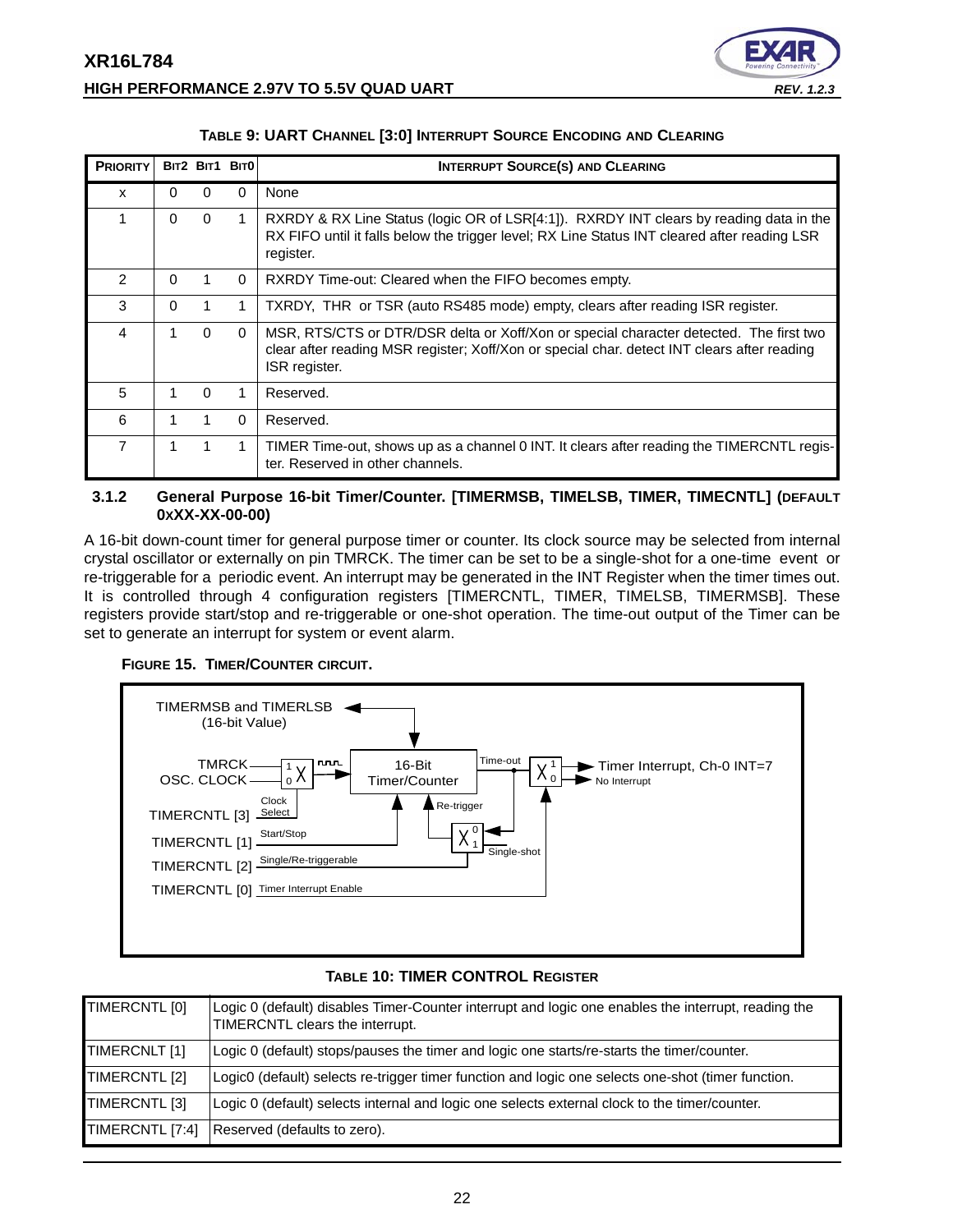

| Bit-7 Bit-6 Bit-5 Bit-4 Bit-3 Bit-2 Bit-1 Bit-0<br>Rsvd Rsvd Rsvd Rsvd Select Re-trigger Stort/ INT Rsvd Rsvd Rsvd Select Re-trigger Stop Enable |  |  | <b>TIMERCNTL Register</b> |  |  |
|--------------------------------------------------------------------------------------------------------------------------------------------------|--|--|---------------------------|--|--|
|                                                                                                                                                  |  |  |                           |  |  |
|                                                                                                                                                  |  |  |                           |  |  |

# **TIMER [7:0] (default 0x00):** Reserved.

# **TIMERMSB [7:0] and TIMERLSB [7:0]**

TIMERMSB and TIMERLSB form a 16-bit value. The least-significant bit of the timer is being bit [0] of the TIMERLSB with most-significant-bit being bit [7] in TIMERMSB. Reading the TIMERCNTL register will clear its interrupt. Default value is zero upon powerup and reset.



# <span id="page-22-1"></span>**3.1.3 8XMODE [7:0] (default 0x00)**

Each bit selects 8X or 16X sampling rate for that UART channel, bit-0 is channel 0. Logic 0 (default) selects normal 16X sampling with logic one selects 8X sampling rate. Transmit and receive data rates will double by selecting 8X.

> $Rsvd$  Rsvd Rsvd Rsvd Ch-3 Ch-2 Ch-1 Ch-0 **8XMODE Register** Individual UART Channel 8X Clock Mode Enable Bit-7 Bit-6 Bit-5 Bit-4 Bit-3 Bit-2 Bit-1 Bit-0

# <span id="page-22-2"></span>**3.1.4 REGA [7:0] reserved (default 0x00)**

# <span id="page-22-0"></span>**3.1.5 RESET [7:0] (default 0x00)**

| <b>RESET Register</b><br>Individual UART Channel Reset Fnable |                                                 |  |  |  |  |  |                                         |  |  |  |
|---------------------------------------------------------------|-------------------------------------------------|--|--|--|--|--|-----------------------------------------|--|--|--|
|                                                               | Bit-7 Bit-6 Bit-5 Bit-4 Bit-3 Bit-2 Bit-1 Bit-0 |  |  |  |  |  |                                         |  |  |  |
|                                                               |                                                 |  |  |  |  |  | Rsvd Rsvd Rsvd Rsvd Ch-3 Ch-2 Ch-1 Ch-0 |  |  |  |

The 8-bit Reset register [RESET] provides the software with the ability to reset individual UART(s) when there is a need. Each bit is self-resetting after it is written a logic 1 to perform a reset to that channel. All registers in that channel will be reset to the default condition, see **[Table](#page-39-0) 19** for details. As an example, bit-0 =1 resets UART channel 0 with bit-3=1 resets channel 3.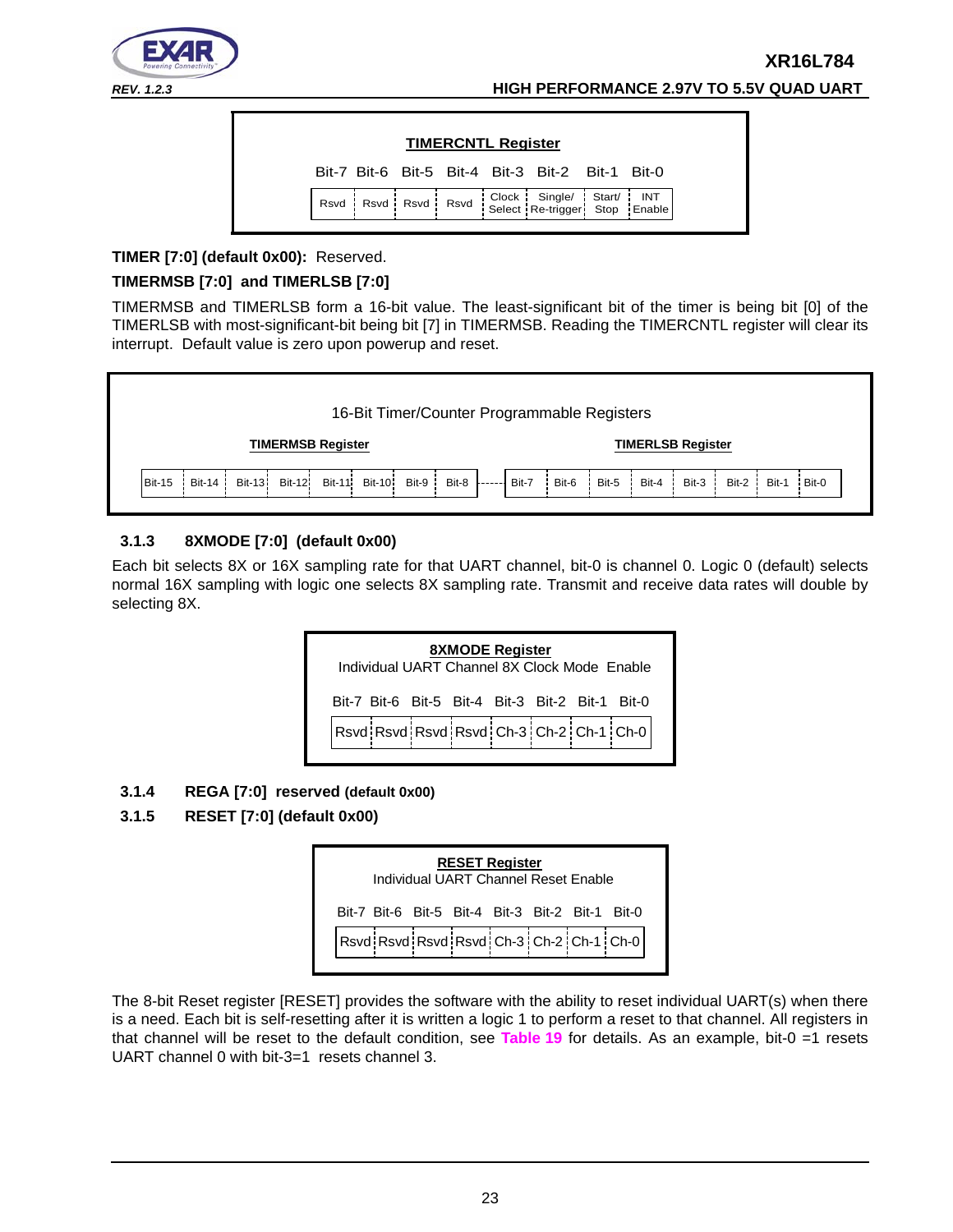# **HIGH PERFORMANCE 2.97V TO 5.5V QUAD UART** *REV. 1.2.3*



# <span id="page-23-0"></span>**3.1.6 SLEEP [7:0] - (default 0x00)**

The 8-bit Sleep register enables each UART separately to enter Sleep mode. Sleep mode reduces power consumption when the system needs to put the UART(s) to idle. The UART enters sleep mode when there is no interrupt pending. When all 4 UARTs are put to sleep, the on-chip oscillator shuts off to further conserve power. In this case, the quad UART is awakened by any of the UART channel on from a receive data byte or a change on the modem port (CTS#, DSR#, CD# and RI#). The UART is ready after 32 crystal clocks to ensure full functionality. Also, a special interrupt is generated with an indication of no pending interrupt. Reading INT0 will clear this wake-up interrupt. Logic 0 (default) and logic 1 disable and enable sleep mode respectively.



# <span id="page-23-1"></span>**3.1.7 Device Identification and Revision**

There are 2 internal registers that provide device identification and revision, DVID and DREV registers. The 8 bit content in the DVID register provides device identification. A return value of 0x24 from this register indicates the device is a XR16L784. The DREV register returns a 8-bit value of 0x01 for revision A, 0x02 for revision B and so on. This information is very useful to the software driver for identifying which device it is communicating with and to keep up with revision changes.

# **DVID [7:0] (default 0x24)**

Device identification for the type of UART. The upper nibble indicates it is a XR16L78x series with lower nibble indicating the number of channels.

Examples:

 $XR16L784 = 0x24$ 

 $XR16L788 = 0x28$ 

# **DREV [7:0]**

Revision number of the XR16L784. A 0x01 represents "revision-A" with 0x02 for rev-B and so forth.

# <span id="page-23-2"></span>**3.1.8 REGB [7:0] - (default 0x00)**

REGB register provides a control for simultaneous write to all 4 UARTs configuration registers or individually. This is very useful for device intialization in the power up and reset routines.

| REGBI01   | Logic 0 (default) write to each UART configuration registers individually.                                          |
|-----------|---------------------------------------------------------------------------------------------------------------------|
|           | Logic 1 enables simultaneous write to all 4 UARTs configuration register. Useful during device initializa-<br>tion. |
| REGBI7:11 | Reserved                                                                                                            |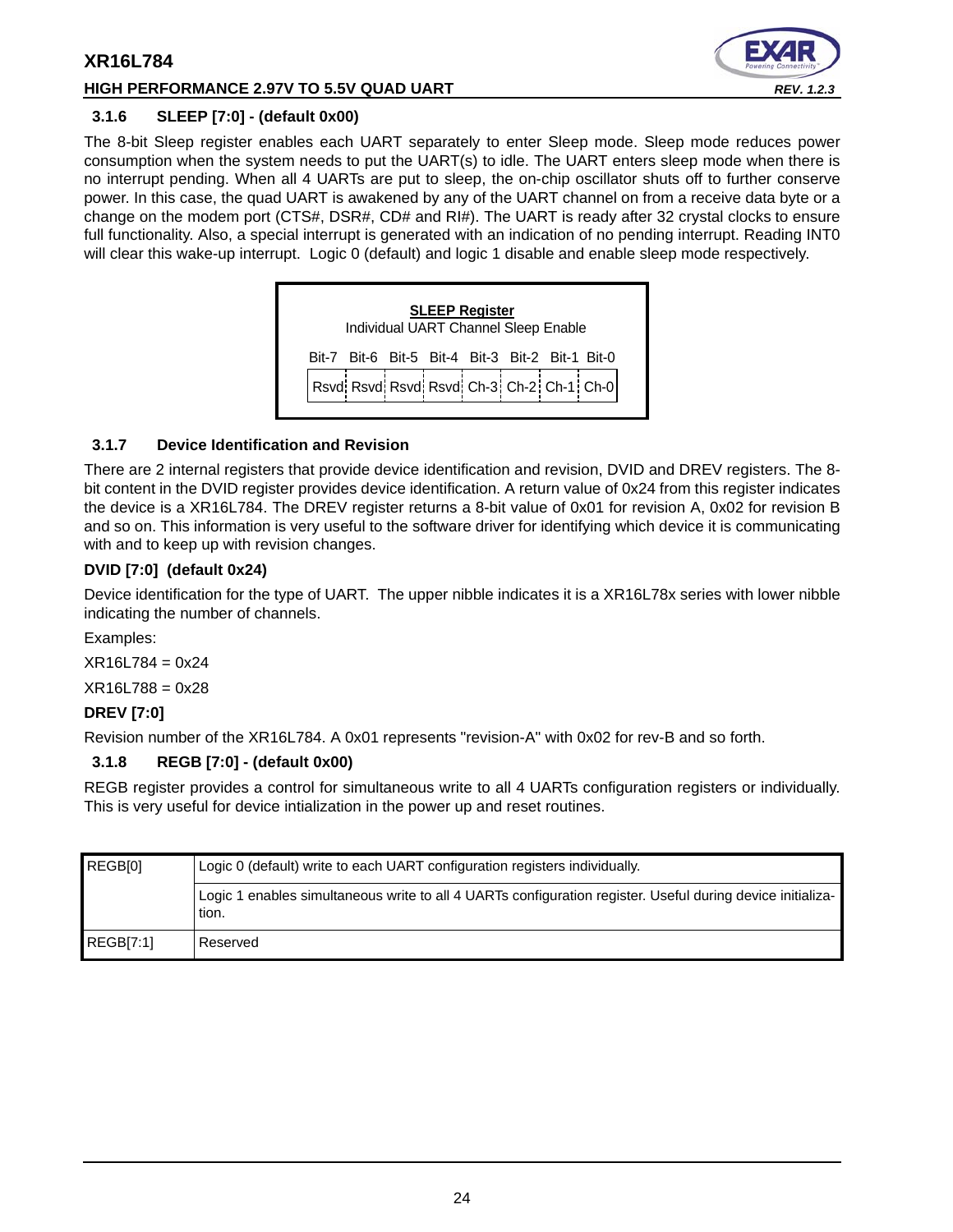

<span id="page-24-0"></span>.

# *REV. 1.2.3* **HIGH PERFORMANCE 2.97V TO 5.5V QUAD UART**

# <span id="page-24-1"></span>*3.2 UART CHANNEL CONFIGURATION REGISTERS*

The first 8 registers are 16550 compatible with EXAR enhanced feature registers located on the upper 8 addresses. The 4 sets of UART configuration registers are decoded using address lines A0 to A3 as shown below.

|                |              | <b>ADDRESS</b> |                | <b>REGISTER</b>                            | <b>READ/WRITE</b> | <b>COMMENTS</b>       |
|----------------|--------------|----------------|----------------|--------------------------------------------|-------------------|-----------------------|
| A <sub>3</sub> | A2           | A1             | A <sub>0</sub> |                                            |                   |                       |
|                |              |                |                | <b>16550 COMPATIBLE REGISTERS</b>          |                   |                       |
| 0              | $\mathbf 0$  | 0              | $\mathbf 0$    | RHR - Receive Holding Register             | Read-only         | $LCR[7] = 0$          |
| 0              | 0            | $\mathbf 0$    | 0              | THR - Transmit Holding Register            | Write-only        | $LCR[7] = 0$          |
| 0              | 0            | $\mathbf 0$    | $\mathbf 0$    | DLL - Div Latch Low                        | Read/Write        | $LCR[7] = 1$          |
| 0              | 0            | $\mathbf 0$    | 1              | DLM - Div Latch High                       | Read/Write        | $LCR[7] = 1$          |
| 0              | $\Omega$     | $\mathbf 0$    | 1              | IER - Interrupt Enable Register            | Read/Write        | $LCR[7] = 0$          |
| 0              | 0            | 1              | $\pmb{0}$      | ISR - Interrupt Status Register            | Read-only         |                       |
| 0              | $\mathbf 0$  | 1              | $\pmb{0}$      | FCR - FIFO Control Register                | Write-only        |                       |
| 0              | 0            | 1              | 1              | LCR - Line Control Register                | Read/Write        |                       |
| 0              | 1            | $\mathbf 0$    | 0              | MCR - Modem Control Register               | Read/Write        |                       |
| 0              | 1            | $\mathbf 0$    | 1              | <b>LSR - Line Status Register</b>          | Read-only         |                       |
| 0              | 1            | 1              | 0              | MSR - Modem Status Register                | Read-only         |                       |
| 0              | 1            | 1              | 0              | RS485 Turn-Around Delay Register           | Write-only        |                       |
| 0              | $\mathbf{1}$ | $\mathbf{1}$   | $\mathbf{1}$   | SPR - Scratch Pad Register                 | Read/Write        |                       |
|                |              |                |                | <b>ENHANCED REGISTERS</b>                  |                   |                       |
| 1              | $\mathbf 0$  | $\mathbf 0$    | $\mathbf 0$    | FCTR - Feature Control Register            | Read/Write        |                       |
| 1              | 0            | $\mathbf 0$    | 1              | EFR - Enhanced Function Register           | Read/Write        |                       |
| 1              | $\Omega$     | 1              | 0              | <b>TXCNT - Transmit FIFO Level Counter</b> | Read-only         |                       |
| 1              | $\Omega$     | $\mathbf{1}$   | $\mathbf 0$    | <b>TXTRG - Transmit FIFO Trigger Level</b> | Write-only        |                       |
| 1              | 0            | 1              | 1              | RXCNT - Receive FIFO Level Counter         | Read-only         |                       |
| 1              | 0            | 1              | 1              | RXTRG - Receive FIFO Trigger Level         | Write-only        |                       |
| 1              | 1            | 0              | 0              | Xoff-1 - Xoff Character 1                  | Write-only        |                       |
| 1              | 1            | $\mathbf 0$    | $\mathbf 0$    | <b>Xchar</b>                               | Read-only         | Xon, Xoff Rcvd. Flags |
| 1              | $\mathbf{1}$ | $\mathbf 0$    | 1              | Xoff-2 - Xoff Character 2                  | Write-only        |                       |
| 1              | 1            | 1              | $\pmb{0}$      | Xon-1 - Xon Character 1                    | Write-only        |                       |
| 1              | 1            | 1              | $\mathbf{1}$   | Xon-2 - Xon Character 2                    | Write-only        |                       |

# **TABLE 11: UART CHANNEL CONFIGURATION REGISTERS**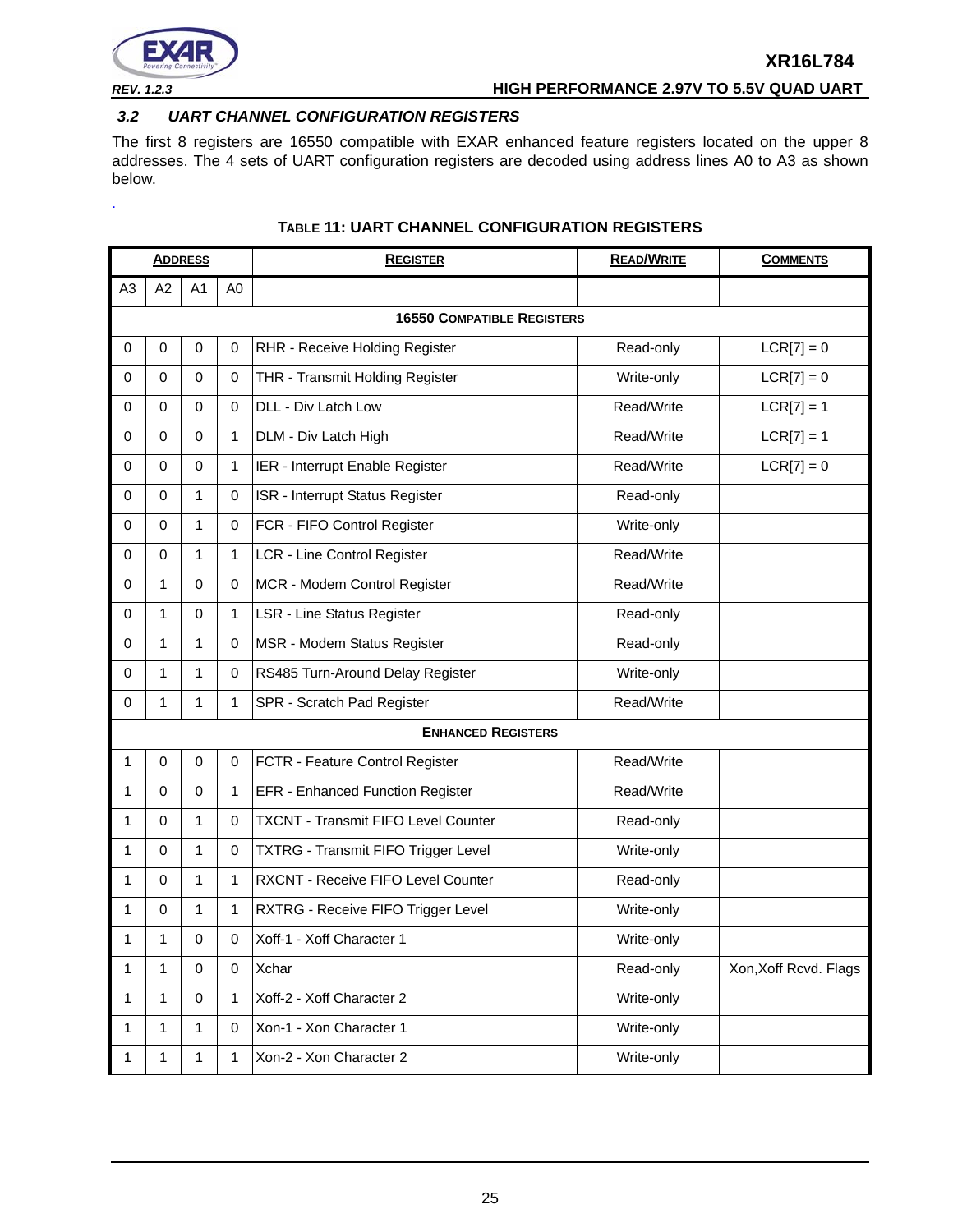# **HIGH PERFORMANCE 2.97V TO 5.5V QUAD UART** *REV. 1.2.3*



# <span id="page-25-0"></span>**TABLE 12: UART CHANNEL CONFIGURATION REGISTERS DESCRIPTION. SHADED BITS ARE ENABLED BY EFR BIT-4.**

| <b>ADDRESS</b><br>A3-A0 | <b>REG</b><br><b>NAME</b> | READ/<br><b>WRITE</b> | <b>BIT-7</b>                              | <b>BIT-6</b>                         | <b>BIT-5</b>                                            | <b>BIT-4</b>                                                                   | <b>BIT-3</b>                             | <b>BIT-2</b>                                       | <b>BIT-1</b>                                    | <b>BIT-0</b>                                   | <b>COMMENT</b> |
|-------------------------|---------------------------|-----------------------|-------------------------------------------|--------------------------------------|---------------------------------------------------------|--------------------------------------------------------------------------------|------------------------------------------|----------------------------------------------------|-------------------------------------------------|------------------------------------------------|----------------|
| 0000                    | <b>RHR</b>                | $\mathsf{R}$          | Bit-7                                     | Bit-6                                | Bit-5                                                   | Bit-4                                                                          | Bit-3                                    | Bit-2                                              | Bit-1                                           | Bit-0                                          | $LCR[7]=0$     |
| 0000                    | <b>THR</b>                | W                     | Bit-7                                     | Bit-6                                | Bit-5                                                   | Bit-4                                                                          | Bit-3                                    | Bit-2                                              | Bit-1                                           | Bit-0                                          | $LCR[7]=0$     |
| 0000                    | <b>DLL</b>                | R/W                   | Bit-7                                     | Bit-6                                | Bit-5                                                   | Bit-4                                                                          | Bit-3                                    | Bit-2                                              | Bit-1                                           | Bit-0                                          | $LCR[7]=1$     |
| 0001                    | <b>DLM</b>                | R/W                   | Bit-7                                     | Bit-6                                | Bit-5                                                   | Bit-4                                                                          | Bit-3                                    | Bit-2                                              | Bit-1                                           | Bit-0                                          | $LCR[7]=1$     |
| 0001                    | <b>IER</b>                | R/W                   | $\pmb{0}$<br>CTS/<br>DSR# Int.<br>Enable  | 0<br>RTS/<br>DTR# Int.<br>Enable     | $\mathsf 0$<br>Xon/Xoff/<br>Sp. Char.<br>Int.<br>Enable | $\pmb{0}$                                                                      | Modem<br><b>Status</b><br>Int.<br>Enable | RX Line<br><b>Status</b><br>Int.<br>Enable         | <b>TX</b><br>Empty<br>Int.<br>Enable            | RX Data<br>Int.<br>Enable                      |                |
| 0010                    | <b>ISR</b>                | $\mathsf{R}$          | <b>FIFOs</b><br>Enable                    | <b>FIFOs</b><br>Enable               | $\pmb{0}$<br>Delta-<br>Flow<br>Cntl                     | $\mathbf 0$<br>Xoff/spe-<br>cial char                                          | <b>INT</b><br>Source<br>Bit-3            | <b>INT</b><br>Source<br>Bit-2                      | <b>INT</b><br>Source<br>Bit-1                   | <b>INT</b><br>Source<br>Bit-0                  |                |
| 0010                    | <b>FCR</b>                | W                     | <b>RXFIFO</b><br>Trigger                  | <b>RXFIFO</b><br>Trigger             | <b>TXFIFO</b><br>Trigger                                | <b>TXFIFO</b><br>Trigger                                                       | <b>DMA</b><br>Mode                       | <b>TXFIFO</b><br>Reset                             | <b>RXFIFO</b><br>Reset                          | <b>FIFOs</b><br>Enable                         |                |
| 0011                    | <b>LCR</b>                | R/W                   | Divisor<br>Enable                         | Set TX<br><b>Break</b>               | Set Par-<br>ity                                         | Even<br>Parity                                                                 | Parity<br>Enable                         | Stop Bits                                          | Word<br>Length<br>Bit-1                         | Word<br>Length<br>Bit-0                        |                |
| 0100                    | <b>MCR</b>                | R/W                   | $\pmb{0}$<br><b>BRG</b><br>Pres-<br>caler | $\pmb{0}$<br>IR<br>Enable            | $\pmb{0}$<br><b>XonAny</b>                              | Internal<br>Lopback<br>Enable                                                  | OP2 <sup>2</sup>                         | OP1 <sup>2</sup><br>RTS/<br><b>DTR</b><br>Flow Sel | RTS#<br>Pin Con-<br>trol                        | DTR#<br>Pin Con-<br>trol                       |                |
| 0101                    | <b>LSR</b>                | R/W                   | <b>RXFIFO</b><br><b>ERROR</b>             | <b>TSR</b><br>Empty                  | <b>THR</b><br>Empty                                     | RX<br><b>Break</b>                                                             | <b>RX</b><br>Framing<br>Error            | RX Par-<br>ity Error                               | RX<br>Overrun                                   | RX Data<br>Ready                               |                |
| 0110                    | <b>MSR</b>                | $\mathsf{R}$          | CD                                        | R <sub>l</sub>                       | <b>DSR</b>                                              | <b>CTS</b>                                                                     | Delta<br>CD#                             | Delta<br>RI#                                       | Delta<br>DSR#                                   | Delta<br>CTS#                                  |                |
|                         | <b>MSR</b>                | W                     | <b>RS485</b><br>DLY-3                     | <b>RS485</b><br>DLY-2                | <b>RS485</b><br>DLY-1                                   | <b>RS485</b><br>DLY-0                                                          | $\mathsf 0$                              | $\pmb{0}$                                          | $\mathbf 0$                                     | 0                                              |                |
| 0111                    | <b>SPR</b>                | R/W                   | Bit-7                                     | Bit-6                                | Bit-5                                                   | Bit-4                                                                          | Bit-3                                    | Bit-2                                              | Bit-1                                           | Bit-0                                          | User Data      |
| 1000                    | <b>FCTR</b>               | R/W                   | <b>TRG</b><br>Table<br>Bit-1              | <b>TRG</b><br>Table<br>Bit-0         | Auto<br><b>RS485</b><br>Enable                          | Invert IR<br>RX Input                                                          | RTS/<br><b>DTR</b><br>Hyst Bit-<br>3     | RTS/<br><b>DTR</b><br>Hyst Bit-<br>$\overline{2}$  | RTS/<br><b>DTR</b><br>Hyst Bit-<br>$\mathbf{1}$ | RTS/<br><b>DTR</b><br>Hyst Bit-<br>$\mathbf 0$ |                |
| 1001                    | <b>EFR</b>                | R/W                   | Auto<br>CTS/<br><b>DSR</b><br>Enable      | Auto<br>RTS/<br><b>DTR</b><br>Enable | Special<br>Char<br>Select                               | Enable<br>IER [7:4],<br>ISR [5:4],<br>FCR[5:4],<br>MCR[7:5]<br><b>MSR[7:4]</b> | Soft-<br>ware<br>Flow<br>Cntl<br>Bit-3   | Soft-<br>ware<br>Flow<br>Cntl<br>Bit-2             | Soft-<br>ware<br>Flow<br>Cntl<br>Bit-1          | Soft-<br>ware<br>Flow<br>Cntl<br>Bit-0         |                |
| 1010                    | <b>TXCNT</b>              | $\mathsf{R}$          | Bit-7                                     | Bit-6                                | Bit-5                                                   | Bit-4                                                                          | Bit-3                                    | Bit-2                                              | Bit-1                                           | Bit-0                                          |                |
| 1010                    | <b>TXTRG</b>              | W                     | Bit-7                                     | Bit-6                                | Bit-5                                                   | Bit-4                                                                          | Bit-3                                    | Bit-2                                              | Bit-1                                           | Bit-0                                          |                |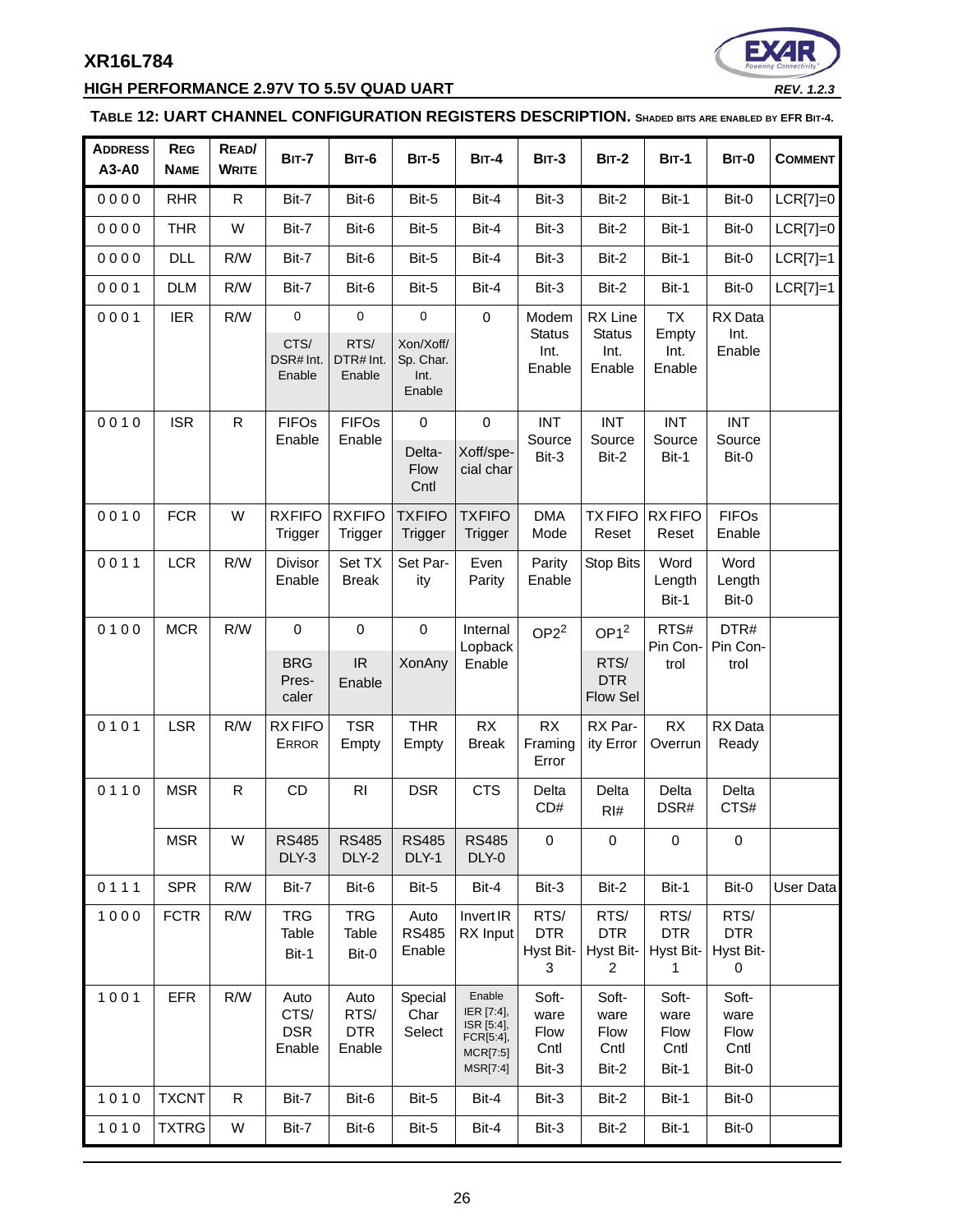

#### *REV. 1.2.3* **HIGH PERFORMANCE 2.97V TO 5.5V QUAD UART**

**TABLE 12: UART CHANNEL CONFIGURATION REGISTERS DESCRIPTION. SHADED BITS ARE ENABLED BY EFR BIT-4.**

| <b>ADDRESS</b><br>$A3-A0$ | <b>REG</b><br><b>NAME</b> | READ/<br><b>WRITE</b> | <b>BIT-7</b> | BIT-6 | <b>BIT-5</b> | <b>BIT-4</b> | $BIT-3$ | $BIT-2$ | <b>BIT-1</b>          | BIT-0                  | <b>COMMENT</b>           |
|---------------------------|---------------------------|-----------------------|--------------|-------|--------------|--------------|---------|---------|-----------------------|------------------------|--------------------------|
| 1011                      | <b>RXCNT</b>              | R.                    | Bit-7        | Bit-6 | Bit-5        | Bit-4        | Bit-3   | Bit-2   | Bit-1                 | Bit-0                  |                          |
| 1011                      | <b>RXTRG</b>              | W                     | Bit-7        | Bit-6 | Bit-5        | Bit-4        | Bit-3   | Bit-2   | Bit-1                 | Bit-0                  |                          |
| 1100                      | <b>XCHAR</b>              | R.                    | 0            | 0     | 0            | 0            | 0       | 0       | Xon Det.<br>Indicator | Xoff Det.<br>Indicator | Self-clear<br>after read |
| 1100                      | XOFF1                     | W                     | Bit-7        | Bit-6 | Bit-5        | Bit-4        | Bit-3   | Bit-2   | Bit-1                 | Bit-0                  |                          |
| 1101                      | XOFF <sub>2</sub>         | W                     | Bit-7        | Bit-6 | Bit-5        | Bit-4        | Bit-3   | Bit-2   | Bit-1                 | Bit-0                  |                          |
| 1110                      | XON <sub>1</sub>          | W                     | Bit-7        | Bit-6 | Bit-5        | Bit-4        | Bit-3   | Bit-2   | Bit-1                 | Bit-0                  |                          |
| 1111                      | XON <sub>2</sub>          | W                     | Bit-7        | Bit-6 | Bit-5        | Bit-4        | Bit-3   | Bit-2   | Bit-1                 | Bit-0                  |                          |

*NOTE: MCR bits 2 and 3 (OP1 and OP2 outputs) are not available in the XR16L784. They are present for 16C550 compatibility during Internal loopback, see* **[Figure](#page-17-0) 12***.* 

#### <span id="page-26-0"></span>**4.0 INTERNAL REGISTER DESCRIPTIONS**

#### <span id="page-26-1"></span>*4.1 Receive Holding Register (RHR) - Read Only*

#### **[SEE"RECEIVER" ON PAGE](#page-9-0) 10.**

#### <span id="page-26-2"></span>*4.2 Transmit Holding Register (THR) - Write Only*

#### **[SEE"TRANSMITTER" ON PAGE](#page-8-1) 9.**

#### <span id="page-26-3"></span>*4.3 Interrupt Enable Register (IER) - Read/Write*

The Interrupt Enable Register (IER) masks the interrupts from receive data ready, transmit empty, line status and modem status registers. These interrupts are reported in the Interrupt Status Register (ISR) register and also encoded in INT (INT0-INT3) register in the Device Configuration Registers.

#### <span id="page-26-4"></span>**4.3.1 IER versus Receive FIFO Interrupt Mode Operation**

When the receive FIFO (FCR BIT-0 = a logic 1) and receive interrupts (IER BIT-0 = logic 1) are enabled, the RHR interrupts (see ISR bits 3 and 4) status will reflect the following:

- **A.** The receive data available interrupts are issued to the host when the FIFO has reached the programmed trigger level. It will be cleared when the FIFO drops below the programmed trigger level.
- **B.** FIFO level will be reflected in the ISR register when the FIFO trigger level is reached. Both the ISR register status bit and the interrupt will be cleared when the FIFO drops below the trigger level.
- **C.** The receive data ready bit (LSR BIT-0) is set as soon as a character is transferred from the shift register to the receive FIFO. It is reset when the FIFO is empty.

#### <span id="page-26-5"></span>**4.3.2 IER versus Receive/Transmit FIFO Polled Mode Operation**

When FCR BIT-0 equals a logic 1 for FIFO enable; resetting IER bits 0-3 enables the XR16L788 in the FIFO polled mode of operation. Since the receiver and transmitter have separate bits in the LSR either or both can be used in the polled mode by selecting respective transmit or receive control bit(s).

- **A.** LSR BIT-0 indicates there is data in RHR or RX FIFO.
- **B.** LSR BIT-1 indicates an overrun error has occurred and that data in the FIFO may not be valid.
- **C.** LSR BIT 2-4 provides the type of receive data errors encountered for the data byte in RHR, if any.
- **D.** LSR BIT-5 indicates THR is empty.
- **E.** LSR BIT-6 indicates when both the transmit FIFO and TSR are empty.
- **F.** LSR BIT-7 indicates a data error in at least one character in the RX FIFO.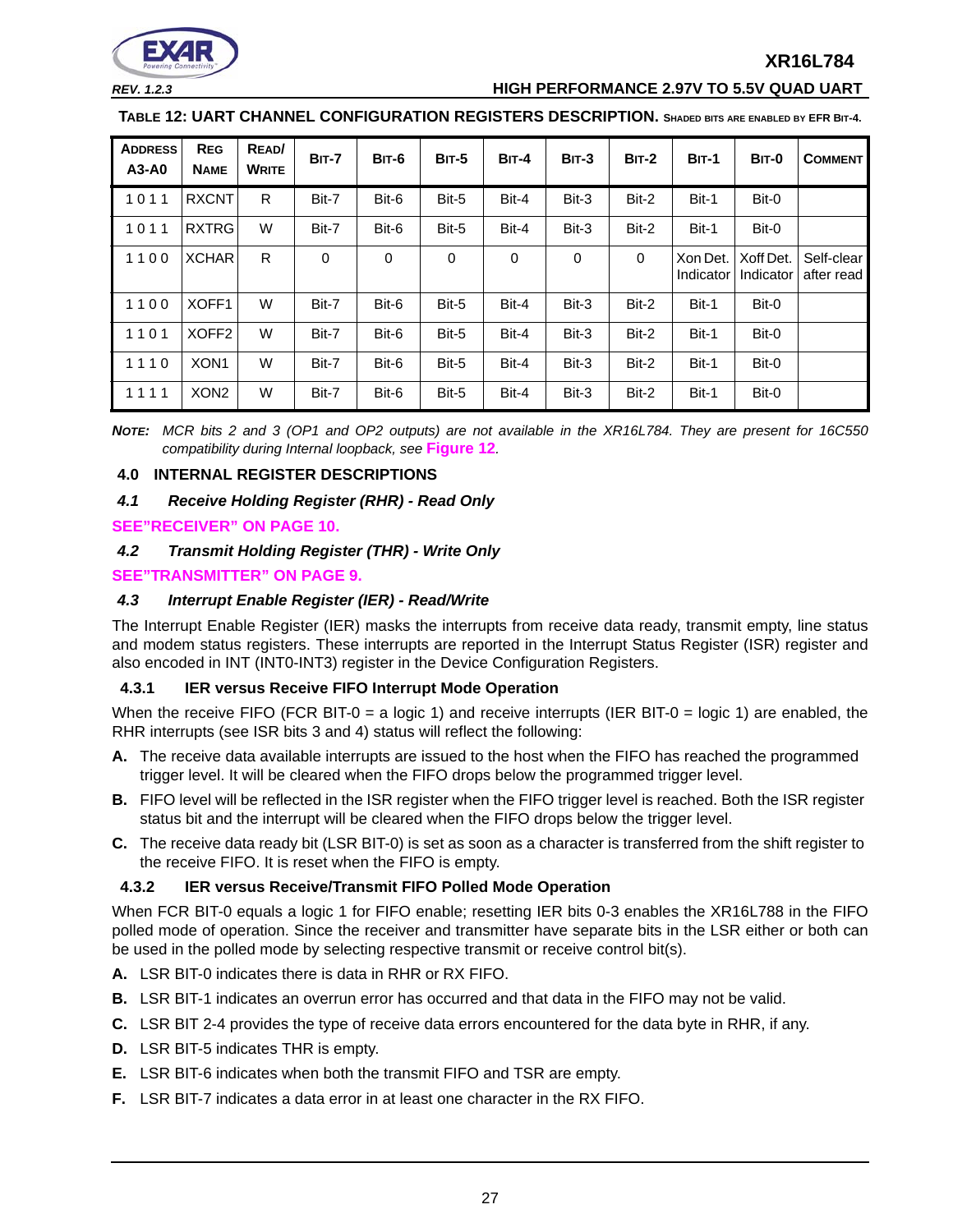# **HIGH PERFORMANCE 2.97V TO 5.5V QUAD UART** *REV. 1.2.3*



# **IER[0]: RHR Interrupt Enable**

The receive data ready interrupt will be issued when RHR has a data character in the non-FIFO mode or when the receive FIFO has reached the programmed trigger level in the FIFO mode.

- Logic 0 = Disable the receive data ready interrupt (default).
- Logic 1 = Enable the receiver data ready interrupt.

# **IER[1]: THR Interrupt Enable**

This interrupt is associated with bit-5 in the LSR register. An interrupt is issued whenever the THR becomes empty or when data in the TX FIFO falls below the programmed trigger level.

- Logic 0 = Disable Transmit Holding Register empty interrupt (default).
- Logic 1 = Enable Transmit Holding Register empty interrupt.

# **IER[2]: Receive Line Status Interrupt Enable**

If any of the LSR register bits 1, 2, 3 or 4 is a logic 1, it will generate an interrupt to inform the host controller about the error status of the current data byte in FIFO. LSR bits 1-4 generate an interrupt immediately when the character has been received.

- $\bullet$  Logic  $0 =$  Disable the receiver line status interrupt (default).
- Logic 1 = Enable the receiver line status interrupt.

# **IER[3]: Modem Status Interrupt Enable**

- $\bullet$  Logic 0 = Disable the modem status register interrupt (default).
- Logic 1 = Enable the modem status register interrupt.

# **IER[4]: Reserved**.

# **IER[5]: Xoff Interrupt Enable (requires EFR bit-4=1)**

- $\bullet$  Logic 0 = Disable the software flow control, receive Xoff interrupt (default).
- Logic 1 = Enable the software flow control, receive Xoff interrupt. See Software Flow Control section for details.

# **IER[6]: RTS# Output Interrupt Enable (requires EFR bit-4=1)**

- $\bullet$  Logic 0 = Disable the RTS# interrupt (default).
- Logic 1 = Enable the RTS# interrupt. The UART issues an interrupt when the RTS# pin makes a transition.

# **IER[7]: CTS# Input Interrupt Enable (requires EFR bit-4=1)**

- $\bullet$  Logic  $0 =$  Disable the CTS# interrupt (default).
- Logic 1 = Enable the CTS# interrupt. The UART issues an interrupt when CTS# pin makes a transition.

# <span id="page-27-0"></span>*4.4 Interrupt Status Register (ISR) - Read Only*

The UART provides multiple levels of prioritized interrupts to minimize external software interaction. The Interrupt Status Register (ISR) provides the user with six interrupt status bits. Performing a read cycle on the ISR will give the user the current highest pending interrupt level to be serviced, others queue up for next service. No other interrupts are acknowledged until the pending interrupt is serviced. The Interrupt Source Table, **[Table](#page-28-0) 13**, shows the data values (bit 0-5) for the six prioritized interrupt levels and the interrupt sources associated with each of these interrupt levels.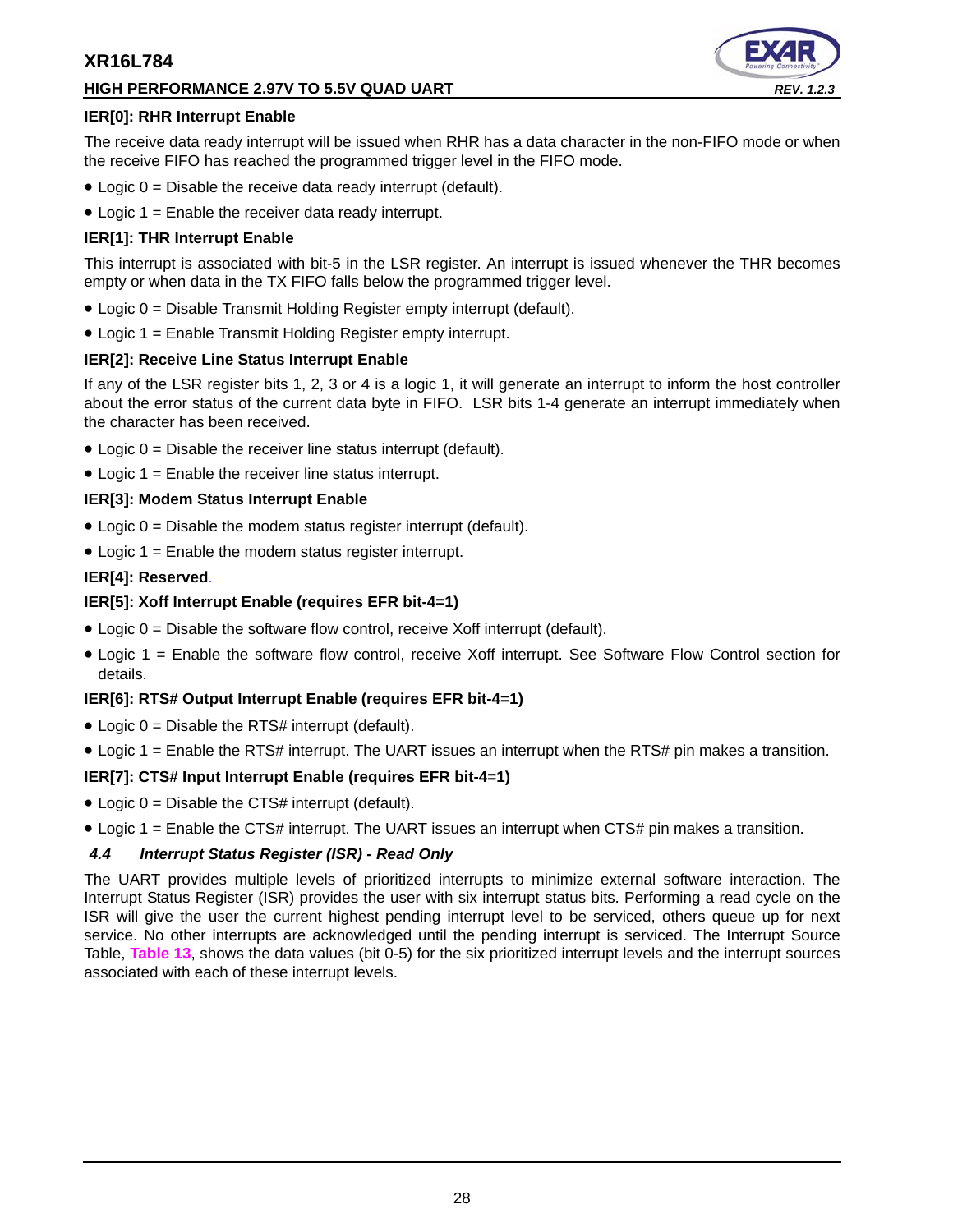

# <span id="page-28-1"></span>**4.4.1 Interrupt Generation:**

- LSR is by any of the LSR bits 1, 2, 3 and 4.
- RXRDY is by RX trigger level.
- RXRDY Time-out is by a 4-char plus 12 bits delay timer.
- TXRDY is by TX trigger level or TX FIFO empty (or transmitter empty in auto RS-485 control).
- MSR is by any of the MSR bits 0, 1, 2 and 3.
- Receive Xon/Xoff/Special character is by detection of a Xon, Xoff or Special character.
- CTS#/DSR# is when its transmitter toggles the input pin (from LOW to HIGH) during auto CTS/DSR flow control enabled by EFR bit-7 and selection on MCR bit-2.
- RTS#/DTR# is when its receiver toggles the output pin (from LOW to HIGH) during auto RTS/DTR flow control enabled by EFR bit-6 and selection on MCR bit-2.

# <span id="page-28-2"></span>**4.4.2 Interrupt Clearing:**

- LSR interrupt is cleared by a read to the LSR register.
- RXRDY interrupt is cleared by reading data until FIFO falls below the trigger level.
- RXRDY Time-out interrupt is cleared by reading RHR.
- TXRDY interrupt is cleared by a read to the ISR register or writing to THR.
- MSR interrupt is cleared by a read to the MSR register.
- Xon or Xoff interrupt is cleared by a read to ISR register.
- Special character interrupt is cleared by a read to ISR or after the next character is received.
- RTS#/DTR# and CTS#/DSR# status change interrupts are cleared by a read to the MSR register.

<span id="page-28-0"></span>

| <b>PRIORITY</b> |              |              | <b>ISR REGISTER STATUS BITS</b> |              |              | <b>SOURCE OF THE INTERRUPT+</b> |                                                   |
|-----------------|--------------|--------------|---------------------------------|--------------|--------------|---------------------------------|---------------------------------------------------|
| LEVEL           | <b>BIT-5</b> | <b>BIT-4</b> | $BIT-3$                         | <b>BIT-2</b> | <b>BIT-1</b> | <b>BIT-0</b>                    |                                                   |
|                 | 0            | $\Omega$     | 0                               |              |              | $\mathbf 0$                     | <b>LSR (Receiver Line Status Register)</b>        |
| $\overline{2}$  | 0            | $\Omega$     | $\Omega$                        | 1            | 0            | $\Omega$                        | <b>RXRDY (Received Data Ready)</b>                |
| 3               | $\Omega$     | $\Omega$     |                                 | 1            | $\Omega$     | $\Omega$                        | <b>RXRDY (Receive Data Time-out)</b>              |
| 4               | $\Omega$     | $\Omega$     | 0                               | 0            | 1            | $\mathbf 0$                     | <b>TXRDY (Transmitter Holding Register Empty)</b> |
| 5               | $\Omega$     | $\Omega$     | $\Omega$                        | 0            | 0            | $\mathbf 0$                     | MSR (Modem Status Register)                       |
| 6               | $\Omega$     | 1            | $\Omega$                        | 0            | $\Omega$     | $\Omega$                        | RXRDY (Received Xon/Xoff or Special character)    |
| 7               | 1            | $\Omega$     | 0                               | 0            | 0            | $\Omega$                        | CTS#/DSR#, RTS#/DTR# change of state              |
| X               | 0            | $\Omega$     | 0                               | 0            | 0            |                                 | None (default)                                    |

**TABLE 13: INTERRUPT SOURCE AND PRIORITY LEVEL**

# **ISR[0]: Interrupt Status**

- Logic 0 = An interrupt is pending and the ISR contents may be used as a pointer to the appropriate interrupt service routine.
- Logic 1 = No interrupt pending. (default condition)

# **ISR[5:1]: Interrupt Status**

These bits indicate the source for a pending interrupt at interrupt priority levels (See **[Table](#page-28-0) 13**). See **["Section](#page-28-1)  [4.4.1, Interrupt Generation:" on page](#page-28-1) 29** and **["Section 4.4.2, Interrupt Clearing:" on page](#page-28-2) 29** for details.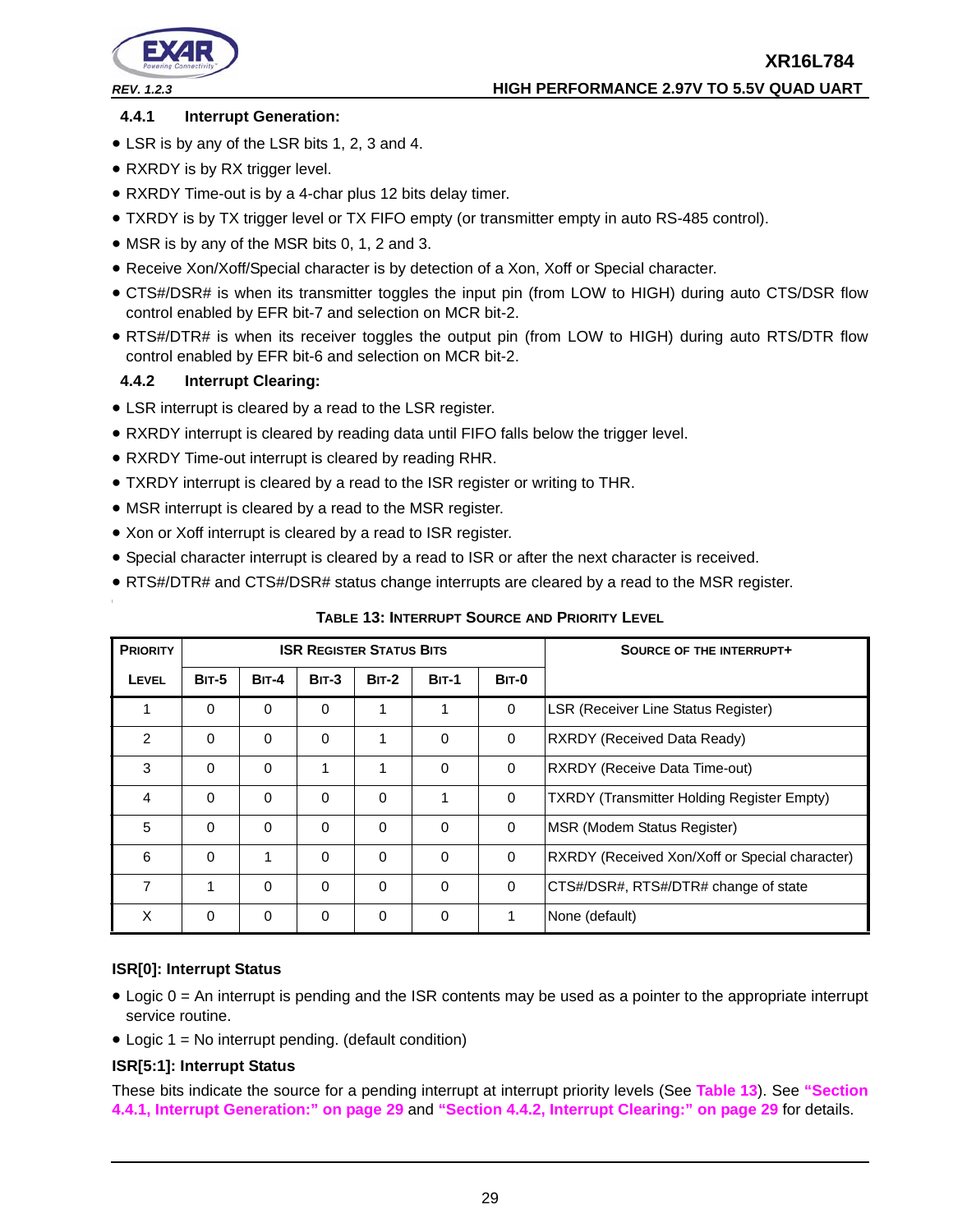# **HIGH PERFORMANCE 2.97V TO 5.5V QUAD UART** *REV. 1.2.3*



# **ISR[7:6]: FIFO Enable Status**

These bits are set to a logic 0 when the FIFOs are disabled. They are set to a logic 1 when the FIFOs are enabled.

# <span id="page-29-0"></span>*4.5 FIFO Control Register (FCR) - Write Only*

This register is used to enable the FIFOs, clear the FIFOs, set the transmit/receive FIFO trigger levels, and select the DMA mode. The DMA, and FIFO modes are defined as follows:

#### **FCR[0]: TX and RX FIFO Enable**

- Logic 0 = Disable the transmit and receive FIFO (default).
- Logic 1 = Enable the transmit and receive FIFOs. This bit must be set to logic 1 when other FCR bits are written or they will not be programmed.

# **FCR[1]: RX FIFO Reset**

This bit is only active when FCR bit-0 is active.

- Logic 0 = No receive FIFO reset (default).
- Logic 1 = Reset the receive FIFO pointers and FIFO level counter logic (the receive shift register is not cleared or altered). This bit will return to a logic 0 after resetting the FIFO.

# **FCR[2]: TX FIFO Reset**

This bit is only active when FCR bit-0 is active.

- Logic 0 = No transmit FIFO reset (default).
- Logic 1 = Reset the transmit FIFO pointers and FIFO level counter logic (the transmit shift register is not cleared or altered). This bit will return to a logic 0 after resetting the FIFO.

# **FCR[3]: DMA Mode Select**

This bit has no effect since TXRDY and RXRDY pins are not available in this device. It is provided for legacy software.

- Logic  $0 = Set$  DMA to mode 0 (default).
- Logic  $1 = Set$  DMA to mode 1.

#### **FCR[5:4]: Transmit FIFO Trigger Select**

#### $(logic 0 =$  default, TX trigger level = one)

The FCTR Bits 6-7 are associated with these 2 bits by selecting one of the four tables. The 4 user selectable trigger levels in 4 tables are supported for compatibility reasons. These 2 bits set the trigger level for the transmit FIFO interrupt. The UART will issue a transmit interrupt when the number of characters in the FIFO falls below the selected trigger level, or when it gets empty in case that the FIFO did not get filled over the trigger level on last re-load. **[Table](#page-30-0) 14** below shows the selections.

#### **FCR[7:6]: Receive FIFO Trigger Select**

( $logic 0 =$  default, RX trigger level =1)

The FCTR Bits 5-4 are associated with these 2 bits. These 2 bits are used to set the trigger level for the receive FIFO. The UART will issue a receive interrupt when the number of the characters in the FIFO crosses the trigger level. **[Table](#page-30-0) 14** shows the complete selections. Note that the receiver and the transmitter cannot use different trigger tables. Whichever selection is made last applies to both the RX and TX side.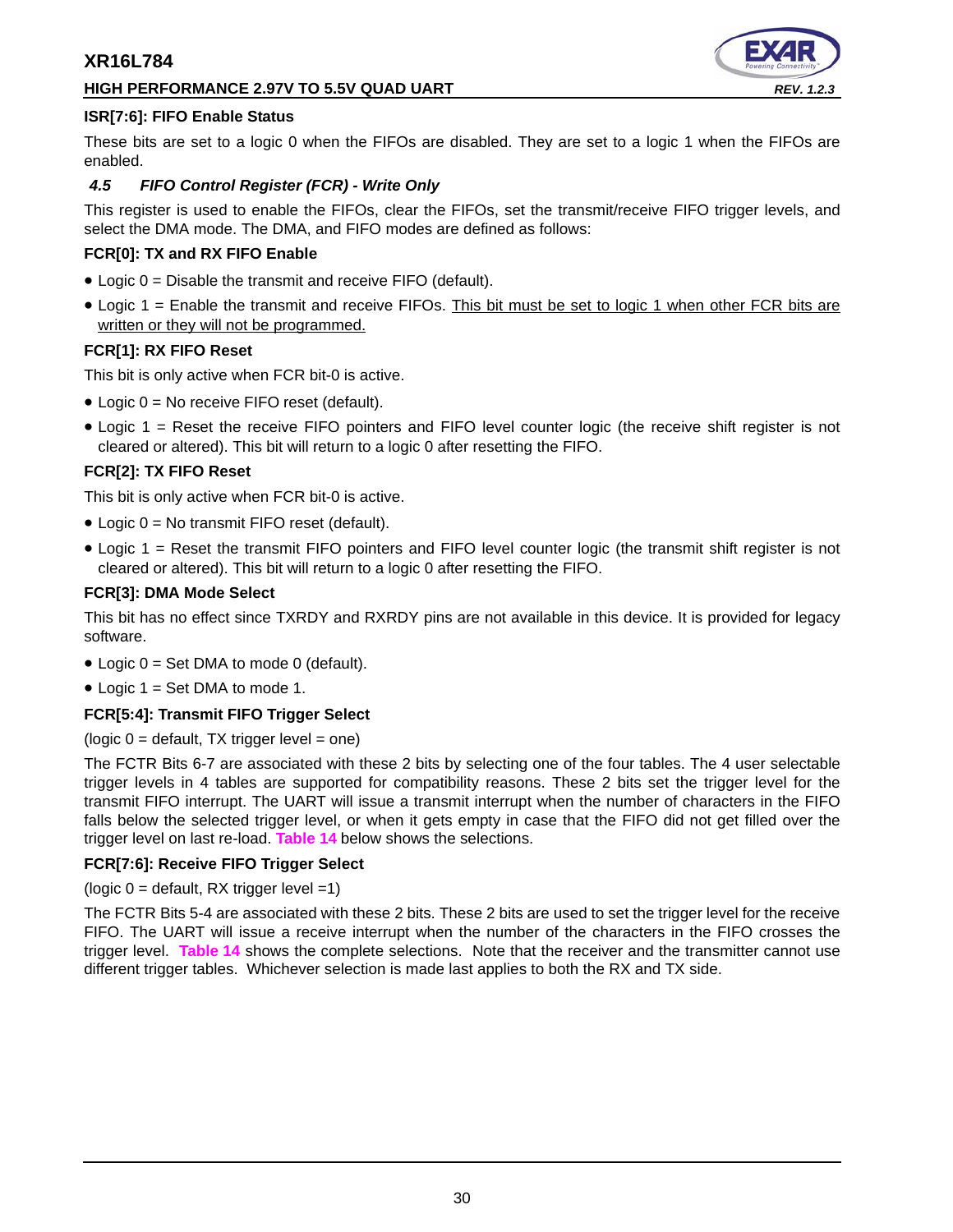

<span id="page-30-0"></span>

| <b>TRIGGER</b><br><b>TABLE</b> | <b>FCTR</b><br><b>BIT-7</b> | <b>FCTR</b><br><b>BIT-6</b> | <b>FCR</b><br><b>BIT-7</b> | <b>FCR</b><br><b>BIT-6</b>                             | <b>FCR</b><br><b>BIT-5</b>           | <b>FCR</b><br>$BIT-4$                 | <b>TRANSMIT</b><br><b>RECEIVE</b><br><b>TRIGGER</b><br><b>TRIGGER LEVEL</b><br>LEVEL |                                        | <b>COMPATIBILITY</b>                                    |
|--------------------------------|-----------------------------|-----------------------------|----------------------------|--------------------------------------------------------|--------------------------------------|---------------------------------------|--------------------------------------------------------------------------------------|----------------------------------------|---------------------------------------------------------|
| Table-A                        | $\mathbf 0$                 | $\pmb{0}$                   | $\pmb{0}$<br>0<br>1<br>1   | $\pmb{0}$<br>$\mathbf{1}$<br>$\pmb{0}$<br>$\mathbf{1}$ | $\pmb{0}$                            | $\mathbf 0$                           | 1 (default)<br>4<br>8<br>14                                                          | 1 (default)                            | 16C550, 16C2550,<br>16C2552, 16C554,<br>16C580          |
| <b>Table-B</b>                 | $\mathbf 0$                 | $\mathbf{1}$                | $\mathbf 0$<br>0<br>1<br>1 | 0<br>$\mathbf{1}$<br>$\pmb{0}$<br>$\mathbf{1}$         | $\pmb{0}$<br>$\pmb{0}$<br>1<br>1     | $\mathbf 0$<br>1<br>0<br>$\mathbf{1}$ | 8<br>16<br>24<br>28                                                                  | 16<br>$\,8\,$<br>24<br>30              | 16C650A                                                 |
| Table-C                        | $\mathbf{1}$                | $\mathbf 0$                 | $\pmb{0}$<br>0<br>1<br>1   | $\pmb{0}$<br>$\mathbf{1}$<br>$\pmb{0}$<br>1            | $\mathbf 0$<br>$\mathbf 0$<br>1<br>1 | $\mathbf 0$<br>1<br>0<br>1            | 8<br>16<br>56<br>60                                                                  | 8<br>16<br>32<br>56                    | 16C654                                                  |
| <b>Table-D</b>                 | 1                           | $\mathbf{1}$                | X                          | X                                                      | X                                    | X                                     | Programmable<br>via RXTRG<br>register.                                               | Programmable<br>via TXTRG<br>register. | 16L2752, 16L2750,<br>16C2852, 16C850,<br>16C854, 16C864 |

#### **TABLE 14: TRANSMIT AND RECEIVE FIFO TRIGGER TABLE AND LEVEL SELECTION**

# <span id="page-30-1"></span>*4.6 Line Control Register (LCR) - Read/Write*

The Line Control Register is used to specify the asynchronous data communication format. The word or character length, the number of stop bits, and the parity are selected by writing the appropriate bits in this register.

# **LCR[1:0]: TX and RX Word Length Select**

These two bits specify the word length to be transmitted or received.

| <b>BIT-1</b> | <b>BIT-0</b> | <b>WORD LENGTH</b> |  |  |  |  |
|--------------|--------------|--------------------|--|--|--|--|
|              |              | 5 (default)        |  |  |  |  |
|              |              |                    |  |  |  |  |
|              |              |                    |  |  |  |  |
|              |              |                    |  |  |  |  |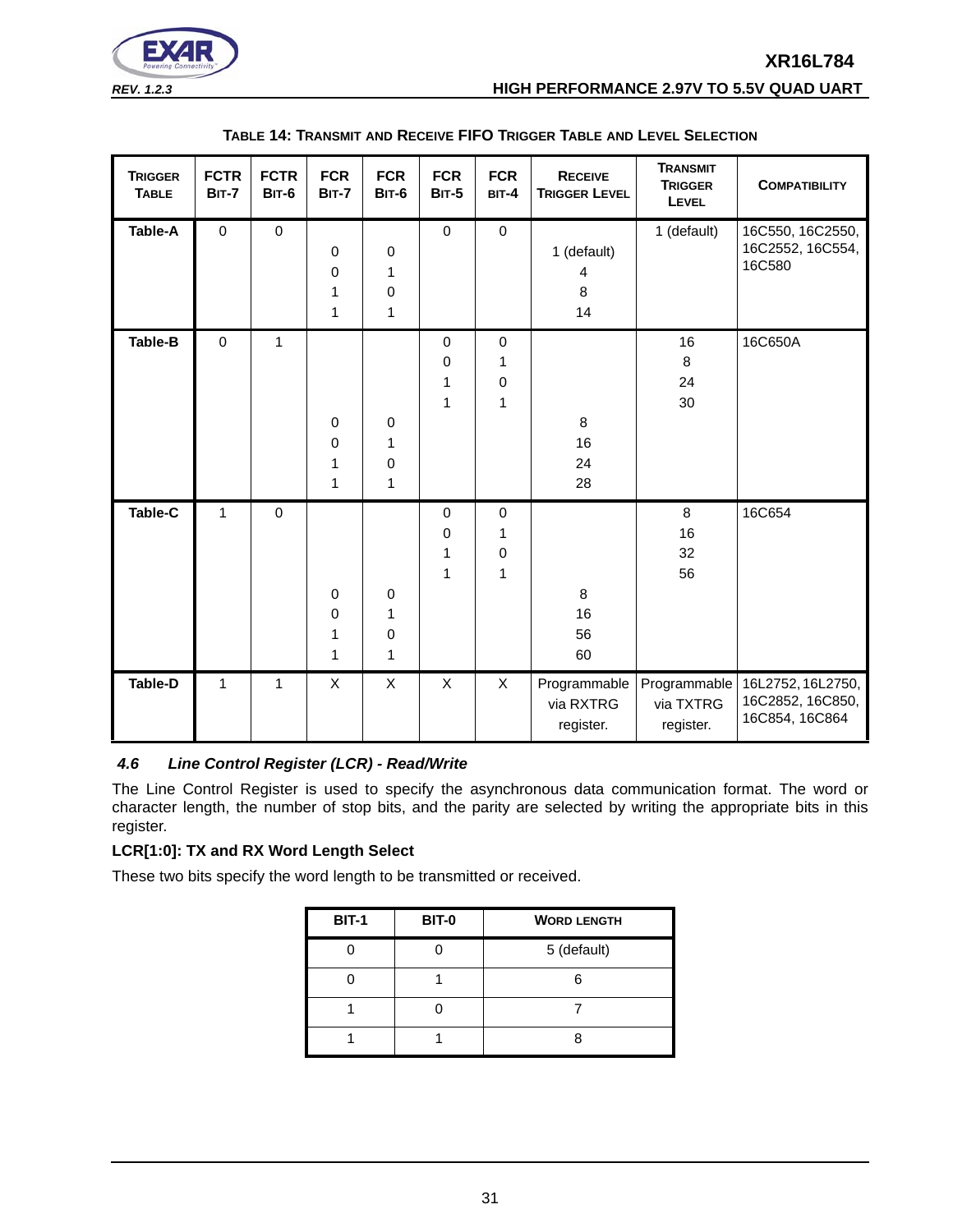# **HIGH PERFORMANCE 2.97V TO 5.5V QUAD UART** *REV. 1.2.3*



# **LCR[2]: TX and RX Stop-bit Length Select**

The length of stop bit is specified by this bit in conjunction with the programmed word length.

| <b>BIT-2</b> | <b>WORD</b><br><b>LENGTH</b> | <b>STOP BIT LENGTH</b><br>(BIT TIME(S)) |
|--------------|------------------------------|-----------------------------------------|
|              | 5,6,7,8                      | 1 (default)                             |
|              | 5                            | $1 - 1/2$                               |
|              | 6,7,8                        |                                         |

# **LCR[3]: TX and RX Parity Select**

Parity or no parity can be selected via this bit. The parity bit is a simple way used in communications for data integrity check. See **[Table](#page-31-0) 15** for parity selection summary below.

- $\bullet$  Logic  $0 = No$  parity.
- Logic 1 = A parity bit is generated during the transmission while the receiver checks for parity error of the data character received.

# **LCR[4]: TX and RX Parity Select**

If the parity bit is enabled with LCR bit-3 set to a logic 1, LCR BIT-4 selects the even or odd parity format.

- Logic 0 = ODD Parity is generated by forcing an odd number of logic 1's in the transmitted character. The receiver must be programmed to check the same format (default).
- Logic 1 = EVEN Parity is generated by forcing an even the number of logic 1's in the transmitted character. The receiver must be programmed to check the same format.

# **LCR[5]: TX and RX Parity Select**

If the parity bit is enabled, LCR BIT-5 selects the forced parity format.

- LCR BIT-5 = logic 0, parity is not forced (default).
- LCR BIT-5 = logic 1 and LCR BIT-4 = logic 0, parity bit is forced to a logical 1 for the transmit and receive data.
- <span id="page-31-0"></span>• LCR BIT-5 = logic 1 and LCR BIT-4 = logic 1, parity bit is forced to a logical 0 for the transmit and receive data.

| LCR BIT-5 | <b>LCR BIT-4</b> | <b>LCR BIT-3</b> | <b>PARITY SELECTION</b>     |  |  |  |
|-----------|------------------|------------------|-----------------------------|--|--|--|
|           |                  |                  | No parity                   |  |  |  |
|           |                  |                  | Odd parity                  |  |  |  |
|           |                  |                  | Even parity                 |  |  |  |
|           |                  |                  | Force parity to mark, "1"   |  |  |  |
|           |                  |                  | Forced parity to space, "0" |  |  |  |

#### **TABLE 15: PARITY SELECTION**

#### **LCR[6]: Transmit Break Enable**

When enabled the Break control bit causes a break condition to be transmitted (the TX output is forced to a "space', logic 0, state). This condition remains until disabled by setting LCR bit-6 to a logic 0.

- $\bullet$  Logic 0 = No TX break condition. (default)
- Logic  $1 =$  Forces the transmitter output (TX) to a "space", logic 0, for alerting the remote receiver of a line break condition.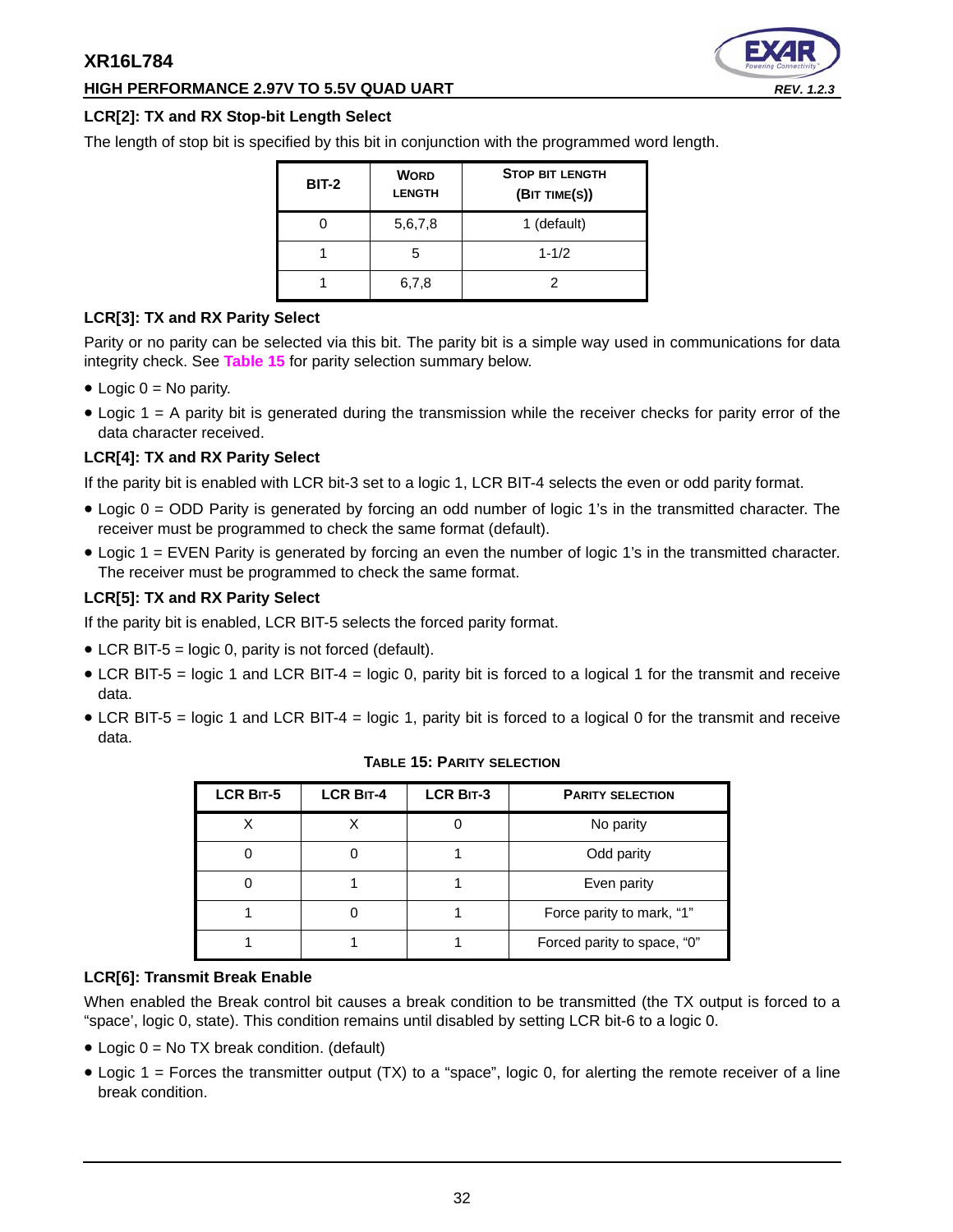

# **LCR[7]: Baud Rate Divisors Enable**

Baud rate generator divisor (DLL/DLM) enable.

- Logic 0 = Data registers are selected (default).
- Logic 1 = Divisor latch registers are selected.

# <span id="page-32-0"></span>*4.7 Modem Control Register (MCR) - Read/Write*

The MCR register is used for controlling the modem interface signals or general purpose inputs/outputs.

# **MCR[0]: DTR# Output**

The DTR# pin may be used for automatic hardware flow control enabled by EFR bit-6 and MCR bit-2=1. If the modem interface is not used, this output may be used for general purpose.

- Logic 0 = Force DTR# output to a logic 1 (default).
- Logic  $1 =$  Force DTR# output to a logic 0.

# **MCR[1]: RTS# Output**

The RTS# pin may be used for automatic hardware flow control by enabled by EFR bit-6 and MCR bit-2=0. If the modem interface is not used, this output may be used for general purpose.

- Logic 0 = Force RTS# output to a logic 1 (default).
- Logic 1 = Force RTS# output to a logic 0.

# **MCR[2]: RTS/CTS or DTR/DSR for Auto Flow Control**

DTR# or RTS# auto hardware flow control select. This bit is in effect only when auto RTS/DTR is enabled by EFR bit-6.

- Logic 0 = RTS# (RX side) and CTS# (TX side) pins are used for auto hardware flow control (default).
- Logic 1 = DTR# (RX side) and DSR# (TX side) pins are used for auto hardware flow control.

# **MCR[3]: Reserved**

# **MCR[4]: Internal Loopback Enable**

- Logic 0 = Disable loopback mode (default).
- Logic 1 = Enable local loopback mode, see loopback section and **[Figure](#page-17-0) 12**.

# **MCR[5]: Xon-Any Enable**

- Logic 0 = Disable Xon-Any function (default).
- Logic 1 = Enable Xon-Any function. In this mode any RX character received will enable Xon, resume data transmission.

# **MCR[6]: Infrared Encoder/Decoder Enable**

The state of this bit depends on the sampled logic level of pin ENIR during power up, following a hardware reset (rising edge of RST# input). Afterward user can override this bit for desired operation.

- Logic 0 = Enable the standard modem receive and transmit character interface.
- Logic 1 = Enable infrared IrDA receive and transmit inputs/outputs. While in this mode, the TX/RX output/ input are routed to the infrared encoder/decoder. The data input and output levels will conform to the IrDA infrared interface requirement. As such, while in this mode the infrared TX output will be a logic 0 during idle data conditions. FCTR bit-4 may be selected to invert the RX input signal level going to the decoder for infrared modules that provide rather an inverted output.

# **MCR[7]: Clock Prescaler Select**

- Logic 0 = Divide by one. The input clock from the crystal or external clock is fed directly to the Programmable Baud Rate Generator without further modification, i.e., divide by one (default).
- Logic 1 = Divide by four. The prescaler divides the input clock from the crystal or external clock by four and feeds it to the Programmable Baud Rate Generator, hence, data rates become one forth.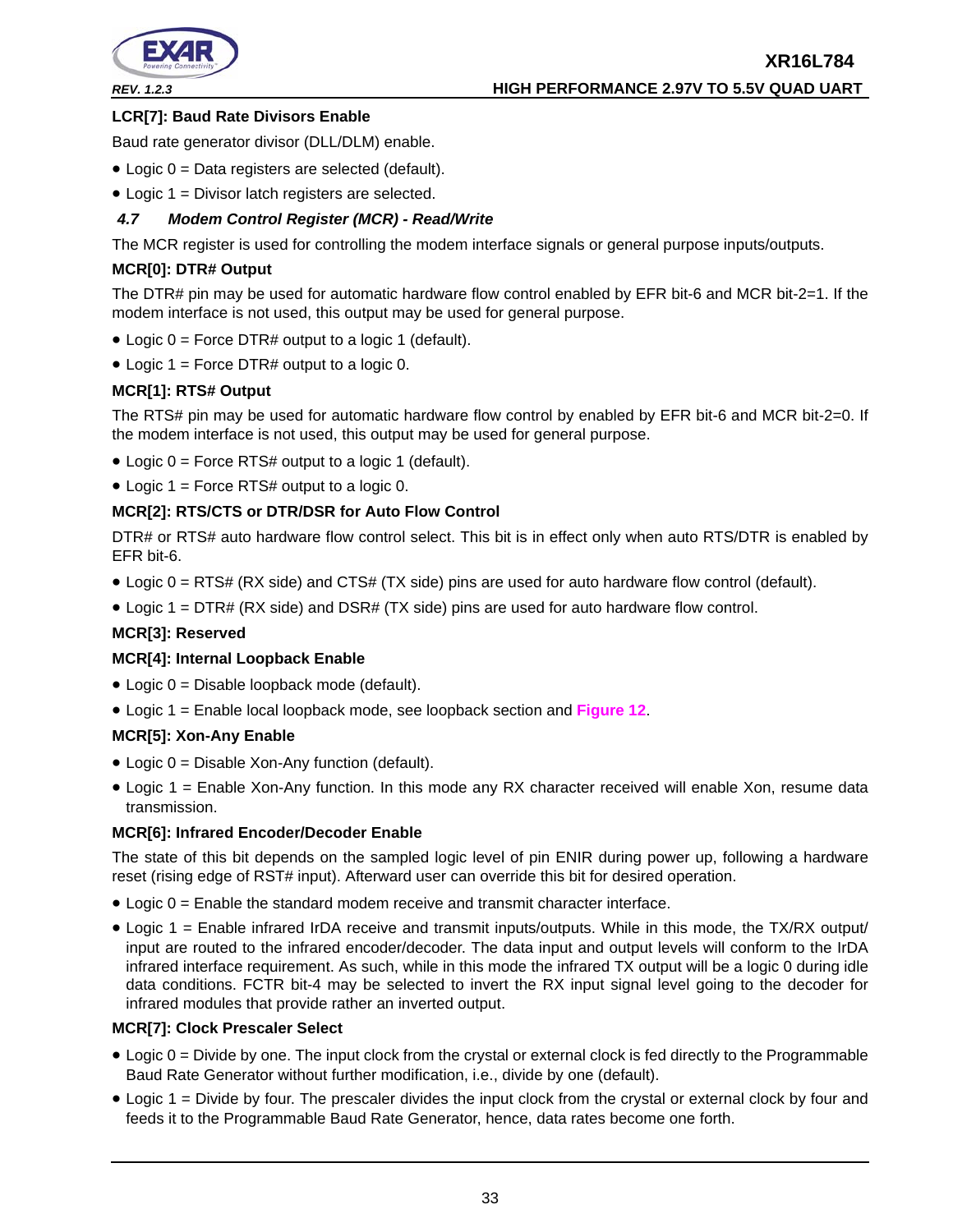# **HIGH PERFORMANCE 2.97V TO 5.5V QUAD UART** *REV. 1.2.3*



# <span id="page-33-0"></span>*4.8 Line Status Register (LSR) - Read Only*

This register provides the status of data transfers between the UART and the host. If IER bit-2 is set to a logic 1, an LSR interrupt will be generated immediately when any character in the RX FIFO has an error (parity, framing, overrun, break).

# **LSR[0]: Receive Data Ready Indicator**

- Logic 0 = No data in receive holding register or FIFO (default).
- Logic 1 = Data has been received and is saved in the receive holding register or FIFO.

# **LSR[1]: Receiver Overrun Flag**

- Logic 0 = No overrun error (default).
- Logic 1 = Overrun error. A data overrun error condition occurred in the receive shift register. This happens when additional data arrives while the FIFO is full. In this case the previous data in the receive shift register is overwritten. Note that under this condition the data byte in the receive shift register is not transferred into the FIFO, therefore the data in the FIFO is not corrupted by the error.

# **LSR[2]: Receive Data Parity Error Flag**

- Logic 0 = No parity error (default).
- Logic 1 = Parity error. The receive character in RHR does not have correct parity information and is suspect. This error is associated with the character available for reading in RHR.

# **LSR[3]: Receive Data Framing Error Flag**

- Logic 0 = No framing error (default).
- Logic 1 = Framing error. The receive character did not have a valid stop bit(s). This error is associated with the character available for reading in RHR.

# **LSR[4]: Receive Break Flag**

- Logic  $0 = No$  break condition (default).
- Logic 1 = The receiver received a break signal (RX was a logic 0 for one character frame time). In the FIFO mode, only one break character is loaded into the FIFO. The break indication remains until the RX input returns to the idle condition, "mark" or logic 1.

# **LSR[5]: Transmit Holding Register Empty Flag**

This bit is the Transmit Holding Register Empty indicator. This bit indicates that the transmitter is ready to accept a new character for transmission. In addition, this bit causes the UART to issue an interrupt to the host when the THR interrupt enable is set. The THR bit is set to a logic 1 when the last data byte is transferred from the transmit holding register to the transmit shift register. The bit is reset to logic 0 concurrently with the data loading to the transmit holding register by the host. In the FIFO mode this bit is set when the transmit FIFO is empty; it is cleared when at least 1 byte is written to the transmit FIFO.

# **LSR[6]: Transmit Shift Register Empty Flag**

This bit is the Transmit Shift Register Empty indicator. This bit is set to a logic 1 whenever the transmitter goes idle. It is set to logic 0 whenever either the THR or TSR contains a data character. In the FIFO mode this bit is set to one whenever the transmit FIFO and transmit shift register are both empty.

# **LSR[7]: Receive FIFO Data Error Flag**

- Logic 0 = No FIFO error (default).
- Logic 1 = An indicator for the sum of all error bits in the RX FIFO. At least one parity error, framing error or break indication is in the FIFO data. This bit clears when there is no more error(s) in the FIFO.

# <span id="page-33-1"></span>*4.9 Modem Status Register (MSR) - Read Only*

This register provides the current state of the modem interface signals, or other peripheral device that the UART is connected. Lower four bits of this register are used to indicate the changed information. These bits are set to a logic 1 whenever a signal from the modem changes state. These bits may be used as general purpose inputs/outputs when they are not used with modem signals.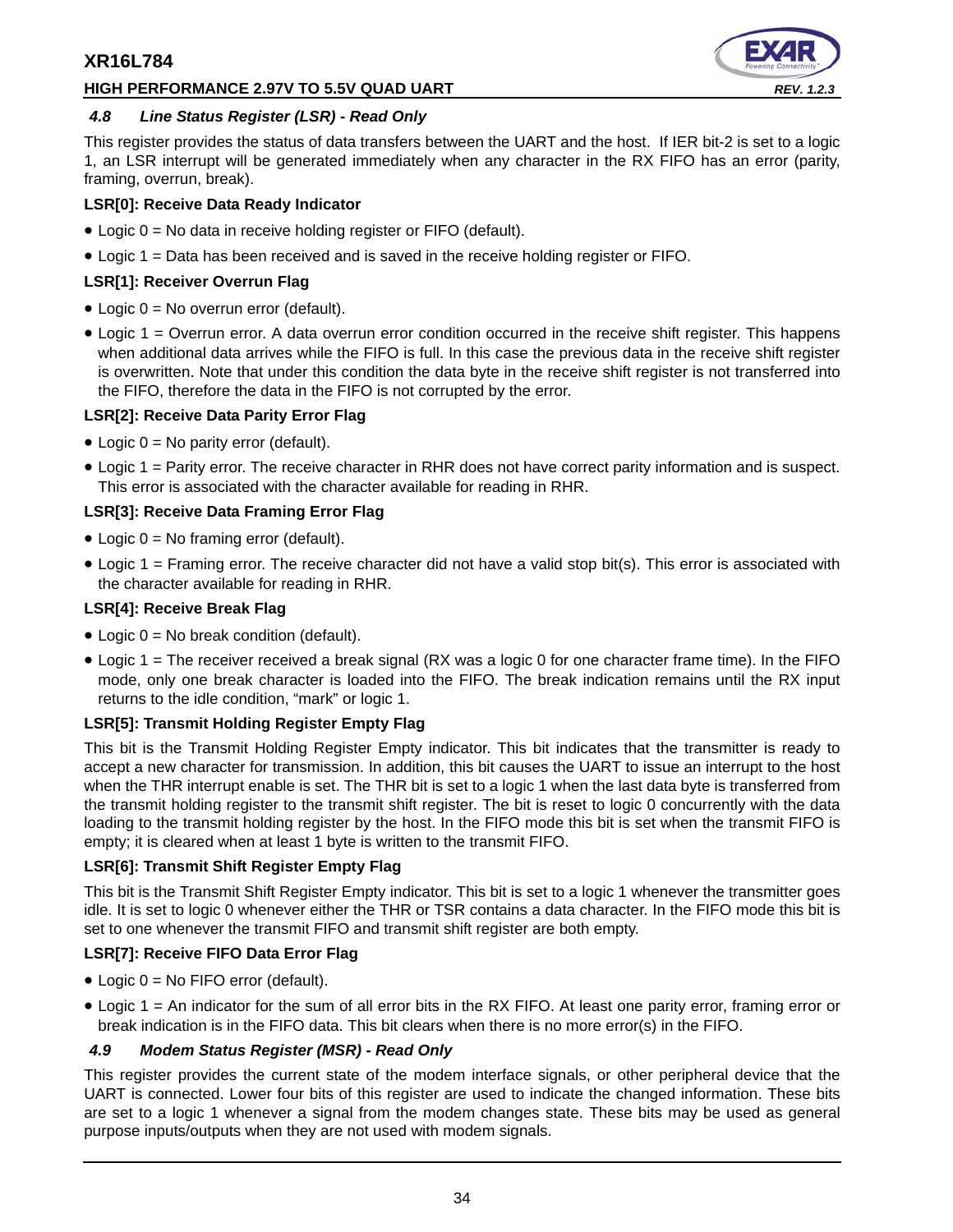

# **XR16L784** *REV. 1.2.3* **HIGH PERFORMANCE 2.97V TO 5.5V QUAD UART**

# **MSR[0]: Delta CTS# Input Flag**

- Logic  $0 = No$  change on CTS# input (default).
- Logic 1 = The CTS# input has changed state since the last time it was monitored. A modem status interrupt will be generated if MSR interrupt is enabled (IER bit-3.

# **MSR[1]: Delta DSR# Input Flag**

- Logic  $0 = No$  change on DSR# input (default).
- Logic 1 = The DSR# input has changed state since the last time it was monitored. A modem status interrupt will be generated if MSR interrupt is enabled (IER bit-3.

# **MSR[2]: Delta RI# Input Flag**

- Logic  $0 = No$  change on RI# input (default).
- Logic 1 = The RI# input has changed from a logic 0 to a logic 1, ending of the ringing signal. A modem status interrupt will be generated if MSR interrupt is enabled (IER bit-3.

# **MSR[3]: Delta CD# Input Flag**

- Logic  $0 = No$  change on CD# input (default).
- Logic 1 = Indicates that the CD# input has changed state since the last time it was monitored. A modem status interrupt will be generated if MSR interrupt is enabled (IER bit-3.

# **MSR[4]: CTS Input Status**

CTS# pin may function as automatic hardware flow control signal input if it is enabled and selected by Auto CTS (EFR bit-7) and RTS/CTS flow control select (MCR bit-2). Auto CTS flow control allows starting and stopping of local data transmissions based on the modem CTS# signal. A HIGH on the CTS# pin will stop UART transmitter as soon as the current character has finished transmission, and a LOW will resume data transmission. Normally MSR bit-4 bit is the complement of the CTS# input. However in the loopback mode, this bit is equivalent to the RTS# bit in the MCR register. The CTS# input may be used as a general purpose input when the modem interface is not used.

# **MSR[5]: DSR Input Status**

This input may be used for auto DTR/DSR flow control function, see auto hardware flow control section. Normally this bit is the complement of the DSR# input. In the loopback mode, this bit is equivalent to the DTR# bit in the MCR register. The DSR# input may be used as a general purpose input when the modem interface is not used.

# **MSR[6]: RI Input Status**

Normally this bit is the complement of the RI# input. In the loopback mode this bit is equivalent to bit-2 in the MCR register. The RI# input may be used as a general purpose input when the modem interface is not used.

# **MSR[7]: CD Input Status**

Normally this bit is the complement of the CD# input. In the loopback mode this bit is equivalent to bit-3 in the MCR register. The CD# input may be used as a general purpose input when the modem interface is not used.

# <span id="page-34-0"></span>*4.10 Modem Status Register (MSR) - Write Only*

The upper four bits 4-7 of this register sets the delay in number of bits time for the auto RS485 turn around from transmit to receive.

# **MSR [7:4]**

When Auto RS485 feature is enabled (FCTR bit-5=1) and RTS# output is connected to the enable input of a RS-485 transceiver. These 4 bits select from 0 to 15 bit-time delay after the end of the last stop-bit of the last transmitted character. This delay controls when to change the state of RTS# output. This delay is very useful in long-cable networks. **[Table](#page-35-0) 16** shows the selection. The bits are enabled by EFR bit-4.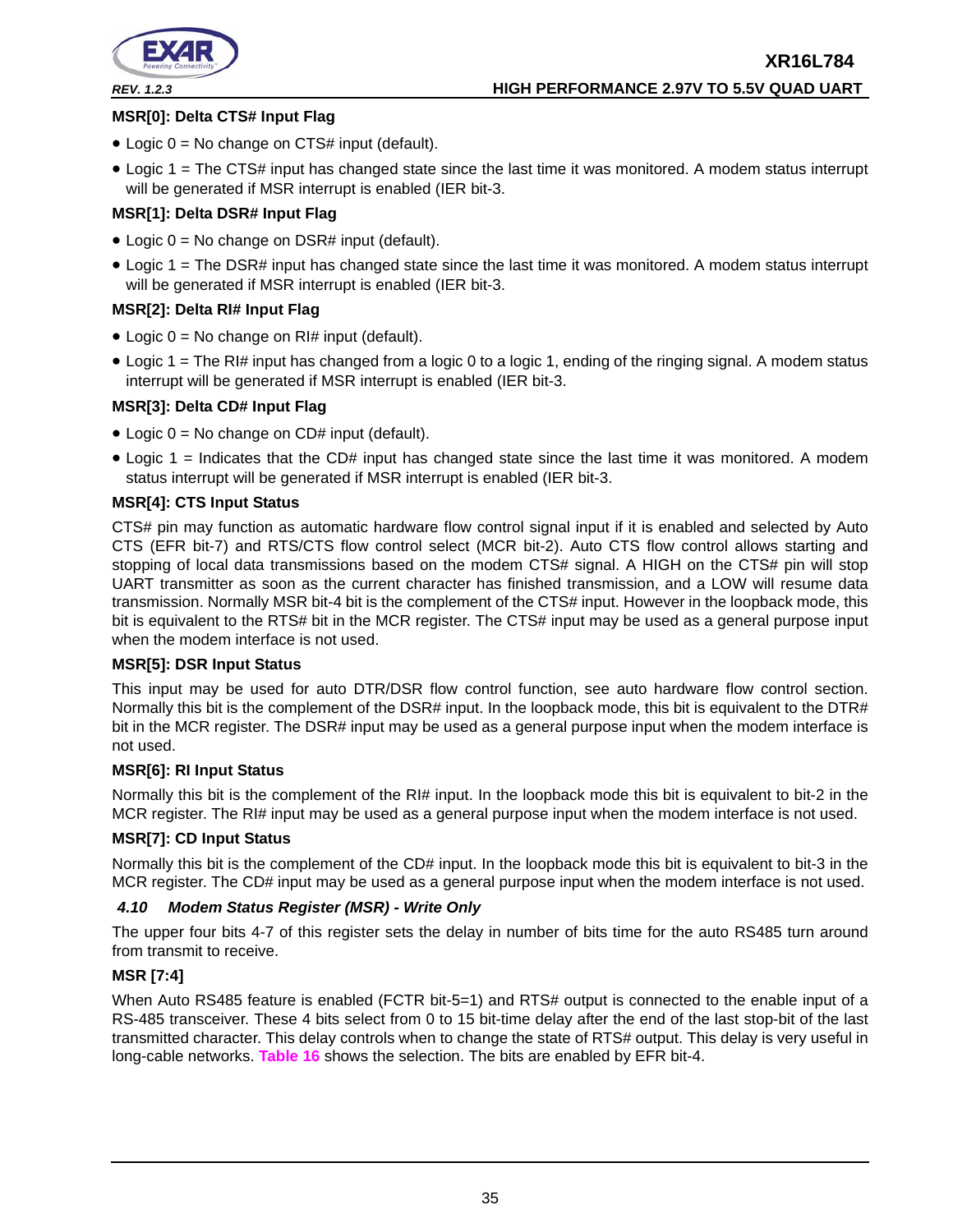

| MSR[7]           | MSR[6]              | MSR[5]       | MSR[4]              | <b>DELAY IN DATA BIT(S) TIME</b> |
|------------------|---------------------|--------------|---------------------|----------------------------------|
| $\mathbf 0$      | 0                   | 0            | $\pmb{0}$           | 0                                |
| $\mathbf 0$      | $\mathsf{O}\xspace$ | 0            | $\mathbf{1}$        | $\mathbf{1}$                     |
| $\mathbf 0$      | 0                   | $\mathbf{1}$ | $\mathbf 0$         | $\overline{2}$                   |
| $\pmb{0}$        | 0                   | $\mathbf{1}$ | $\mathbf{1}$        | 3                                |
| $\mathbf 0$      | 1                   | 0            | $\mathbf 0$         | $\overline{\mathbf{4}}$          |
| $\boldsymbol{9}$ | $\mathbf{1}$        | 0            | $\mathbf{1}$        | 5                                |
| $\pmb{0}$        | $\overline{1}$      | $\mathbf 1$  | $\pmb{0}$           | 6                                |
| $\mathbf 0$      | $\mathbf{1}$        | $\mathbf 1$  | $\mathbf{1}$        | $\overline{7}$                   |
| $\mathbf{1}$     | 0                   | $\pmb{0}$    | $\mathbf 0$         | $\bf8$                           |
| $\mathbf{1}$     | $\pmb{0}$           | 0            | $\mathbf{1}$        | 9                                |
| $\mathbf{1}$     | $\mathsf{O}\xspace$ | $\mathbf 1$  | $\mathsf{O}\xspace$ | 10                               |
| $\mathbf{1}$     | $\pmb{0}$           | $\mathbf{1}$ | $\mathbf{1}$        | 11                               |
| $\mathbf{1}$     | $\mathbf{1}$        | $\mathbf 0$  | $\mathbf 0$         | 12                               |
| $\mathbf{1}$     | $\mathbf{1}$        | 0            | $\mathbf{1}$        | 13                               |
| $\mathbf{1}$     | 1                   | $\mathbf{1}$ | $\pmb{0}$           | 14                               |
| $\mathbf{1}$     | $\mathbf{1}$        | $\mathbf{1}$ | $\mathbf{1}$        | 15                               |

# <span id="page-35-0"></span>**TABLE 16: AUTO RS485 HALF-DUPLEX DIRECTION CONTROL DELAY FROM TRANSMIT-TO-RECEIVE**

# *4.11 SCRATCH PAD REGISTER (SPR) - Read/Write*

This is a 8-bit general purpose register for the user to store temporary data. The content of this register is preserved during sleep mode but becomes 0xFF (default) after a reset or a power off-on cycle.

# <span id="page-35-1"></span>*4.12 FEATURE CONTROL REGISTER (FCTR) - Read/Write*

This register controls the UART enhanced functions that are not available on ST16C554 or ST16C654.

#### **FCTR [3:0] - Auto RTS/DTR Flow Control Hysteresis Select**

These bits select the auto RTS/DTR flow control hysteresis and only valid when TX and RX Trigger Table-D is selected (FCTR bit-6 and 7 are set to logic 1). The RTS/DTR hysteresis is referenced to the RX FIFO trigger level. After reset, these bits are set to logic 0 selecting the next FIFO trigger level for hardware flow control. **[Table](#page-36-0) 17** below shows the 16 selectable hysteresis levels.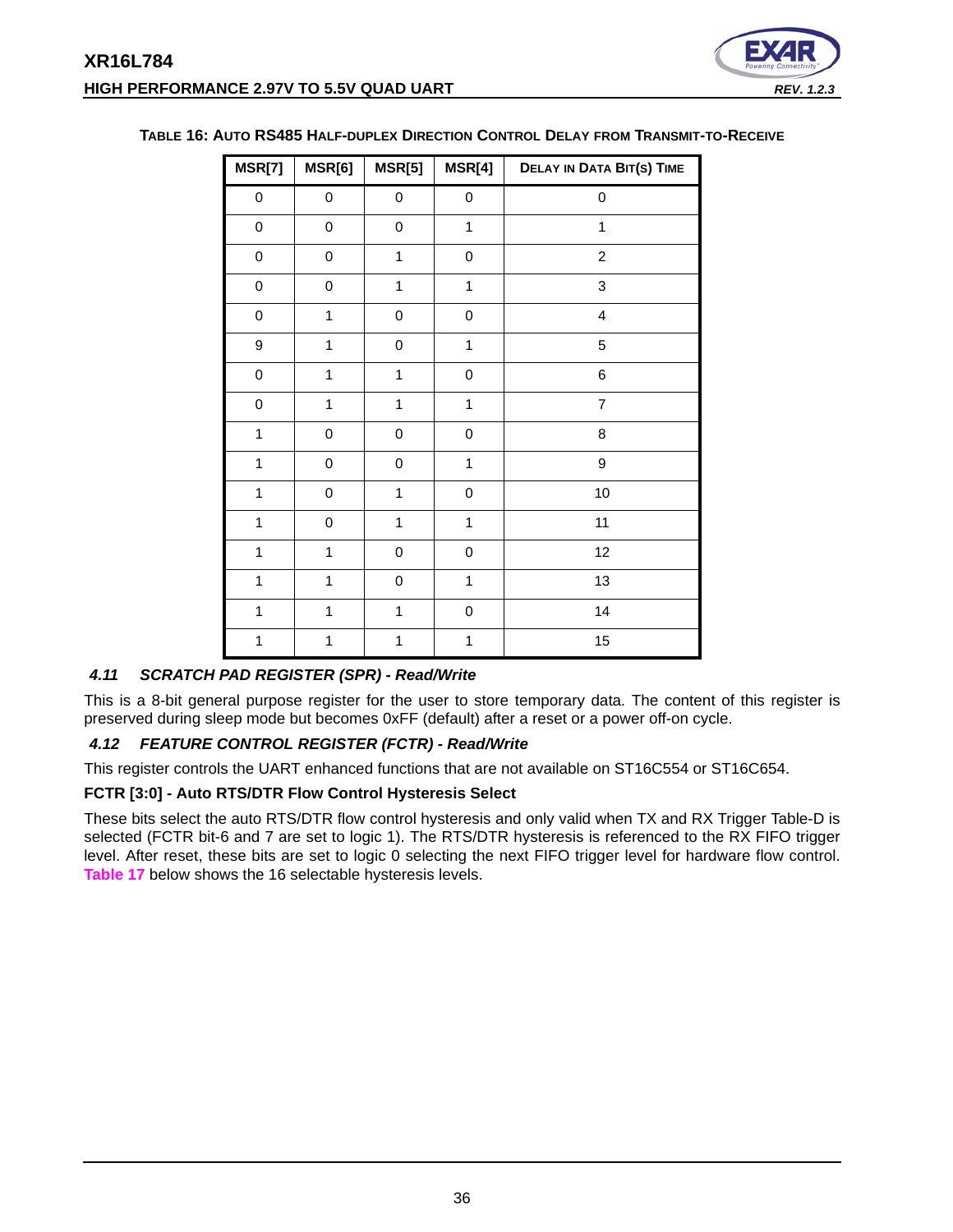

<span id="page-36-0"></span>

| FCTR BIT-3   | FCTR BIT-2   | FCTR BIT-1   | FCTR BIT-0          | <b>RTS/DTR HYSTERESIS</b><br>(CHARACTERS) |
|--------------|--------------|--------------|---------------------|-------------------------------------------|
| $\mathbf 0$  | $\mathbf 0$  | $\mathbf 0$  | $\mathbf 0$         | $\mathbf 0$                               |
| $\mathbf 0$  | $\mathbf 0$  | $\mathbf 0$  | $\mathbf{1}$        | $+/- 4$                                   |
| $\mathbf 0$  | $\pmb{0}$    | $\mathbf{1}$ | $\mathbf 0$         | $+/- 6$                                   |
| $\pmb{0}$    | $\pmb{0}$    | $\mathbf{1}$ | $\mathbf{1}$        | $+/- 8$                                   |
| $\pmb{0}$    | $\mathbf{1}$ | $\mathbf 0$  | $\pmb{0}$           | $+/- 8$                                   |
| $\pmb{0}$    | $\mathbf{1}$ | $\pmb{0}$    | $\mathbf{1}$        | $+/- 16$                                  |
| $\pmb{0}$    | $\mathbf{1}$ | $\mathbf{1}$ | $\mathbf 0$         | $+/- 24$                                  |
| $\pmb{0}$    | $\mathbf{1}$ | $\mathbf{1}$ | $\mathbf{1}$        | $+/- 32$                                  |
| 1            | $\mathbf{1}$ | $\mathbf 0$  | $\mathbf 0$         | $+/- 12$                                  |
| 1            | $\mathbf{1}$ | $\mathbf 0$  | 1                   | $+/- 20$                                  |
| 1            | $\mathbf{1}$ | $\mathbf{1}$ | $\mathbf 0$         | $+/- 28$                                  |
| 1            | $\mathbf{1}$ | $\mathbf{1}$ | $\mathbf{1}$        | $+/- 36$                                  |
| $\mathbf{1}$ | $\pmb{0}$    | $\pmb{0}$    | $\mathsf{O}\xspace$ | $+/- 40$                                  |
| 1            | $\pmb{0}$    | $\mathbf 0$  | $\mathbf{1}$        | $+/- 44$                                  |
| 1            | $\pmb{0}$    | $\mathbf{1}$ | $\pmb{0}$           | $+/- 48$                                  |
| 1            | $\mathbf 0$  | 1            | 1                   | $+/- 52$                                  |

# **TABLE 17: 16 SELECTABLE HYSTERESIS LEVELS WHEN TRIGGER TABLE-D IS SELECTED**

# **FCTR[4]: Infrared RX Input Logic Select**

- Logic 0 = Select RX input as active high encoded IrDA data, normal, (default).
- Logic 1 = Select RX input as active low encoded IrDA data, inverted.

# **FCTR[5]: Auto RS485 Enable**

Auto RS485 half duplex control enable/disable.

- Logic 0 = Standard ST16C550 mode. Transmitter generates an interrupt when transmit holding register (THR) becomes empty. Transmit Shift Register (TSR) may still be shifting data bit out.
- Logic 1 = Enable Auto RS485 half duplex direction control. RTS# output changes its logic level from HIGH to LOW when finished sending the last stop bit of the last character out of the TSR register. It changes from LOW to HIGH when a data byte is loaded into the THR or transmit FIFO. The change to HIGH occurs prior sending the start-bit. It also changes the transmitter interrupt from transmit holding to transmit shift register (TSR) empty.

# **FCTR[7:6]: TX and RX FIFO Trigger Table Select**

These 2 bits select the transmit and receive FIFO trigger level table A, B, C or D. When table A, B, or C is selected the auto RTS flow control trigger level is set to "next FIFO trigger level" for compatibility to ST16C550 and ST16C650 series. RTS/DTR# triggers on the next level of the RX FIFO trigger level, in another word, one FIFO level above and one FIFO level below. See in **[Table](#page-30-0) 14** for complete selection with FCR bit 4-5 and FCTR bit 6-7, i.e. if Table C is used on the receiver with RX FIFO trigger level set to 56 bytes, RTS/DTR# output will de-assert at 60 and re-assert at 16.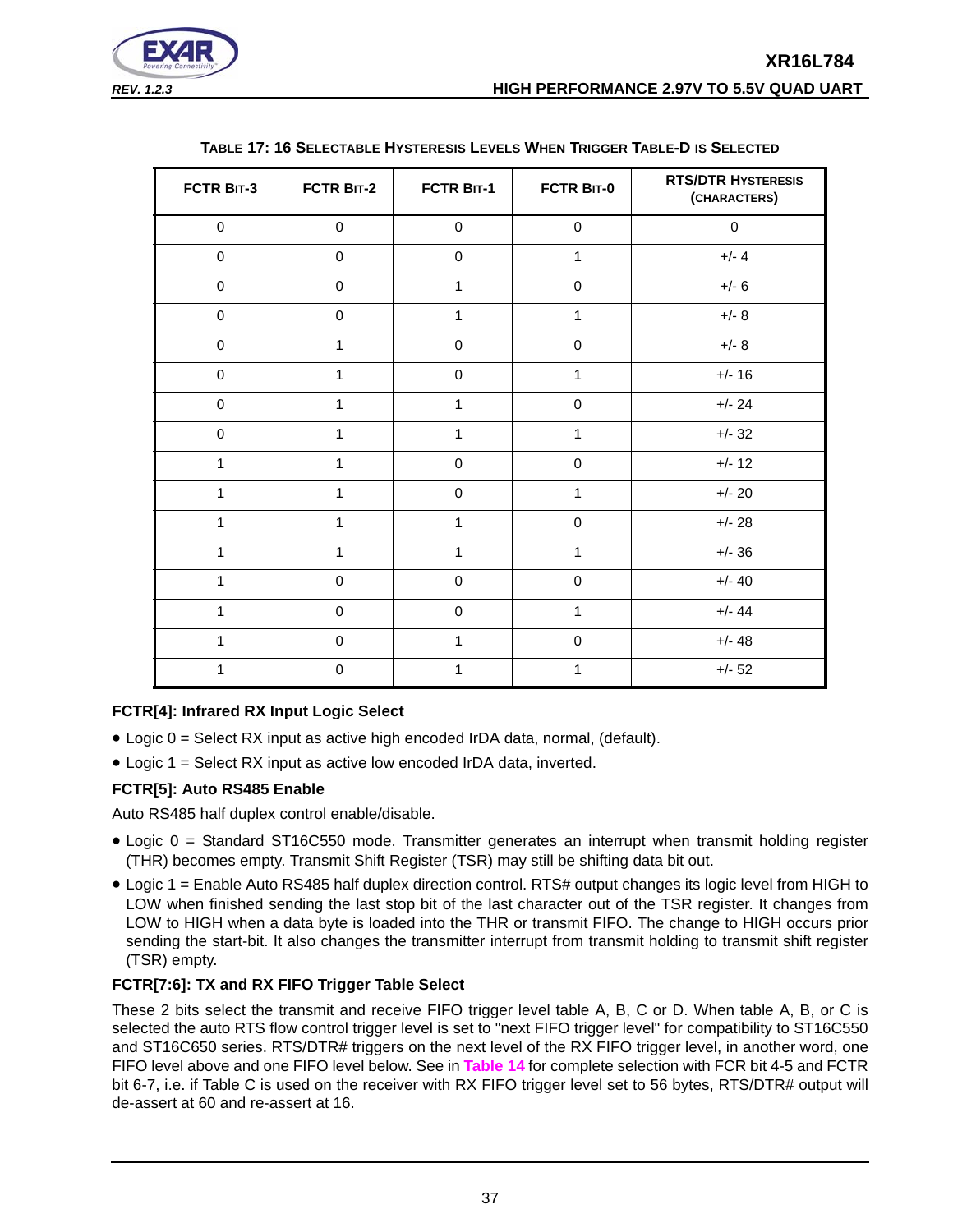

# **HIGH PERFORMANCE 2.97V TO 5.5V QUAD UART** *REV. 1.2.3*

# <span id="page-37-1"></span>*4.13 Enhanced Feature Register (EFR) - Read/Write*

Enhanced features are enabled or disabled using this register. Bit 0-3 provide single or dual consecutive character software flow control selection (see **[Table](#page-37-0) 18**). When the Xon1 and Xon2 and Xoff1 and Xoff2 modes are selected, the double 8-bit words are concatenated into two sequential characters. Caution: note that whenever changing the TX or RX flow control bits, always reset all bits back to logic 0 (disable) before programming a new setting.

<span id="page-37-0"></span>

| EFR BIT-3<br>CONT-3 | EFR BIT-2<br>CONT-2 | <b>EFR BIT-1</b><br>CONT-1 | EFR BIT-0<br>CONT-0 | <b>TRANSMIT AND RECEIVE SOFTWARE FLOW CONTROL</b>                                          |
|---------------------|---------------------|----------------------------|---------------------|--------------------------------------------------------------------------------------------|
| 0                   | 0                   | $\Omega$                   | $\Omega$            | No TX and RX flow control (default and reset)                                              |
| $\Omega$            | $\Omega$            | X                          | $\times$            | No transmit flow control                                                                   |
| 1                   | $\Omega$            | X                          | $\times$            | Transmit Xon1/Xoff1                                                                        |
| 0                   | 1                   | X                          | X                   | Transmit Xon2/Xoff2                                                                        |
| 1                   | 1                   | X                          | $\times$            | Transmit Xon1 and Xon2/Xoff1 and Xoff2                                                     |
| X                   | X                   | $\mathbf 0$                | $\Omega$            | No receive flow control                                                                    |
| X                   | X                   | 1                          | $\Omega$            | Receiver compares Xon1/Xoff1                                                               |
| X                   | X                   | $\Omega$                   | 1                   | Receiver compares Xon2/Xoff2                                                               |
| 1                   | 0                   | 1                          | 1                   | Transmit Xon1/ Xoff1,<br>Receiver compares Xon1 or Xon2, Xoff1 or Xoff2                    |
| 0                   | 1                   | 1                          | 1                   | Transmit Xon2/Xoff2,<br>Receiver compares Xon1 or Xon2, Xoff1 or Xoff2                     |
| 1                   | 1                   | 1                          |                     | Transmit Xon1 and Xon2/Xoff1 and Xoff2,<br>Receiver compares Xon1 and Xon2/Xoff1 and Xoff2 |
| $\Omega$            | $\Omega$            | 1                          | 1                   | No transmit flow control,<br>Receiver compares Xon1 and Xon2/Xoff1 and Xoff2               |

| TABLE 18: SOFTWARE FLOW CONTROL FUNCTIONS |
|-------------------------------------------|
|                                           |

#### **EFR[3:0]: Software Flow Control Select**

Combinations of software flow control can be selected by programming these bits.

#### **EFR[4]: Enhanced Function Bits Enable**

Enhanced function control bit. This bit enables the functions in IER bits 4-7, ISR bits 4-5, FCR bits 4-5, and MCR bits 5-7 to be modified. After modifying any enhanced bits, EFR bit-4 can be set to a logic 0 to latch the new values. This feature prevents legacy software from altering or overwriting the enhanced functions once set. Normally, it is recommended to leave it enabled, logic 1.

- Logic 0 = modification disable/latch enhanced features. IER bits 4-7, ISR bits 4-5, FCR bits 4-5, and MCR bits 5-7 are saved to retain the user settings. After a reset, the IER bits 4-7, ISR bits 4-5, FCR bits 4-5, and MCR bits 5-7 are set to a logic 0 to be compatible with ST16C554 mode (default).
- Logic 1 = Enables the enhanced functions. When this bit is set to a logic 1 all enhanced features are enabled.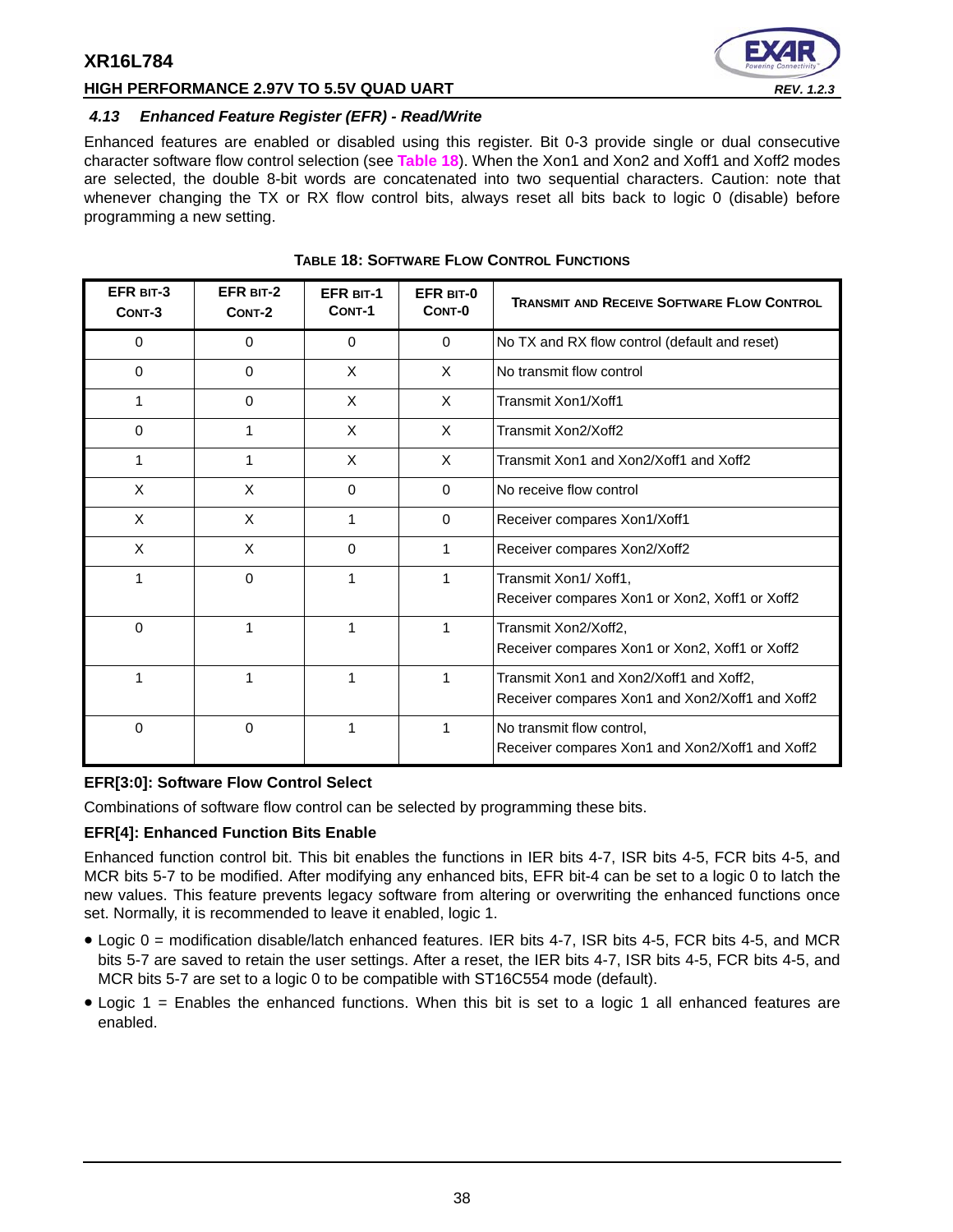

# **EFR[5]: Special Character Detect Enable**

- Logic 0 = Special Character Detect Disabled (default).
- Logic 1 = Special Character Detect Enabled. The UART compares each incoming receive character with data in Xoff-2 register. If a match exists, the received data will be transferred to FIFO and ISR bit-4 will be set to indicate detection of the special character. Bit-0 corresponds with the LSB bit for the receive character. If flow control is set for comparing Xon1, Xoff1 (EFR [1:0]=10) then flow control and special character work normally. However, if flow control is set for comparing Xon2, Xoff2 (EFR[1:0]=01) then flow control works normally, but Xoff2 will not go to the FIFO, and will generate an Xoff interrupt and a special character interrupt.

# **EFR[6]: Auto RTS or DTR Flow Control Enable**

RTS#/DTR# output may be used for hardware flow control by setting EFR bit-6 to logic 1. When Auto RTS/ DTR is selected, an interrupt will be generated when the receive FIFO is filled to the programmed trigger level and RTS/DTR# will de-assert (HIGH) at the next upper trigger or selected hysteresis level. RTS/DTR# will reassert (LOW) when FIFO data falls below the next lower trigger or selected hysteresis level (see FCTR bits 4- 7). The RTS# or DTR# output must be asserted (LOW) before the auto RTS/DTR can take effect. The selection for RTS# or DTR# is through MCR bit-2. RTS/DTR# pin will function as a general purpose output when hardware flow control is disabled.

- Logic 0 = Automatic RTS/DTR flow control is disabled (default).
- Logic 1 = Enable Automatic RTS/DTR flow control.

# **EFR[7]: Auto CTS Flow Control Enable**

Automatic CTS or DSR Flow Control.

- Logic 0 = Automatic CTS/DSR flow control is disabled (default).
- Logic 1 = Enable Automatic CTS/DSR flow control. Transmission stops when CTS/DSR# pin de-asserts (HIGH). Transmission resumes when CTS/DSR# pin is asserted (LOW). The selection for CTS# or DSR# is through MCR bit-2.

# <span id="page-38-0"></span>*4.14 TXCNT[7:0]: Transmit FIFO Level Counter - Read Only*

Transmit FIFO level byte count from 0x00 (zero) to 0x40 (64). This 8-bit register gives an indication of the number of characters in the transmit FIFO. The FIFO level Byte count register is read only. The user can take advantage of the FIFO level byte counter for faster data loading to the transmit FIFO., which reduces CPU bandwidth requirements.

#### <span id="page-38-1"></span>*4.15 TXTRG [7:0]: Transmit FIFO Trigger Level - Write Only*

An 8-bit value written to this register sets the TX FIFO trigger level from 0x00 (zero) to 0x40 (64). The TX FIFO trigger level generates an interrupt whenever the data level in the transmit FIFO falls below this preset trigger level.

# <span id="page-38-2"></span>*4.16 RXCNT[7:0]: Receive FIFO Level Counter - Read Only*

Receive FIFO level byte count from 0x00 (zero) to 0x40 (64). It gives an indication of the number of characters in the receive FIFO. The FIFO level byte count register is read only. The user can take advantage of the FIFO level byte counter for faster data unloading from the receiver FIFO, which reduces CPU bandwidth requirements.

#### *4.17 RXTRG[7:0]: Receive FIFO Trigger Level - Write Only*

An 8-bit value written to this register, sets the RX FIFO trigger level from 0x00 (zero) to 0x40 (64). The RX FIFO trigger level generates an interrupt whenever the receive FIFO level rises to this preset trigger level.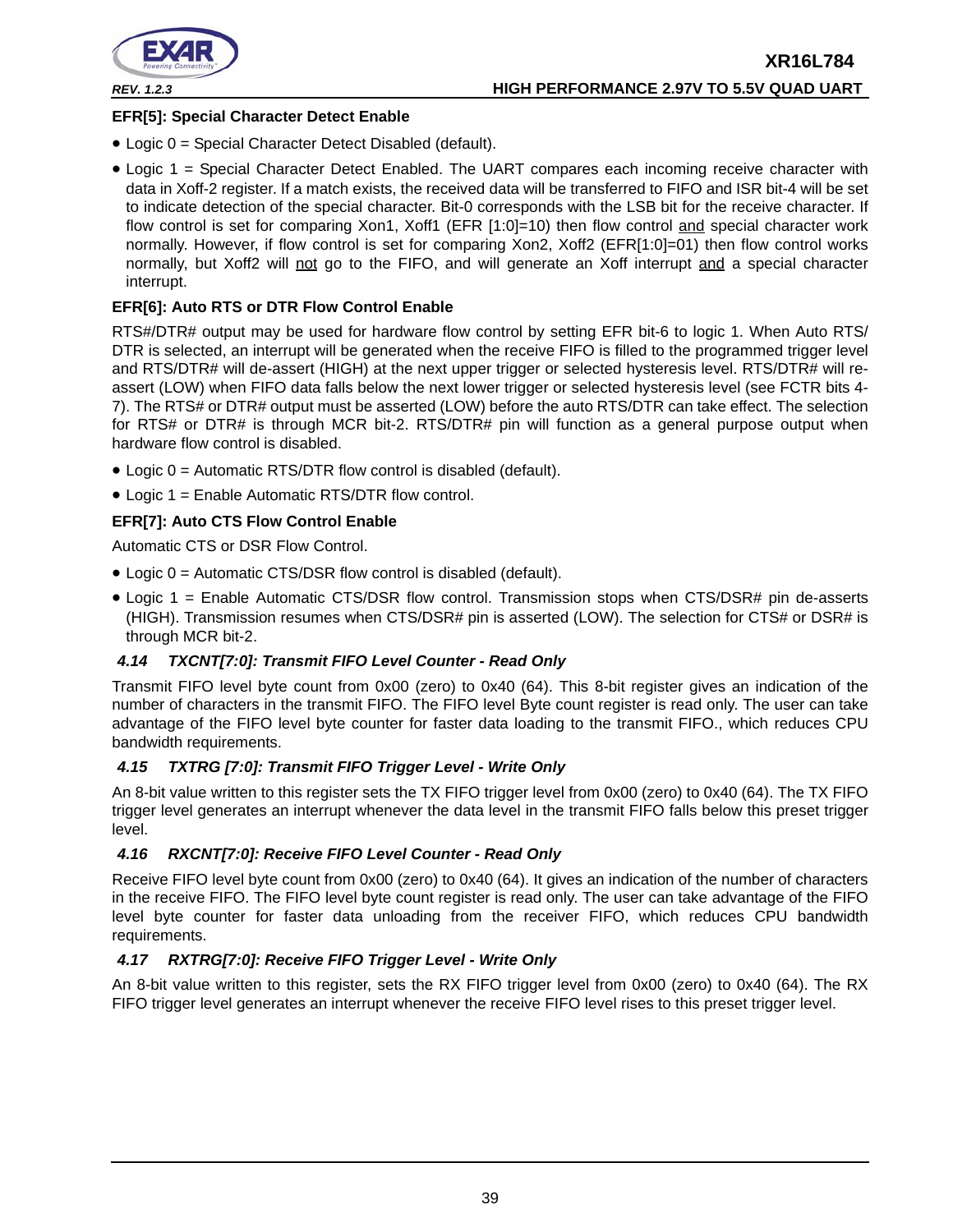

# **TABLE 19: UART RESET CONDITIONS**

<span id="page-39-0"></span>

| <b>REGISTERS</b>   | <b>RESET STATE</b>                      |
|--------------------|-----------------------------------------|
| <b>DLL</b>         | Bits $7-0 = 0 \times XX$                |
| <b>DLM</b>         | Bits $7-0 = 0 \times XX$                |
| <b>RHR</b>         | Bits $7-0 = 0 \times XX$                |
| <b>THR</b>         | Bits $7-0 = 0 \times X$                 |
| <b>IER</b>         | Bits $7 - 0 = 0 \times 00$              |
| <b>FCR</b>         | Bits $7 - 0 = 0 \times 00$              |
| <b>ISR</b>         | Bits $7 - 0 = 0 \times 01$              |
| <b>LCR</b>         | Bits $7-0 = 0 \times 00$                |
| <b>MCR</b>         | Bits $7 - 0 = 0 \times 00$              |
| <b>LSR</b>         | Bits $7 - 0 = 0 \times 60$              |
| <b>MSR</b>         | Bits $3-0 = \text{logic } 0$            |
|                    | Bits $7-4$ = logic levels of the inputs |
| <b>SPR</b>         | Bits $7-0 = 0 \times FF$                |
| <b>FCTR</b>        | Bits $7-0 = 0 \times 00$                |
| <b>EFR</b>         | Bits $7 - 0 = 0 \times 00$              |
| <b>TXCNT</b>       | Bits $7 - 0 = 0 \times 00$              |
| <b>TXTRG</b>       | Bits $7 - 0 = 0 \times 00$              |
| <b>RXCNT</b>       | Bits $7 - 0 = 0 \times 00$              |
| <b>RXTRG</b>       | Bits $7 - 0 = 0 \times 00$              |
| <b>XCHAR</b>       | Bits $7 - 0 = 0 \times 00$              |
| XON1               | Bits $7 - 0 = 0 \times 00$              |
| XON <sub>2</sub>   | Bits $7-0 = 0 \times 00$                |
| XOFF1              | Bits $7-0 = 0 \times 00$                |
| XOFF <sub>2</sub>  | Bits $7-0 = 0 \times 00$                |
|                    |                                         |
| <b>I/O SIGNALS</b> | <b>RESET STATE</b>                      |
| TX[ch-3:0]         | <b>HIGH</b>                             |
| IRTX[ch-3:0]       | LOW                                     |
| RTS#[ch-3:0]       | <b>HIGH</b>                             |
| DTR#[ch-3:0]       | <b>HIGH</b>                             |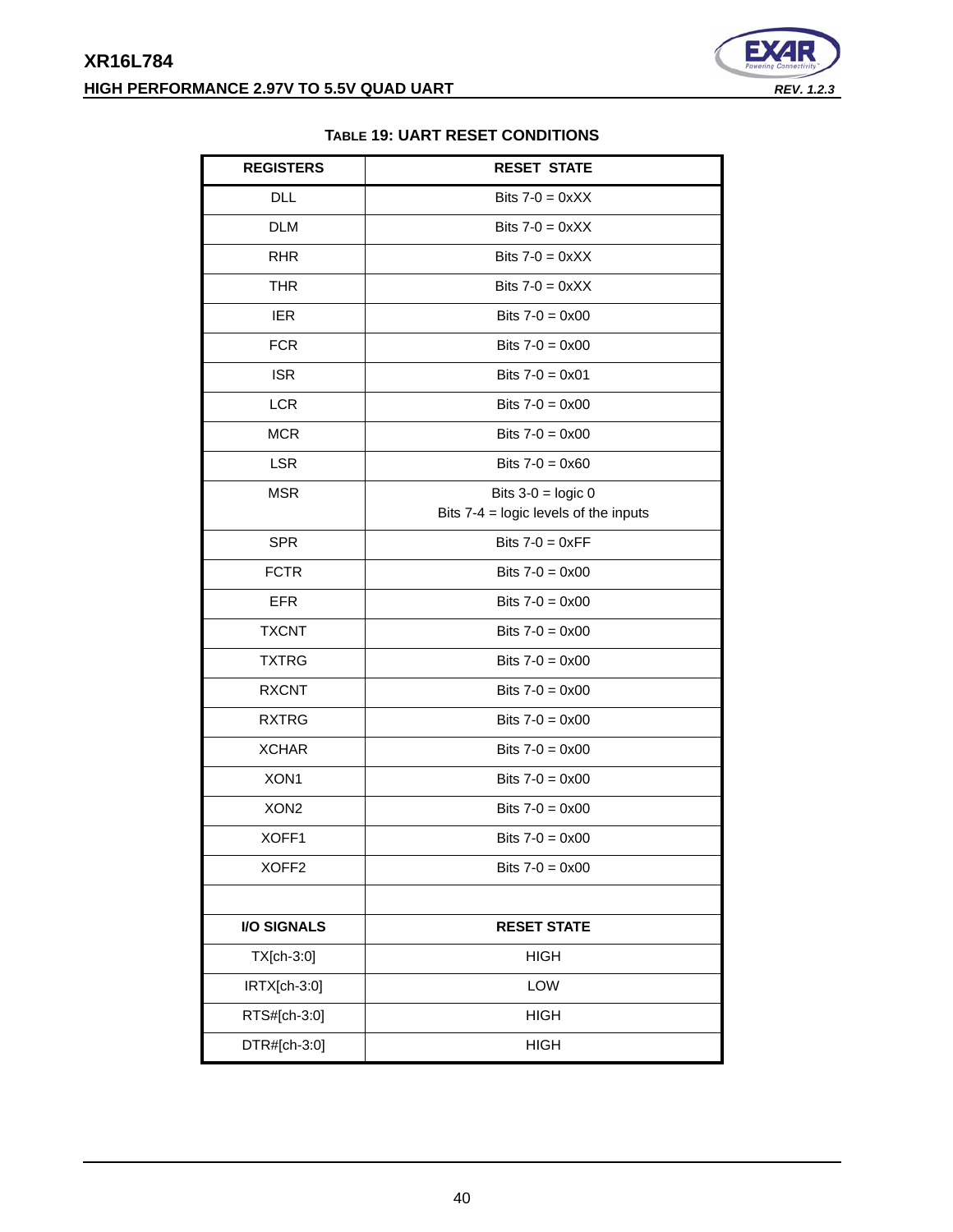

# <span id="page-40-0"></span>**ABSOLUTE MAXIMUM RATINGS**

| Power Supply Range                       | 7 Volts                                 |
|------------------------------------------|-----------------------------------------|
| Voltage at Any Pin                       | $-0.5$ to $7V$                          |
| <b>Operating Temperature</b>             | $-40^{\circ}$ to $+85^{\circ}$ C        |
| Storage Temperature                      | $-65^{\circ}$ to $+150^{\circ}$ C       |
| Package Dissipation                      | 500 mW                                  |
| Thermal Resistance (10x10x1.4mm 64-LQFP) | $\theta$ -ja =70, $\theta$ -jc =14 °C/W |

# <span id="page-40-1"></span>**ELECTRICAL CHARACTERIISTICS**

# <span id="page-40-2"></span>*DC ELECTRICAL CHARACTERISTICS*

TA=0<sup>o</sup> to 70<sup>o</sup>C (-40<sup>o</sup> to +85<sup>o</sup>C for industrial grade package), Vcc-3.3V and 5V +/-10% unless specified

| <b>SYMBOL</b> | <b>PARAMETER</b>                  | 3.3V<br><b>M<sub>IN</sub></b> | 3.3<br><b>MAX</b> | 5V<br><b>MIN</b> | 5V<br><b>MAX</b> | <b>UNITS</b> | <b>CONDITION</b>                                                                          |
|---------------|-----------------------------------|-------------------------------|-------------------|------------------|------------------|--------------|-------------------------------------------------------------------------------------------|
| <b>VILCK</b>  | Clock Input Low Voltage           | $-0.3$                        | 0.6               | $-0.5$           | 0.6              | $\vee$       |                                                                                           |
| <b>VIHCK</b>  | Clock Input High Voltage          | 2.4                           | <b>VCC</b>        | 3.0              | <b>VCC</b>       | $\vee$       |                                                                                           |
| <b>VIL</b>    | Input Low Voltage                 | $-0.3$                        | 0.7               | $-0.5$           | 0.8              | V            |                                                                                           |
| <b>VIH</b>    | Input High Voltage                | 2.0                           | 6.0               | 2.0              | 6.0              | $\vee$       |                                                                                           |
| <b>VOLCK</b>  | Clock Output (XTAL2) Low Voltage  |                               | 0.4               |                  | 0.4              | $\vee$       | lout=4 $mA$ at 3.3V<br>lout=6 $mA$ at $5V$                                                |
| <b>VOHCK</b>  | Clock Output (XTAL2) High Voltage | 2.0                           |                   | 2.4              |                  | $\vee$       | lout=-1 $mA$ at 3.3V<br>lout= $-2$ at $5V$                                                |
| <b>VOL</b>    | <b>Output Low Voltage</b>         |                               | See Figure 16     |                  |                  |              |                                                                                           |
| <b>VOH</b>    | Output High Voltage               |                               |                   | See Figure 17    |                  |              |                                                                                           |
| IIL           | Input Low Leakage Current         |                               | $-10$             |                  | $-10$            | uA           |                                                                                           |
| <b>IIH</b>    | Input High Leakage Current        |                               | 10                |                  | 10               | uA           |                                                                                           |
| <b>CIN</b>    | Input Pin Capacitance             |                               | 5                 |                  | 5                | pF           |                                                                                           |
| <b>ICC</b>    | Power Supply Current              |                               | 5                 |                  | 5                | mA           | External clock at 2MHz, A7-A0<br>at GND, all inputs at VCC or<br>GND and outputs unloaded |
| <b>ISLEEP</b> | <b>Sleep Current</b>              |                               | 0.6               |                  | 1.5              | mA           | Four UARTs asleep. A7-A0 at<br>GND, all inputs at VCC or GND<br>and outputs unloaded.     |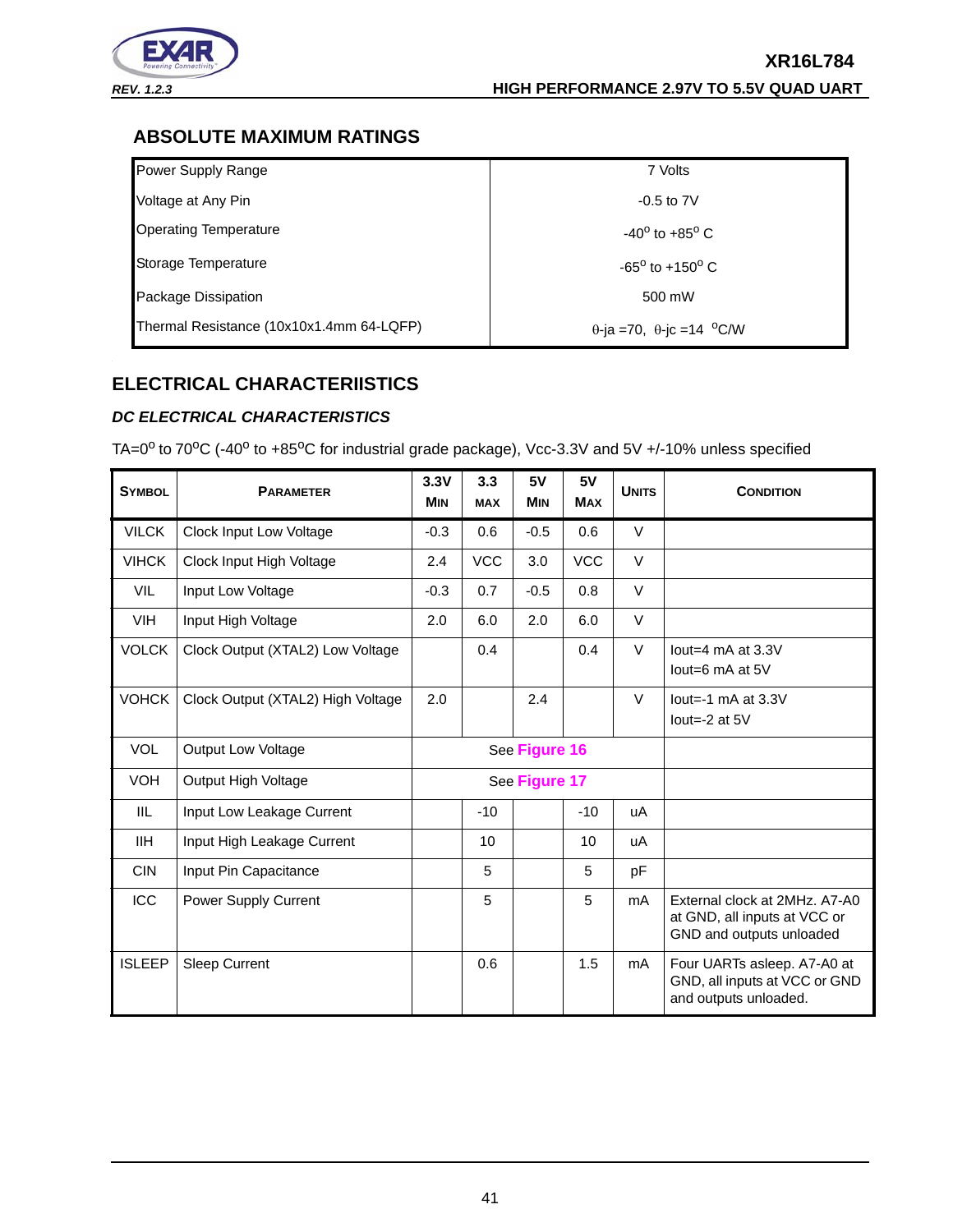# **HIGH PERFORMANCE 2.97V TO 5.5V QUAD UART** *REV. 1.2.3*



# <span id="page-41-0"></span>**FIGURE 16. XR16L784 VOL SINK CURRENT CHART**



<span id="page-41-1"></span>**FIGURE 17. XR16L784 VOH SOURCE CURRENT CHART**

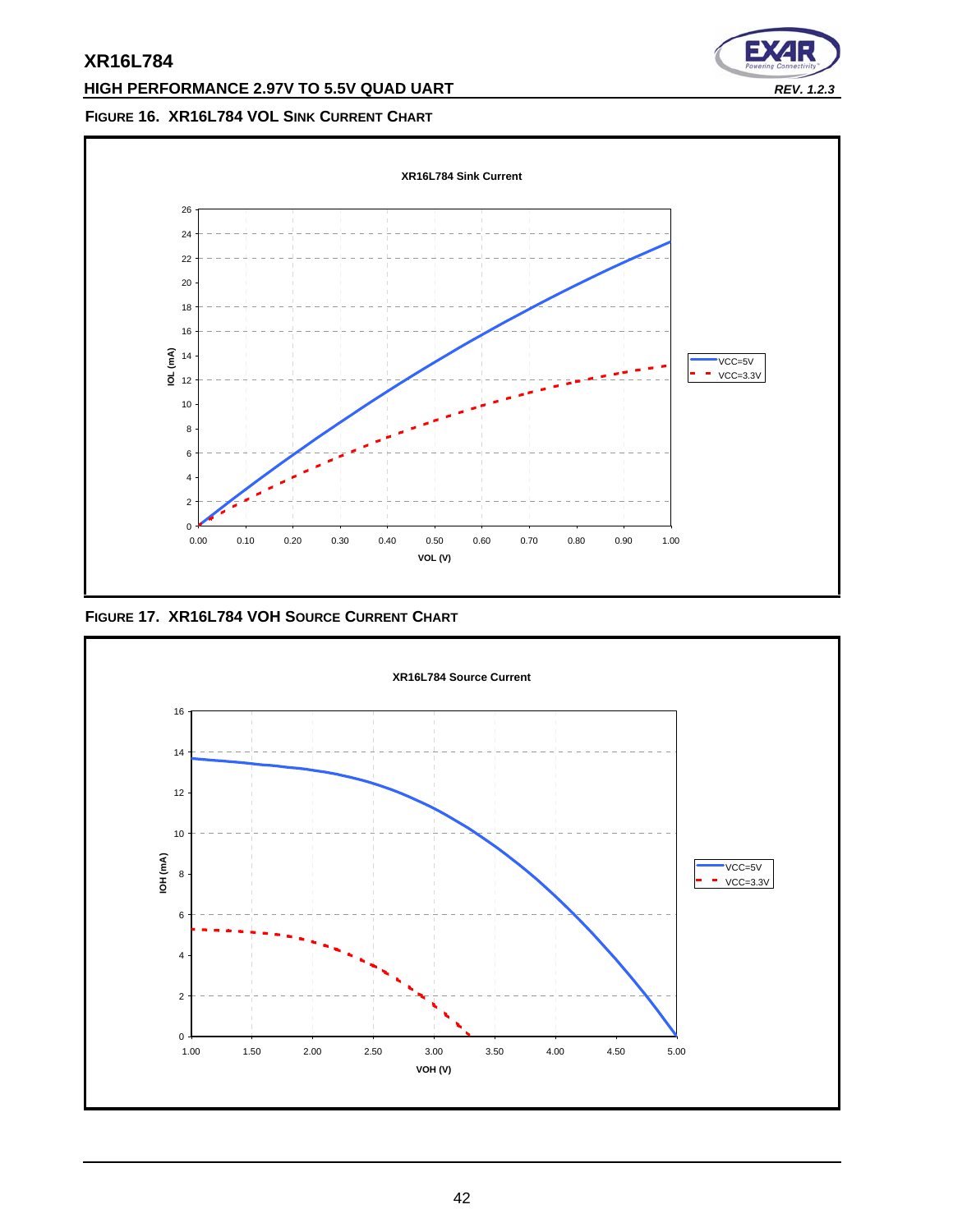

*REV. 1.2.3* **HIGH PERFORMANCE 2.97V TO 5.5V QUAD UART**

# <span id="page-42-0"></span>*AC ELECTRICAL CHARACTERISTICS*

*TA=0<sup>O</sup> TO 70OC (-40O TO +85OC FOR INDUSTRIAL GRADE PACKAGE), VCC IS 2.97V TO 5.5V, 70 PF LOAD WHERE APPLICABLE*

| <b>SYMBOL</b> | <b>PARAMETER</b>                              | 3,3V<br><b>MIN</b> | 3.3V<br><b>MAX</b>     | 5V<br><b>MIN</b> | 5V<br><b>MAX</b> | <b>UNITS</b> |
|---------------|-----------------------------------------------|--------------------|------------------------|------------------|------------------|--------------|
| TC1,TC2       | <b>Clock Pulse Period</b>                     | 10                 |                        | 8                |                  | ns           |
| <b>TOSC</b>   | <b>Oscillator Frequency</b>                   |                    | 16                     |                  | 24               | <b>MHz</b>   |
| <b>TECK</b>   | <b>External Clock Frequency</b>               |                    | 33                     |                  | 50               | <b>MHz</b>   |
| <b>TAS</b>    | Address Setup (16 Mode)                       | 5                  |                        | 5                |                  | ns           |
| <b>TAH</b>    | Address Hold (16 Mode)                        | 10                 |                        | 10               |                  | ns           |
| <b>TCS</b>    | Chip Select Width (16 Mode)                   | 50                 |                        | 50               |                  | ns           |
| <b>TDY</b>    | Delay between CS# Active Cycles (16 Mode)     | 50                 |                        | 50               |                  | ns           |
| <b>TRD</b>    | Read Strobe Width (16 Mode)                   | 50                 |                        | 50               |                  | ns           |
| <b>TWR</b>    | Write Strobe Width (16 Mode)                  | 40                 |                        | 30               |                  | ns           |
| <b>TRDV</b>   | Read Data Valid (16 Mode)                     | 35                 |                        | 25               |                  | ns           |
| <b>TWDS</b>   | Write Data Setup (16 Mode)                    | 15                 |                        | 10               |                  | ns           |
| <b>TRDH</b>   | Read Data Hold (16 Mode)                      |                    | 15                     |                  | 10               | ns           |
| <b>TWDH</b>   | Write Data Hold (16 Mode)                     | 15                 |                        | 10               |                  | ns           |
| <b>TADS</b>   | Address Setup (68 Mode)                       | 10                 |                        | 5                |                  | ns           |
| <b>TADH</b>   | Address Hold (68 Mode)                        | 10                 |                        | 10               |                  | ns           |
| <b>TRWS</b>   | R/W# Setup to CS# (68 Mode)                   | 10                 |                        | 10               |                  | ns           |
| <b>TRDA</b>   | Read Data Access (68 mode)                    | 35                 |                        | 25               |                  | ns           |
| <b>TRDH</b>   | Read Data Hold (68 mode)                      |                    | 15                     |                  | 10               | ns           |
| <b>TWDS</b>   | Write Data Setup (68 mode)                    | 10                 |                        | 10               |                  | ns           |
| <b>TWDH</b>   | Write Data Hold (68 Mode)                     | 10                 |                        | 10               |                  | ns           |
| <b>TRWH</b>   | CS# De-asserted to R/W# De-asserted (68 Mode) | 10                 |                        | 10               |                  | ns           |
| <b>TCSL</b>   | CS# Width (68 Mode)                           | 50                 |                        | 40               |                  | ns           |
| <b>TCSD</b>   | CS# Cycle Delay (68 Mode)                     | 50                 |                        | 40               |                  | ns           |
| <b>TWDO</b>   | Delay from IOW# to Modem Output               |                    | 50                     |                  | 50               | ns           |
| <b>TMOD</b>   | Delay to set Interrupt from Modem Input       |                    | 50                     |                  | 35               | ns           |
| <b>TRSI</b>   | Delay To Reset Interrupt From IOR#            |                    | 50                     |                  | 35               | ns           |
| <b>TSSI</b>   | Delay From Stop To Set Interrupt              |                    | 1                      |                  | 1                | <b>Bclk</b>  |
| <b>TRRI</b>   | Delay From IOR# To Reset Interrupt            |                    | 45                     |                  | 40               | ns           |
| <b>TSI</b>    | Delay From Stop To Interrupt                  |                    | 45                     |                  | 40               | ns           |
| <b>TWRI</b>   | Delay From IOW# To Reset Interrupt            |                    | 45                     |                  | 40               | ns           |
| <b>TRST</b>   | <b>Reset Pulse</b>                            | 40                 |                        | 40               |                  | ns           |
| <b>Bclk</b>   | <b>Baud Clock</b>                             |                    | 16X or 8X of data rate |                  |                  | Hz           |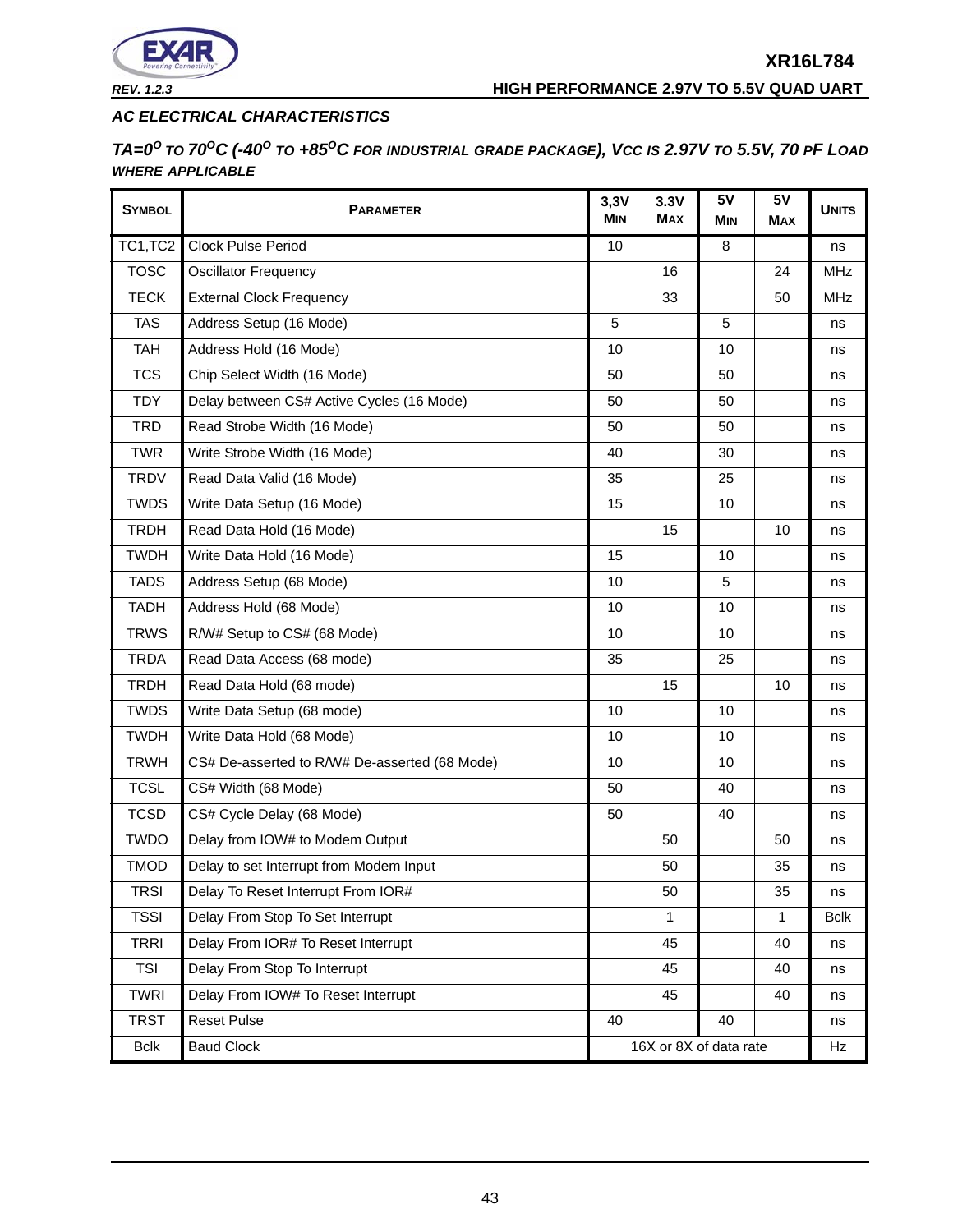# **HIGH PERFORMANCE 2.97V TO 5.5V QUAD UART** *REV. 1.2.3*

# ∍

# <span id="page-43-0"></span>**FIGURE 18. 16 MODE (INTEL) DATA BUS READ AND WRITE TIMING**

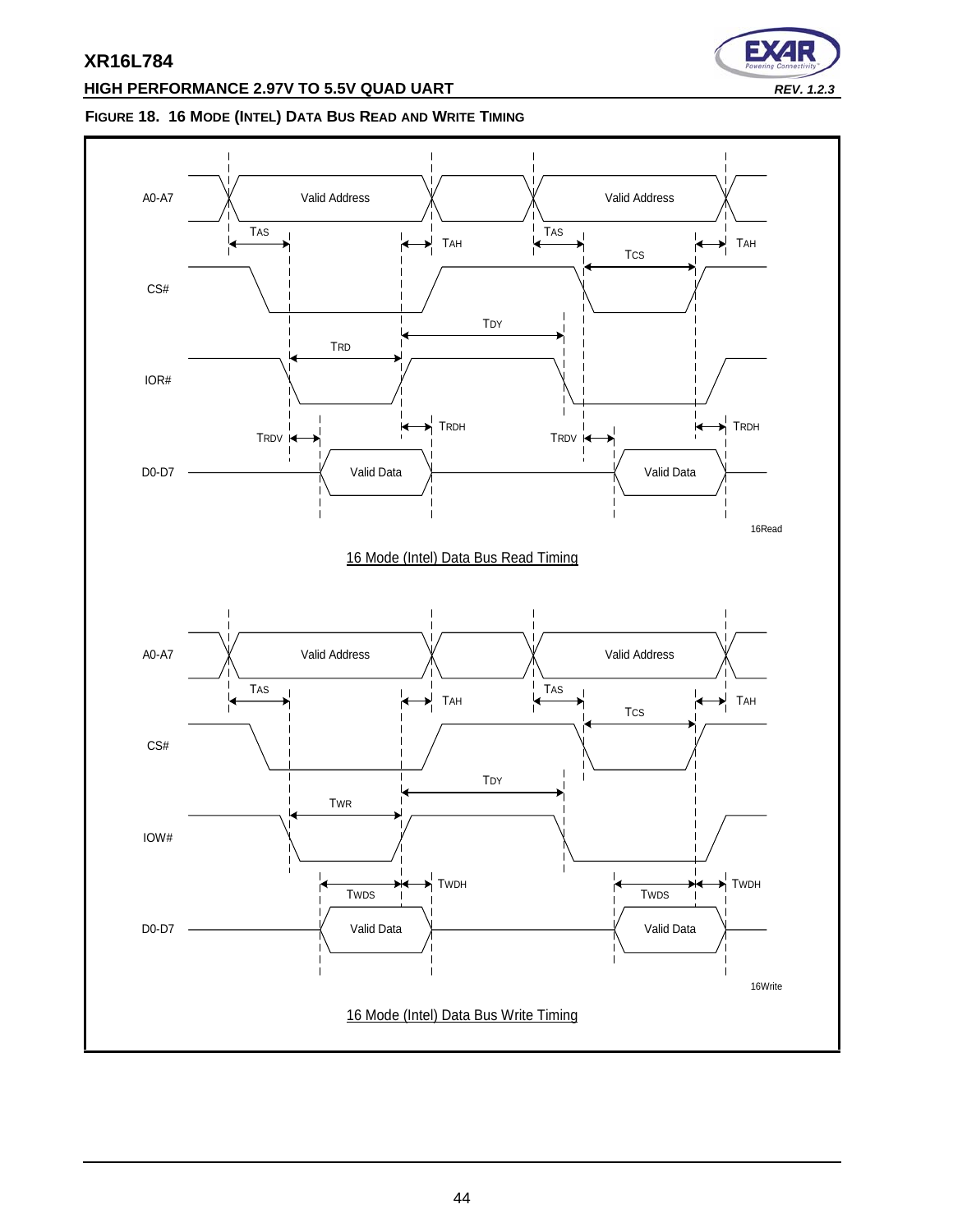



#### <span id="page-44-0"></span>**FIGURE 19. 68 MODE (MOTOROLA) DATA BUS READ AND WRITE TIMING**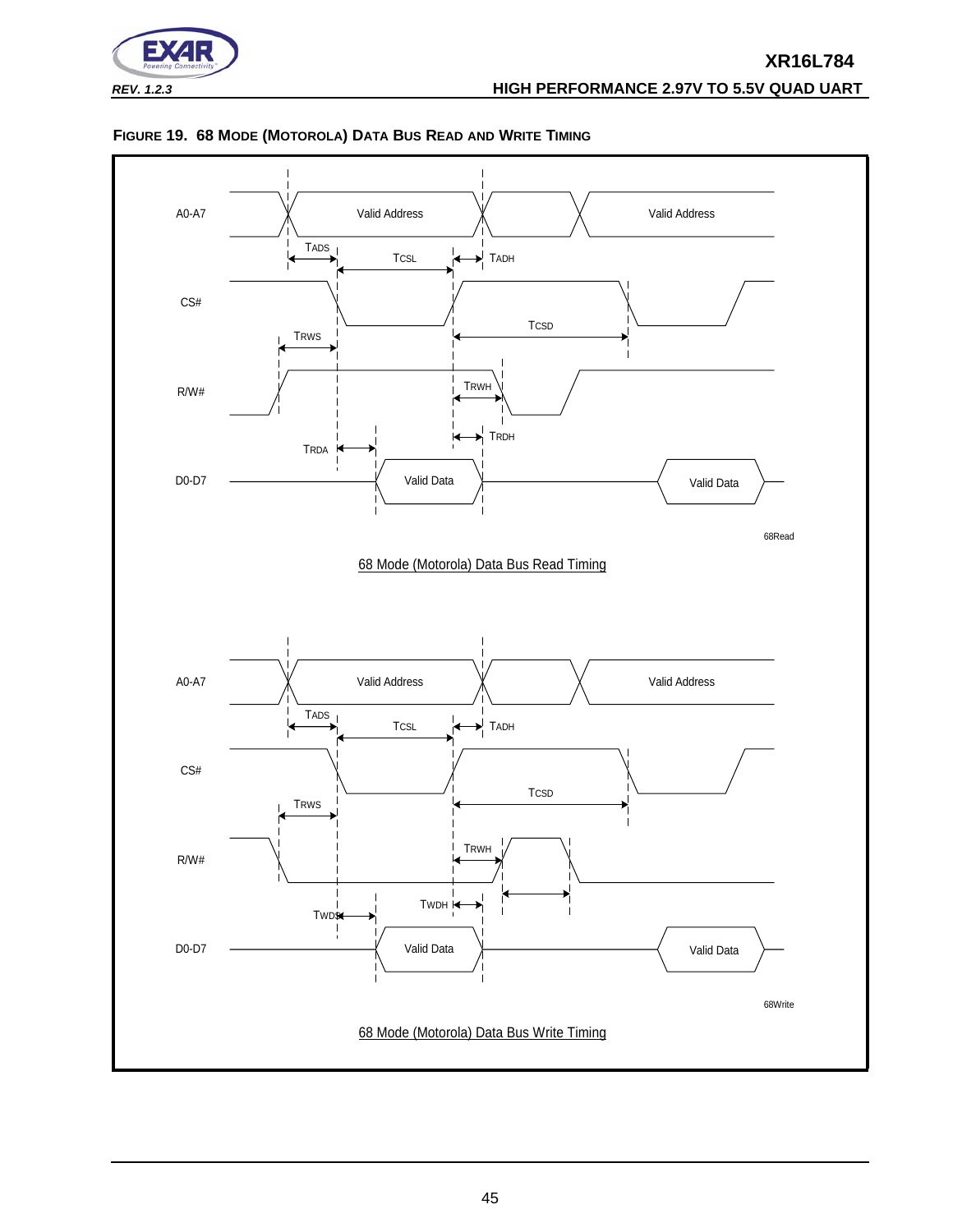# **HIGH PERFORMANCE 2.97V TO 5.5V QUAD UART** *REV. 1.2.3*



#### <span id="page-45-1"></span>**FIGURE 20. MODEM INPUT/OUTPUT PORT DELAY**



#### <span id="page-45-0"></span>**FIGURE 21. RECEIVE INTERRUPT TIMING [NON-FIFO MODE]**

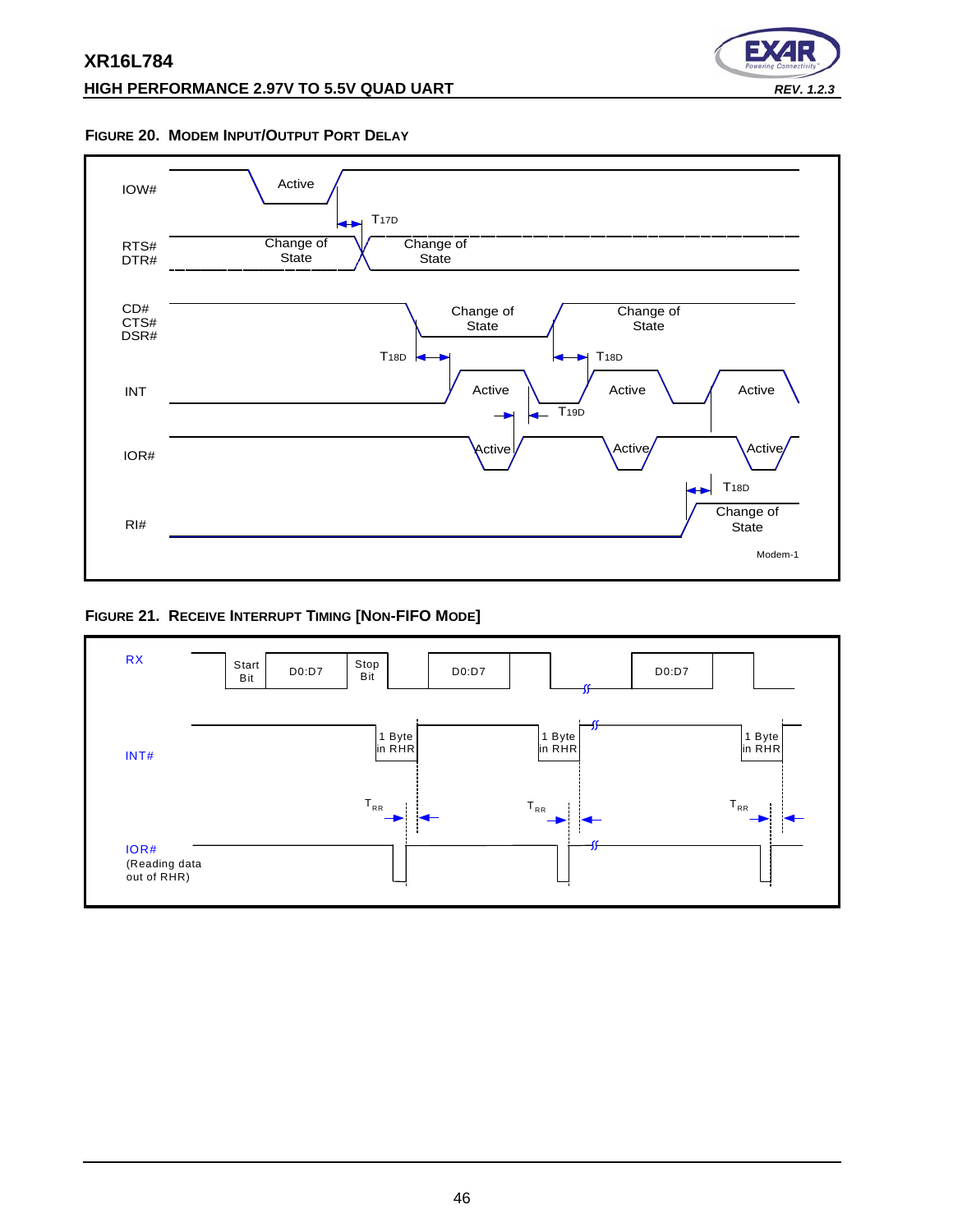

<span id="page-46-1"></span>



<span id="page-46-2"></span>**FIGURE 23. RECEIVE INTERRUPT TIMING [FIFO MODE]**



<span id="page-46-0"></span>**FIGURE 24. TRANSMIT INTERRUPT TIMING [FIFO MODE]**

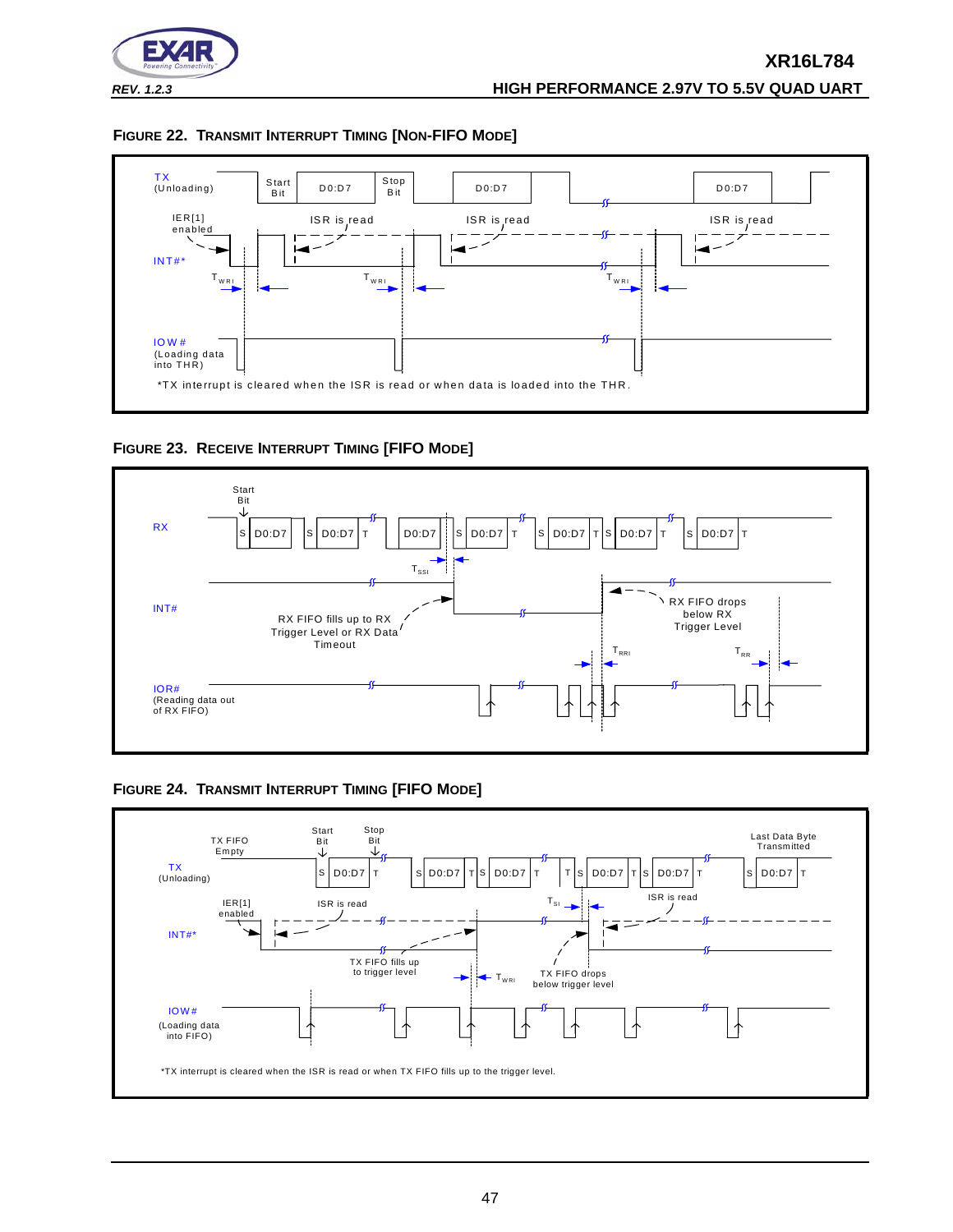

# <span id="page-47-0"></span>**PACKAGE DIMENSIONS, 64-LQFP**



*Note: The control dimension is the millimeter column*

|                | <b>INCHES</b> |            | <b>MILLIMETERS</b> |            |
|----------------|---------------|------------|--------------------|------------|
| <b>SYMBOL</b>  | <b>MIN</b>    | <b>MAX</b> | <b>MIN</b>         | <b>MAX</b> |
| A              | 0.055         | 0.063      | 1.40               | 1.60       |
| A <sub>1</sub> | 0.002         | 0.006      | 0.05               | 0.15       |
| A2             | 0.053         | 0.057      | 1.35               | 1.45       |
| B              | 0.007         | 0.011      | 0.17               | 0.27       |
| C              | 0.004         | 0.008      | 0.09               | 0.20       |
| D              | 0.465         | 0.480      | 11.80              | 12.20      |
| D1             | 0.390         | 0.398      | 9.90               | 10.10      |
| e              | 0.020 BSC     |            |                    | 0.50 BSC   |
| L              | 0.018         | 0.030      | 0.45               | 0.75       |
| a              | 0×            | 7x         | 0×                 | 7x         |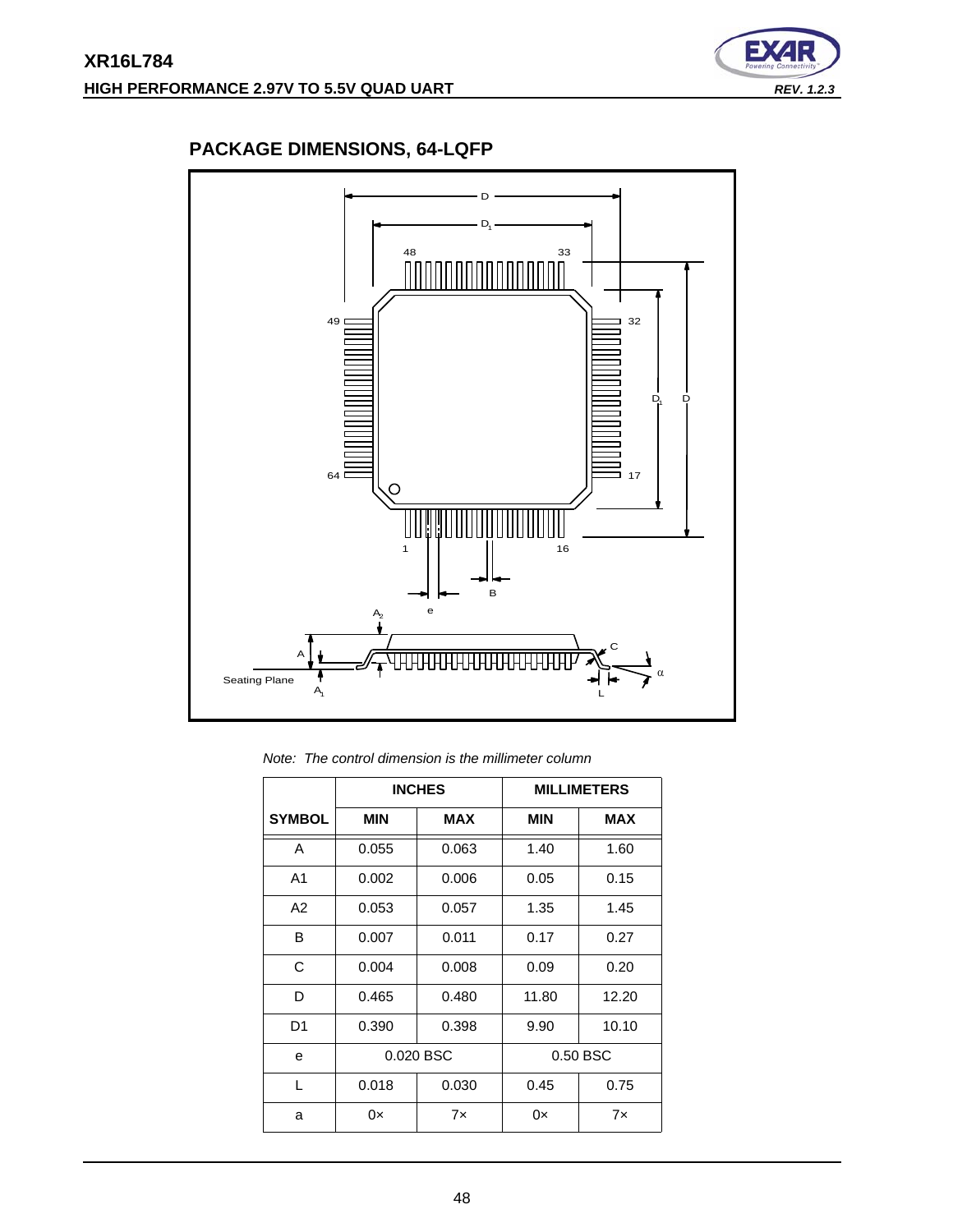

#### *REV. 1.2.3* **HIGH PERFORMANCE 2.97V TO 5.5V QUAD UART**

#### <span id="page-48-0"></span>*REVISION HISTORY*

| <b>REVISION</b> | <b>DESCRIPTION</b>                                                                                                                                                                                                                                                                                                                                                                                                                |
|-----------------|-----------------------------------------------------------------------------------------------------------------------------------------------------------------------------------------------------------------------------------------------------------------------------------------------------------------------------------------------------------------------------------------------------------------------------------|
| P1.0.0          | Preliminary                                                                                                                                                                                                                                                                                                                                                                                                                       |
| 1.0.1           | Further clarification on A0-A7, RTS#, CTS#, DTR#, DSR# and ENIR pin description and throughout the<br>datasheet, change V <sub>IH</sub> from 2.2V to 2.4V at 5V, change V <sub>OH</sub> from 2.4V to 2.0 at 3.3V and from 4V to 2.4V at<br>5V, change I <sub>CC</sub> from 10 to 5mA and its test condition to 2MHz. clock, and I <sub>SLEEP</sub> to 0.6 and 1.5mA for 3.3V and<br>5V respectively. Revised the AC timing table. |
| 1.0.2           | Updated values of AC Electrical Characteristics (T <sub>AS</sub> , T <sub>AH</sub> , T <sub>CS</sub> , T <sub>RD</sub> , T <sub>ADS</sub> , T <sub>ADH</sub> , T <sub>WDS</sub> , T <sub>WDH</sub> ). Added Exar's<br>UART Technical Support E-mail address to first and last page.                                                                                                                                               |
| 1.1.0           | (June 2003) Added Device Status to Ordering Information.                                                                                                                                                                                                                                                                                                                                                                          |
| 1.2.0           | (June 2004) Clarified pin descriptions- changed from using logic 1 and logic 0 to HIGH (VCC) and LOW (GND)<br>for input and output pin descriptions. Added VOH vs. IOH and VOL vs. IOL curves (Figure 16 and<br>Figure 17). Clarified Transmit and Receive interrupt timing diagrams (Figure 21 Figure 24). DREV regis-<br>ter was updated to 0x04 for devices with top mark date code of "D2 YYWW".                              |
| 1.2.1           | (February 2005) Corrected Trigger Table selection and programmable trigger level selection in Table 14.                                                                                                                                                                                                                                                                                                                           |
| 1.2.2           | (October 2005) Updated the 1.4mm-thick Quad Flat Pack package description from "TQFP" to "LQFP" to be<br>consistent with the JEDEC and Industry norms. Clarified wake-up interrupt in Sleep Mode description.                                                                                                                                                                                                                     |
| 1.2.3           | (July 2008) Corrected description of Xon/Xoff/Special character interrupt.                                                                                                                                                                                                                                                                                                                                                        |

# *NOTICE*

EXAR Corporation reserves the right to make changes to the products contained in this publication in order to improve design, performance or reliability. EXAR Corporation assumes no responsibility for the use of any circuits described herein, conveys no license under any patent or other right, and makes no representation that the circuits are free of patent infringement. Charts and schedules contained here in are only for illustration purposes and may vary depending upon a user's specific application. While the information in this publication has been carefully checked; no responsibility, however, is assumed for inaccuracies.

EXAR Corporation does not recommend the use of any of its products in life support applications where the failure or malfunction of the product can reasonably be expected to cause failure of the life support system or to significantly affect its safety or effectiveness. Products are not authorized for use in such applications unless EXAR Corporation receives, in writing, assurances to its satisfaction that: (a) the risk of injury or damage has been minimized; (b) the user assumes all such risks; (c) potential liability of EXAR Corporation is adequately protected under the circumstances.

Copyright 2008 EXAR Corporation

Datasheet July 2008.

Send your UART technical inquiry with technical details to hotline: uarttechsupport@exar.com.

Reproduction, in part or whole, without the prior written consent of EXAR Corporation is prohibited.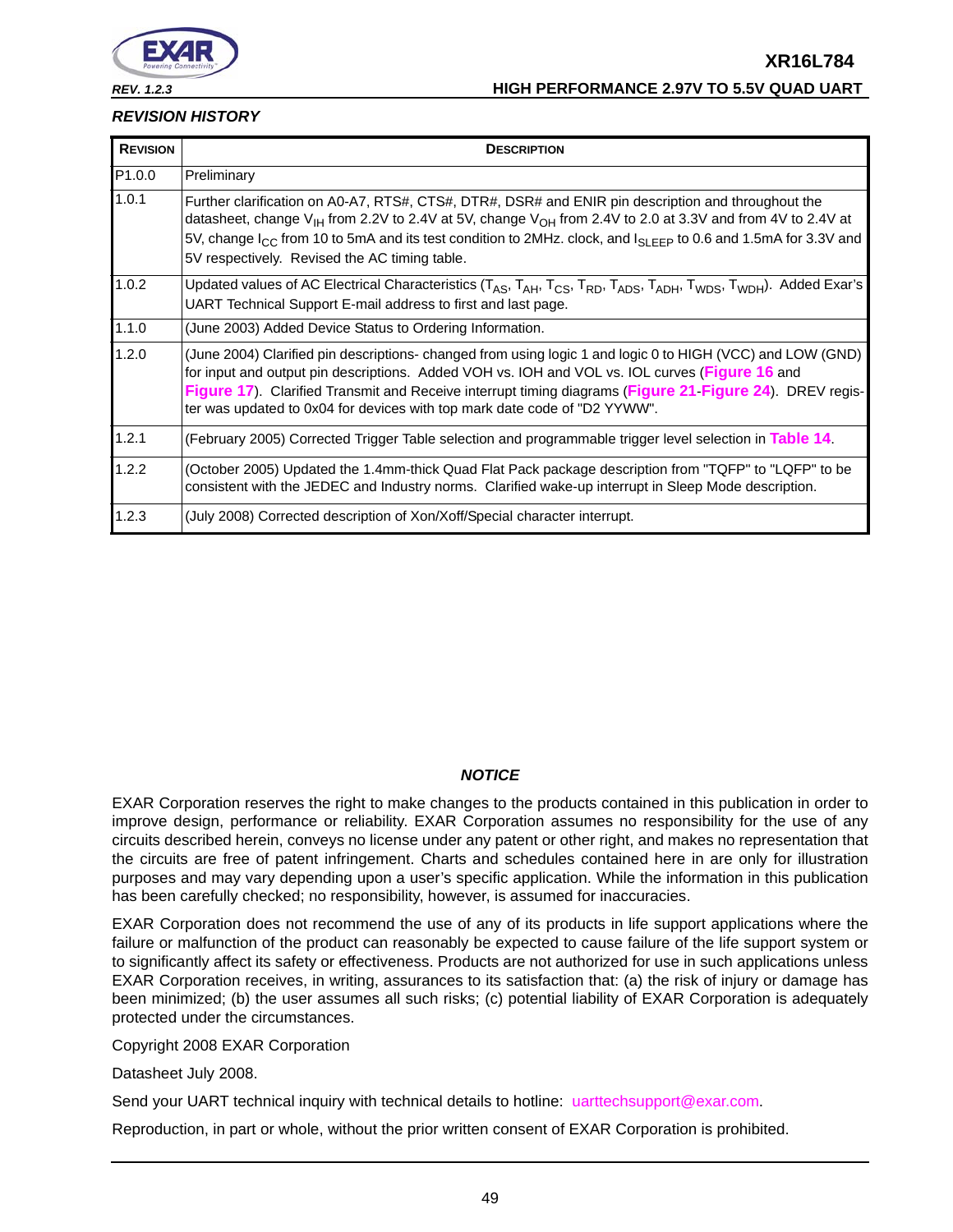# <span id="page-49-0"></span>HIGH PERFORMANCE 2.97V TO 5.5V QUAD UART



# **TABLE OF CONTENTS**

| 3.1.2 GENERAL PURPOSE 16-BIT TIMER/COUNTER. [TIMERMSB, TIMELSB, TIMER, TIMECNTL] (DEFAULT 0XXX-XX- |  |
|----------------------------------------------------------------------------------------------------|--|
|                                                                                                    |  |
|                                                                                                    |  |